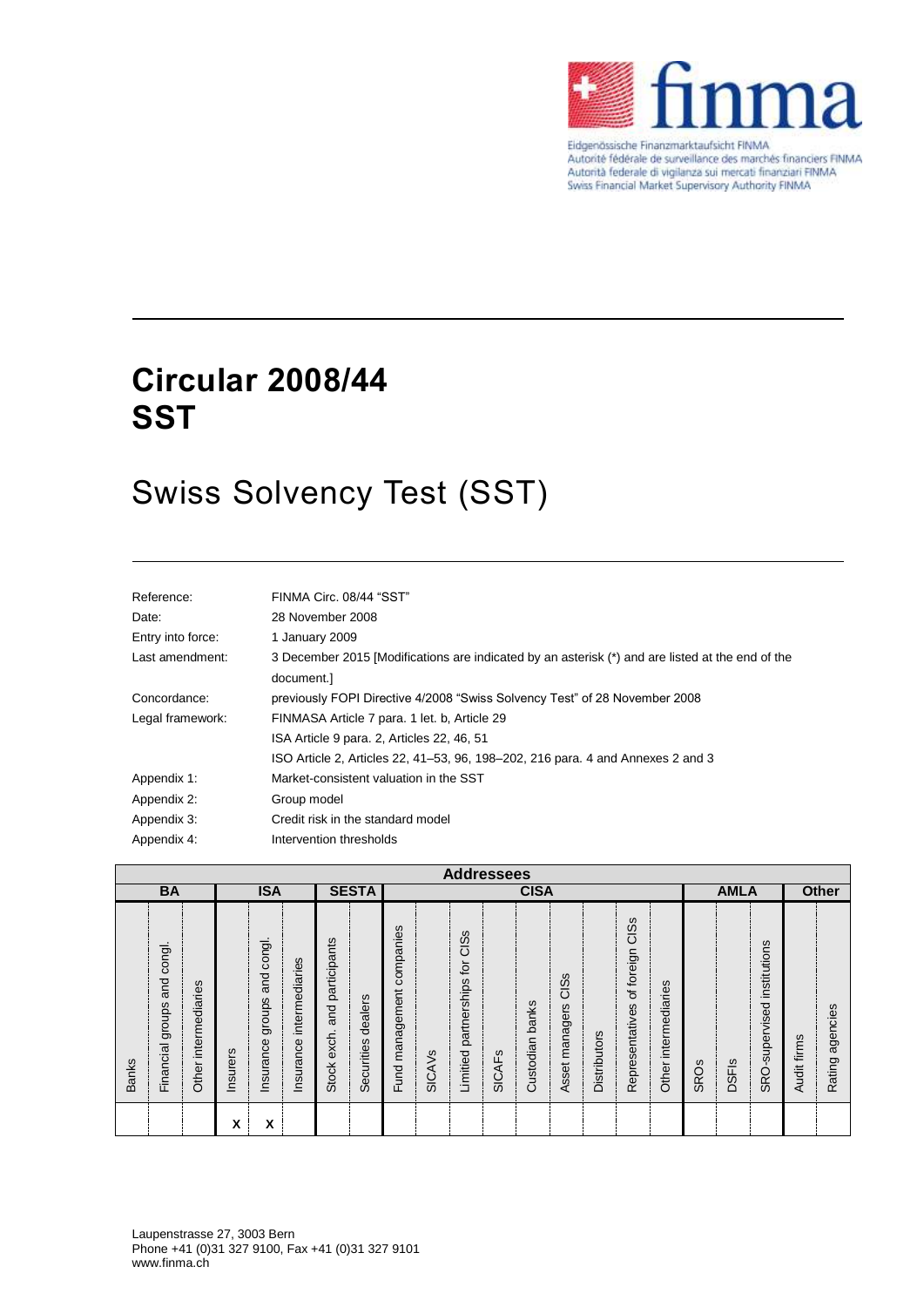# **Index**



| I.   | <b>Introductory remarks</b>                                | Margin no. | $1 - 3$     |
|------|------------------------------------------------------------|------------|-------------|
| П.   | <b>Definitions</b>                                         | Margin no. | $4 - 23$    |
| Ш.   | Scope of application and purpose                           | Margin no. | $24 - 25$   |
| IV.  | <b>Materiality</b>                                         | Margin no. | $26 - 29$   |
| V.   | <b>Market-consistent balance sheet</b>                     | Margin no. | $30 - 47$   |
| А.   | Objective                                                  | Margin no. | $30 - 31$   |
| В.   | Principle of valuation                                     | Margin no. | $32 - 35$   |
| C.   | <b>Valuation methods</b>                                   | Margin no. | $36 - 47$   |
| VI.  | <b>Risk-bearing capital</b>                                | Margin no. | 48-56       |
| VII. | <b>Risk margin</b>                                         | Margin no. | $57 - 66$   |
|      | <b>VIII. Target capital</b>                                | Margin no. | 67-139      |
| А.   | <b>General remarks</b>                                     | Margin no. | $67 - 75$   |
| В.   | Group modelling                                            | Margin no. | 76-77       |
| C.   | Risk-generating items                                      | Margin no. | 78          |
| D.   | <b>Risk categories</b>                                     | Margin no. | 79-96       |
| Е.   | <b>Scenarios</b>                                           | Margin no. | 97-99       |
| F.   | Applicability of the standard model and internal models    | Margin no. | 100-103     |
| G.   | Standard model                                             | Margin no. | 104-108     |
| Н.   | Internal models                                            | Margin no. | 109-139     |
| a)   | Approval prerequisites and approval                        | Margin no. | $110 - 114$ |
| b)   | Methodology and parameter test                             | Margin no. | 115-125     |
| aa)  | General remarks                                            | Margin no. | 116-123     |
| bb)  | Simplifications and ommissions                             | Margin no. | 124-125     |
| c)   | Modifications to the model and changes in the risk profile | Margin no. | 126-129     |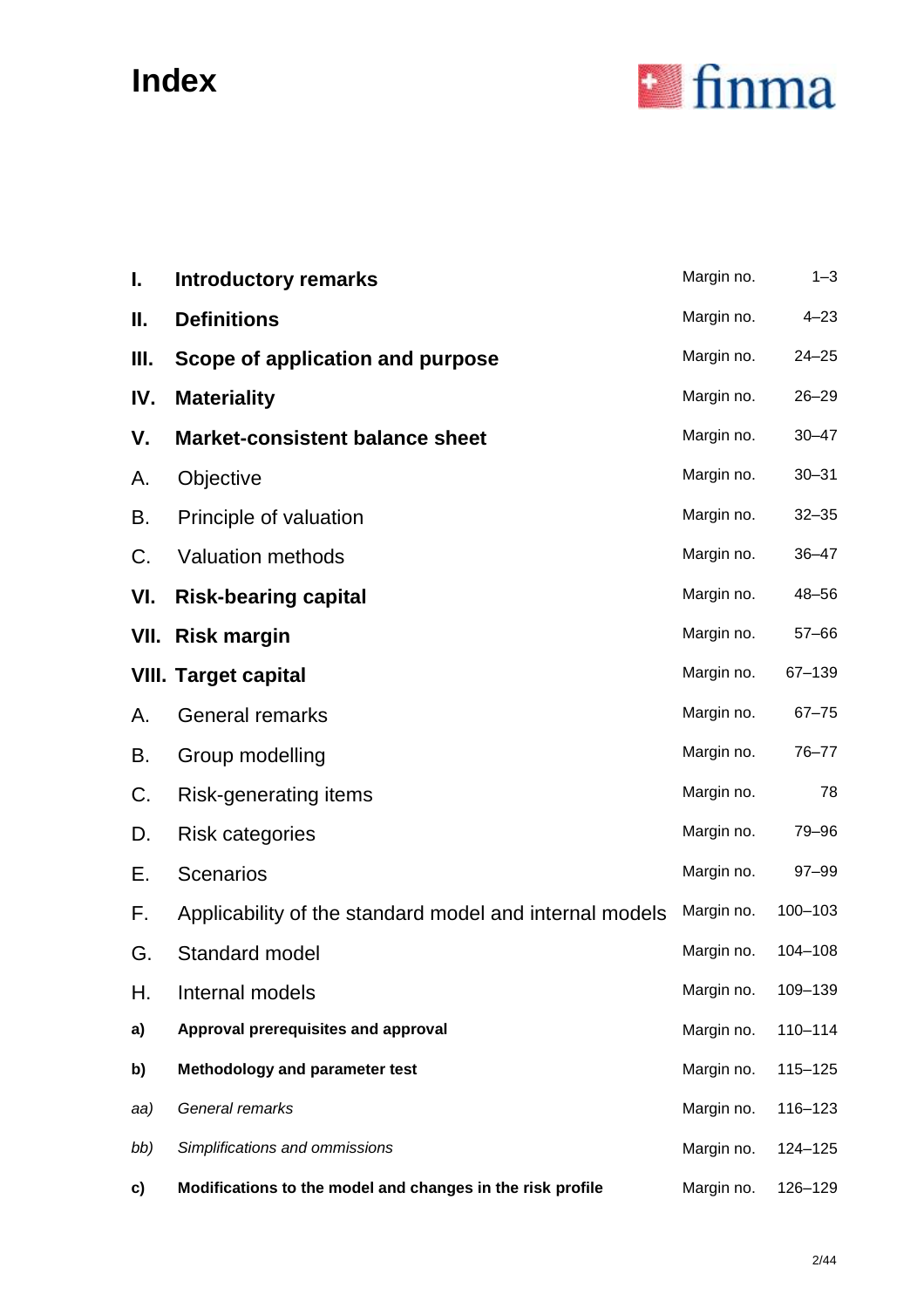# **Index**



| d)   | <b>Documentation of internal models</b>                           | Margin no. | 130-135 |
|------|-------------------------------------------------------------------|------------|---------|
| e)   | Modular assessment of internal models                             | Margin no. | 136     |
| f)   | Provisional use of non-reviewed internal models                   | Margin no. | 137     |
| g)   | Imposition of a capital add-on until a model is approved          | Margin no. | 138-139 |
| IX.  | <b>Calibration test</b>                                           | Margin no. | 140-143 |
| Χ.   | <b>Qualitative and organisational requirements</b>                | Margin no. | 144-153 |
| А.   | Responsibilities of the governing bodies of a company<br>or group | Margin no. | 144-145 |
| В.   | Use test                                                          | Margin no. | 146-150 |
| C.   | Validation on a regular basis                                     | Margin no. | 151-153 |
| XI.  | Requirements applicable to implementation                         | Margin no. | 154-156 |
| XII. | <b>SST report</b>                                                 | Margin no. | 157-178 |
| А.   | Frequency                                                         | Margin no. | 157-159 |
| В.   | <b>General remarks</b>                                            | Margin no. | 160-173 |
| C.   | Assessment of the SST report                                      | Margin no. | 174-178 |
|      | XIII. Data to be submitted                                        | Margin no. | 179-182 |
|      | <b>XIV. Reporting significant events</b>                          | Margin no. | 183-191 |
| A.   | Losses subject to reporting                                       | Margin no. | 183-188 |
| В.   | Significant changes in the risk profile                           | Margin no. | 189-191 |
|      | XV. Test phase                                                    | Margin no. | 192-193 |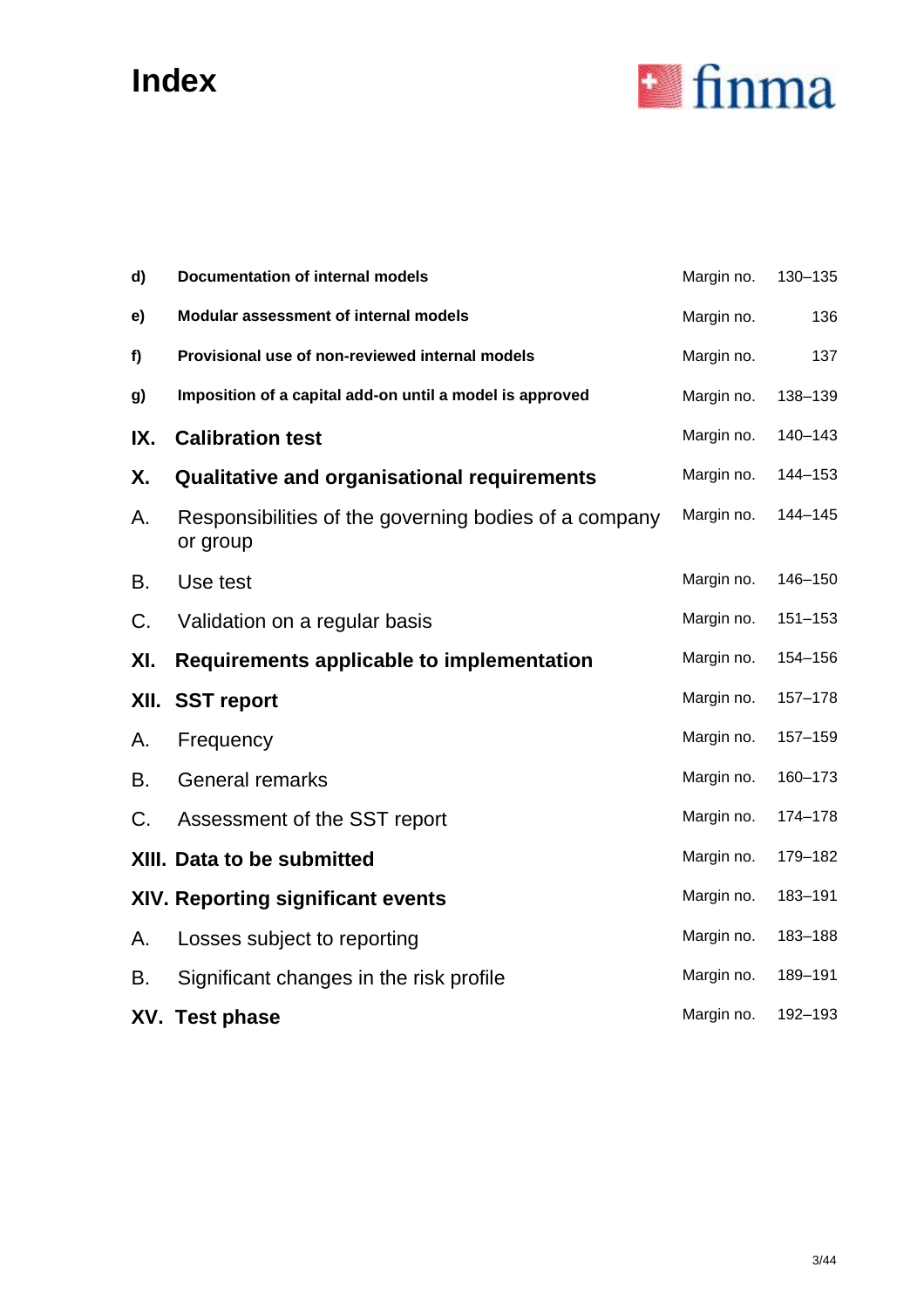

### **I. Introductory remarks**

Pursuant to the Insurance Supervision Act (ISA; SR 961.01) and the Insurance Supervision Ordinance (ISO; SR 961.11), both of which entered into force on 1 January 2006, the solvency of insurance companies is to be assessed applying the Swiss Solvency Text (SST), taking transition periods into account. Capital adequacy is to be assessed in accordance with Solvency I at the same time. 1

This Circular sets out the rules of the ISA in general, and those of the ISO pertaining to the SST in particular. 2

*Notes are given in italics.* 3

**II. Definitions**

| Valuation model                                                                                                                                                                                                                                                           | 4 |
|---------------------------------------------------------------------------------------------------------------------------------------------------------------------------------------------------------------------------------------------------------------------------|---|
| A valuation model is a mathematical or actuarial method for determining the value of assets<br>and liabilities.                                                                                                                                                           |   |
| One-year risk capital                                                                                                                                                                                                                                                     | 5 |
| The one-year risk capital is the target capital less the risk margin.                                                                                                                                                                                                     |   |
| Supplementary capital                                                                                                                                                                                                                                                     | 6 |
| The supplementary capital consists of hybrid instruments that satisfy the requirements of art.<br>39 sect. 1 ISO and have been approved by FINMA pursuant to art. 37 sect. 2 ISO. This capital<br>is subdivided into upper and lower supplementary capital (art. 49 ISO). |   |
| Expected shortfall                                                                                                                                                                                                                                                        | 7 |
| As used in this Circular, expected shortfall follows from the definition given in Annex 2 to the<br>ISO.                                                                                                                                                                  |   |
| Groups                                                                                                                                                                                                                                                                    | 8 |
| Insurance groups and conglomerates in terms of art. 64 et seq. and art. 72 et seq. ISA are<br>designated in this Circular as groups.                                                                                                                                      |   |
| Internal model                                                                                                                                                                                                                                                            | 9 |

As used in this Circular, an *internal model* is a risk model used by insurance companies or groups that departs from the standard model. The departure from the standard model goes beyond simply modifying the parameters established by the regulator.

### Calibration test

10

*Calibration test* refers to the test of the risk measure specified by FINMA and the parameters pertaining to risk measure, time horizon, confidence level, yield above that provided for in the counterparty risk-free yield curve for determining the risk margin and — where no individually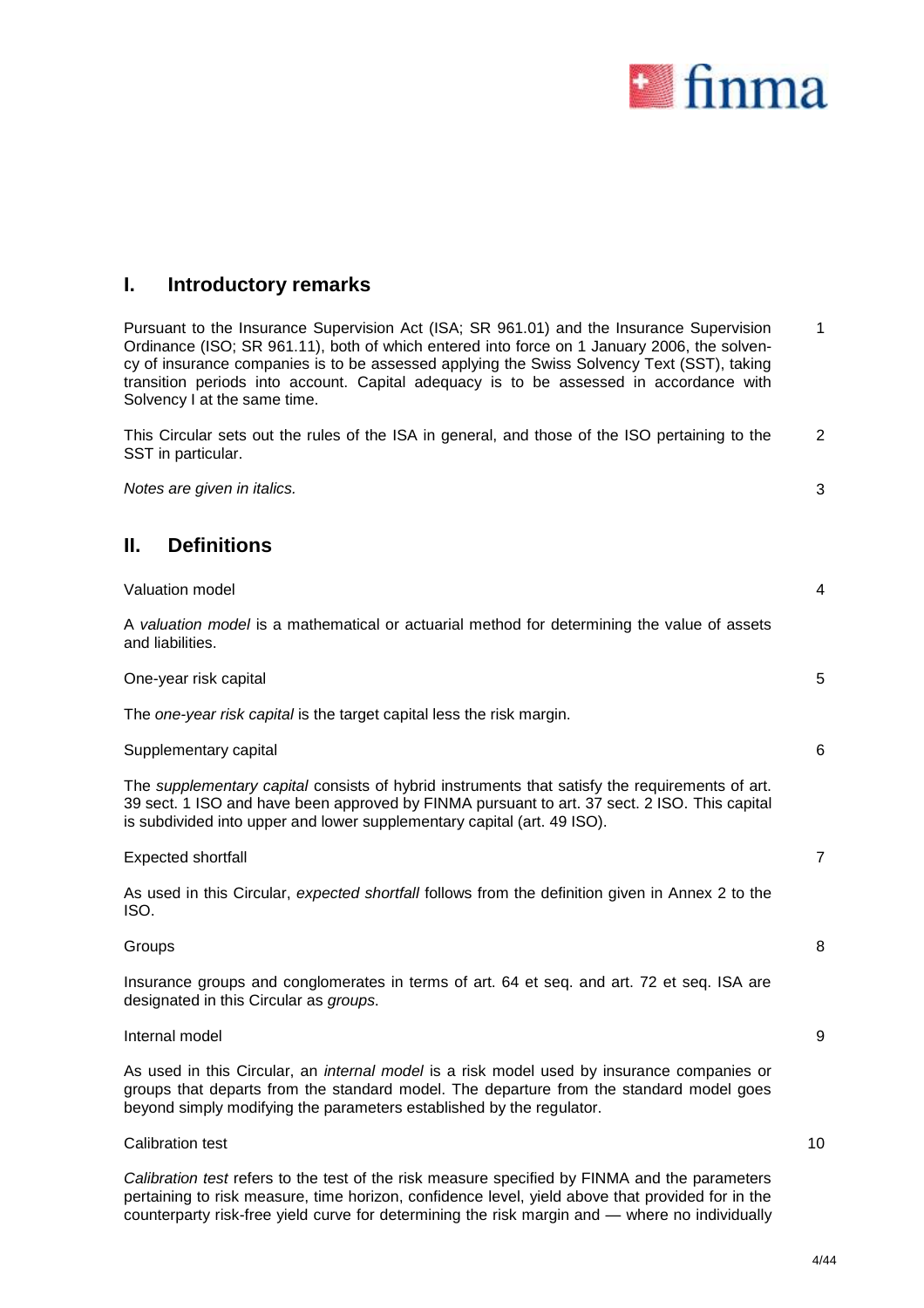

| determined yield curves in terms of this Circular are used - the counterparty risk-free yield<br>curves used for valuation.                                                                                                                                                                                                                                                                            |    |
|--------------------------------------------------------------------------------------------------------------------------------------------------------------------------------------------------------------------------------------------------------------------------------------------------------------------------------------------------------------------------------------------------------|----|
| Core capital                                                                                                                                                                                                                                                                                                                                                                                           | 11 |
| In calculating the core capital, the difference between the market-consistent value of assets<br>and the market-consistent value of debt is to be added to the risk margin. The positions speci-<br>fied in art. 48 sect. 1 ISO are to be subtracted from this amount.                                                                                                                                 |    |
| Market-consistent balance sheet                                                                                                                                                                                                                                                                                                                                                                        | 12 |
| The market-consistent balance sheet is a listing of all rights and obligations at their market-<br>consistent value, referred to below as assets and liabilities (and in the aggregate, positions).                                                                                                                                                                                                    |    |
| Methodology and parameter test                                                                                                                                                                                                                                                                                                                                                                         | 13 |
| Methodology and parameter test refers to the verification of the appropriateness of the as-<br>sumptions made, the methodology employed, the parameters selected, and reviewing the rep-<br>resentation of the insurance company's risk profile by the risk model for adequacy. This test is<br>termed "statistical quality test" by the International Association of Insurance Supervisors<br>(IAIS). |    |
| Risk margin                                                                                                                                                                                                                                                                                                                                                                                            | 14 |
| The risk margin is the cost of capital to cover the risk-bearing capital over the lifetime of insur-<br>ance liabilities.                                                                                                                                                                                                                                                                              |    |
| Risk model                                                                                                                                                                                                                                                                                                                                                                                             | 15 |
| Risk model refers to a mathematical/statistical method for quantifying relevant risks and thus<br>for determining the target capital.                                                                                                                                                                                                                                                                  |    |
| Risk-bearing capital (RBC)                                                                                                                                                                                                                                                                                                                                                                             | 16 |
| Risk-bearing capital is the sum of the core capital and the supplementary capital, to the extent<br>that the supplementary capital is eligible for inclusion.                                                                                                                                                                                                                                          |    |
| SST ratio                                                                                                                                                                                                                                                                                                                                                                                              | 17 |
| The SST ratio is determined by dividing the risk-bearing capital by the target capital.                                                                                                                                                                                                                                                                                                                |    |
| Standard model                                                                                                                                                                                                                                                                                                                                                                                         | 18 |
| The standard model specified by FINMA is a risk model comprised of sub-modules. The sub-<br>modules are in reference to the insurance risks, market risks and credit risks.                                                                                                                                                                                                                            |    |
| Use test                                                                                                                                                                                                                                                                                                                                                                                               | 19 |
| Use test refers to an examination of the use of a risk model by an insurance company for the<br>essential purpose of internal risk management.                                                                                                                                                                                                                                                         |    |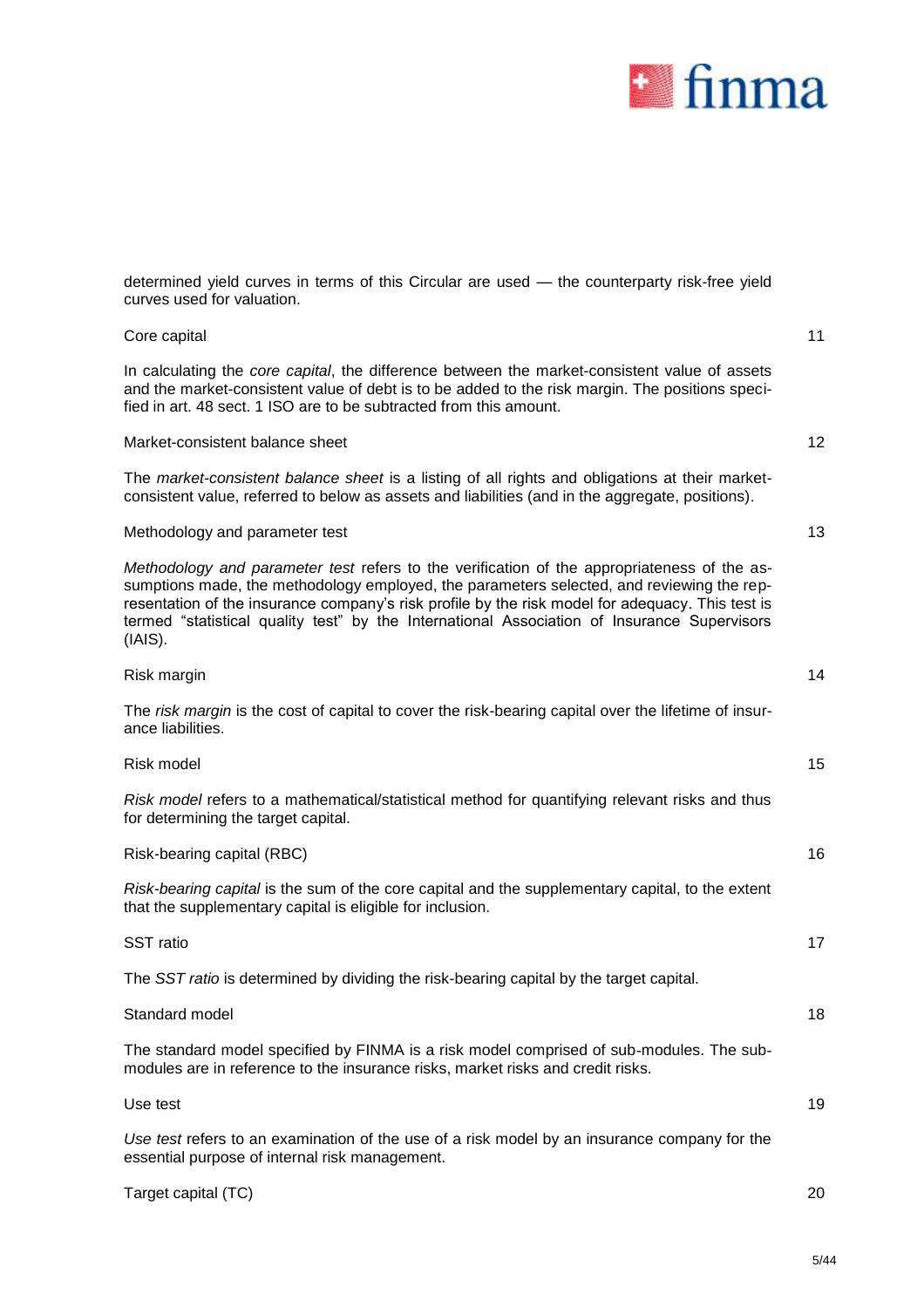

21

*Target capital* is defined as the sum of the discounted risk margin in a year minus the expected shortfall of the difference of the discounted risk-bearing capital in one year and the current risk-bearing capital (referred to below as "expected shortfall of change in RBC"). The confidence level is defined in section IX.

*Notes:*

 $\overline{\phantom{a}}$  $\frac{1}{2}$  $\overline{\phantom{a}}$  $\mathsf{L}$  $\overline{\mathsf{L}}$  $\mathbf{r}$ - $\ddot{}$ - $=\frac{R_{\rm LSR}^2}{1+r_0}-ES_{\alpha}\left(\frac{R_{\rm DC_1}}{1+r_0}-RBC_{0}\right)$  $\boldsymbol{0}$ 1  $\boldsymbol{0}$  $\int_0^\infty = \frac{R_s^2 R_s^2}{1 + r_0^2} - ES_\alpha \left| \frac{R_s^2}{1 - R_s^2} \right|$ *RBC r*  $ES_{\alpha}$ <sup>*RBC*</sup> *r*  $TC_0 = \frac{Risk~margin_1}{1} - ES_{\alpha}$ 

*where the confidence level corresponds to (1-α).*

In the above definition of target capital, an insurance company can substitute "risk-bearing capital" by "core capital". Where this definition of target capital is selected, hybrid instruments are to be valued in accordance with art. 39 sect. 1 ISO as follows: the future cash flows are to be discounted applying the counterparty risk-free yield curve. Any exception provided for in this Circular shall not apply in this case. 22

In section VI below, a diagram illustrates the relation between core capital, supplementary capital and risk margin. 23

## **III. Scope of application and purpose**

This Circular applies to all insurance companies and groups that are subject to regulatory supervision by FINMA pursuant to art. 2 sect. 1 lett. a and d ISA in association with art. 65 and art. 73 ISA, respectively, with the exception of  $24$ 

- branches of foreign insurance companies and
- reinsurance captives pursuant to art. 2 ISO, insofar as they have not been made subject to the rules of the SST pursuant to art. 2 sect. 2 ISO as an exception.

The designated purpose of this Circular is to set out the requirements applicable to the SST procedures and reporting to FINMA. 25

### **IV. Materiality**

In the context of the SST, all significant items of the market-consistent balance sheet and all relevant risks in terms of this Circular are to be taken into account. Non-significant positions and non-relevant risks can be omitted or presented in a simplified manner. Disregarding positions or risks or using a simplified presentation may be done only if the overall effect of disregarding or simplifying them results in a relative change of no more than 10% in 26

the RBC or TC

and

• the SST ratio

An insurance company must document the analyses for determining non-significant positions and non-relevant risks. 27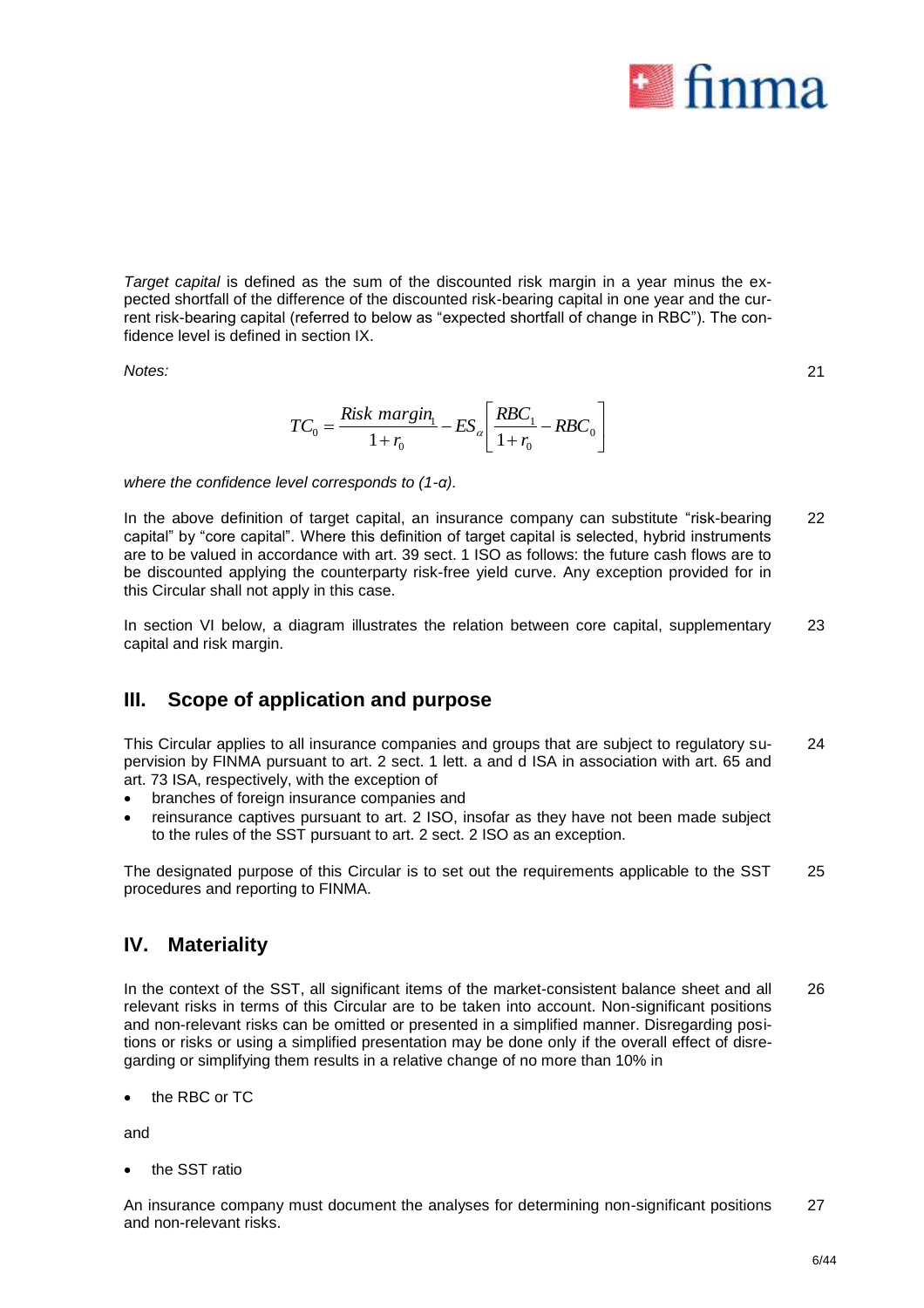

28

31

*Notes:*

*As a general rule, the calculation of the — hypothetical — impact on the RBC or TC should be based on sound estimates. FINMA will decide on a case-by-case basis whether the quality of the estimates suffices.*

FINMA reserves the right to demand that a more precise calculation of the RBC and TC be performed. It may demand this particularly when the SST ratio is below 100%, or might be below 100% if a more exact calculation were to be performed. 29

# **V. Market-consistent balance sheet**

### A. Objective

An insurance company must determine and value all assets and liabilities in accordance with economic principles and in a market-consistent manner, unless specified otherwise in the ISO, insofar as they are material in terms of the above definition. This also includes off-balance sheet items as defined in an accounting sense. It must take into account in particular all contingent liabilities and corresponding rights. The insurance company is to then prepare a market-consistent balance sheet using these values. 30

### *Notes:*

*Currently insurance companies may submit a market-consistent balance sheet using the template included with the standard model or employ the List of Fundamental SST Data published on the FINMA website as the reporting format. In so doing, the balance sheet items specified by FINMA represent a minimum classification the balance sheet must contain. However, the insurance company may use a more granular classification. FINMA will publish any amendments to this on its website six months prior to the SST filing date at the latest.*

## B. Principle of valuation

As a rule, all assets and liabilities are to be valued in accordance with economic principles in a market-consistent manner. A market-consistent valuation is to be in accordance with and not at variance with information that can be gleaned from trade in liquid financial markets. Where a market value exists for an instrument, this is to be used as the basis of valuation ("markingto-market" method), otherwise the market-consistent value is to be determined by applying a suitable model ("marking-to-model" method, cf. section 1 of Annex 3 to the ISO and section V.C of this Circular). 32

For market-consistent valuation, the assets and liabilities can be decomposed into their embedded sub-items. The sub-items can then be valued applying the marking-to-market or marking-to-model method. 33

The market-consistent balance sheet must pass the relevant parts of the calibration test applicable to it (cf. section IX). 34

Any currency can be selected for maintaining the market-consistent balance sheet and presenting the core capital. In lieu of a single currency a currency basket can be used that, comprised of several other currencies, represents an artificial currency. If the market-consistent 35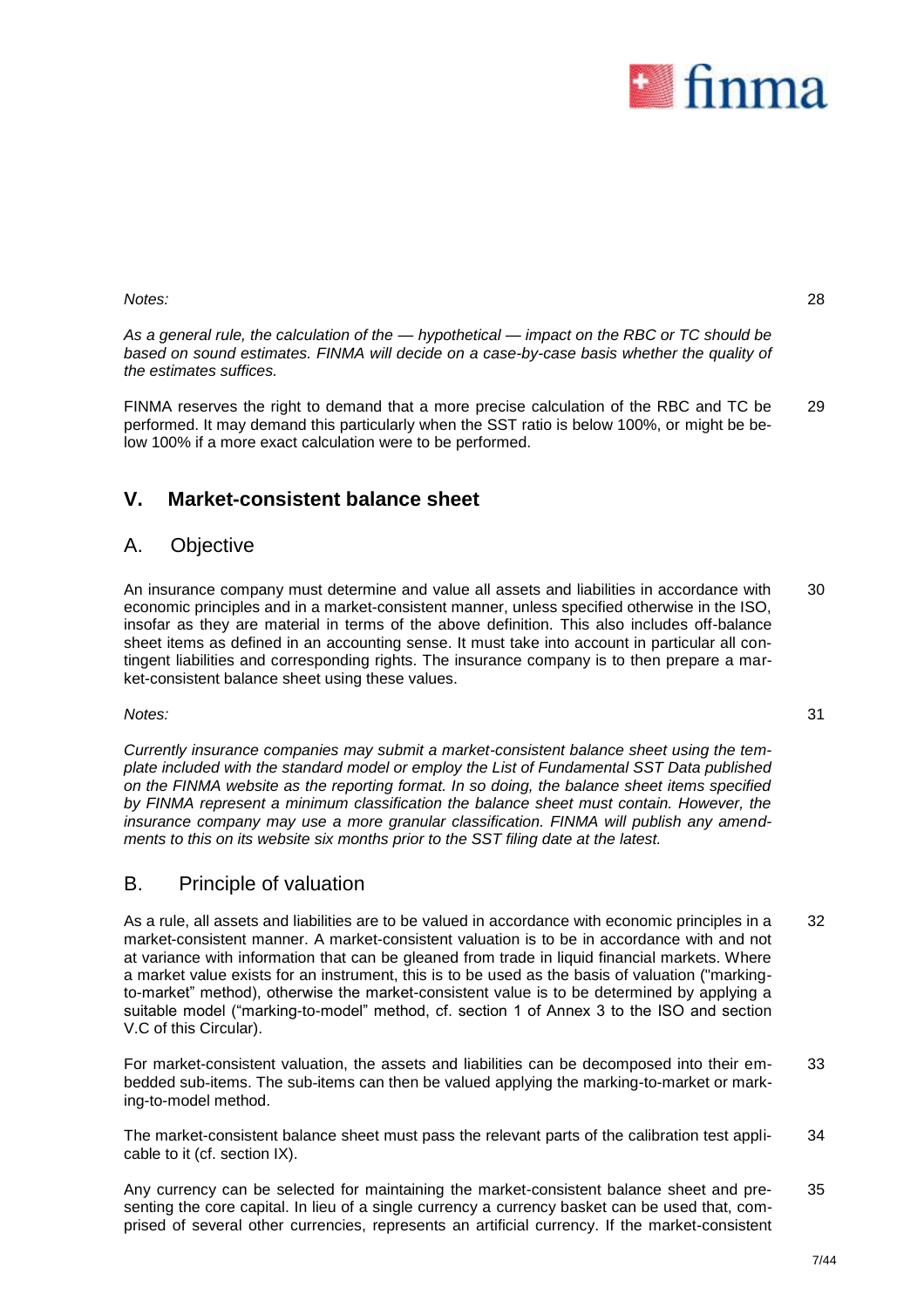

balance sheet is maintained in a currency other than the Swiss franc, it is to be additionally converted to Swiss francs.

### C. Valuation methods

Market-consistent valuation is to be done such that knowledgeable business partners would purchase or sell the positions at this price in an arm's length transaction. Where these conditions are not satisfied in stressed markets, plausible methods and parameter estimates are to be selected. Supplementary provisions pertaining to market-consistent valuation are to be found in Appendix 1 "Market-consistent valuation in the SST" of this Circular. 36

The market-consistent value of policyholder liabilities and that of other liabilities is to be determined under the assumption that, where liabilities are not FINMA-approved hybrid instruments in terms of art. 39 sect. 1 ISO, the insurance company will fulfil these obligations in full. Consequently, when determining the market-consistent value of all liabilities with the exception of FINMA-approved hybrid instruments (see section VI), the creditworthiness of the insurance company may not be taken into consideration. This means that a marking-to-model approach frequently has to be applied in valuing these liabilities. Where a market value is available for these positions and the insurance company wishes to apply it, it has to be adjusted by the effects of the company's creditworthiness. 37

### Marking-to-market

Where sufficient transactions for an asset or liability take place at arm's length between knowledgeable business partners or a sufficient number of securities traders or brokers quote prices in the capacity of business partners for a potential transaction, in good faith and in a binding manner, and for significant volumes, an insurance company is to use this price for determining the market-consistent value of the position being valued. If one or more of the aforementioned conditions are not satisfied, the insurance company is to establish the plausibility of the appropriateness of the application of the transaction price observed. The requisite effort and expense entailed in verifying market prices may be made dependent on the significance of the position being valued. 38

### Marking-to-model

Where no marking-to-market can be done, an insurance company must apply the marking-tomodel method. Marking-to-model must satisfy the following conditions: 39

- In determining the value via the marking-to-model method the insurance company is to apply basically sound finance mathematics and actuarial methods for assets and liabilities. The models applied are referred to as *valuation models*. 40
- Valuation models are to be created for all significant positions exercising the requisite degree of care. The valuation of positions of little significance may be done using simpler valuation models. The insurance company is to ensure that in this case the valuation of each individual position, or each meaningful group of positions, is done or a suitable consolidation of positions is performed. Where FINMA questions the reliability of simpler valuation models, it may demand that a more precise valuation be performed. 41
- Valuation models and their parameters have to be calibrated as much as possible on the basis of objectively observable data. 42
- When applying the marking-to-model method the valuation models used for determining 43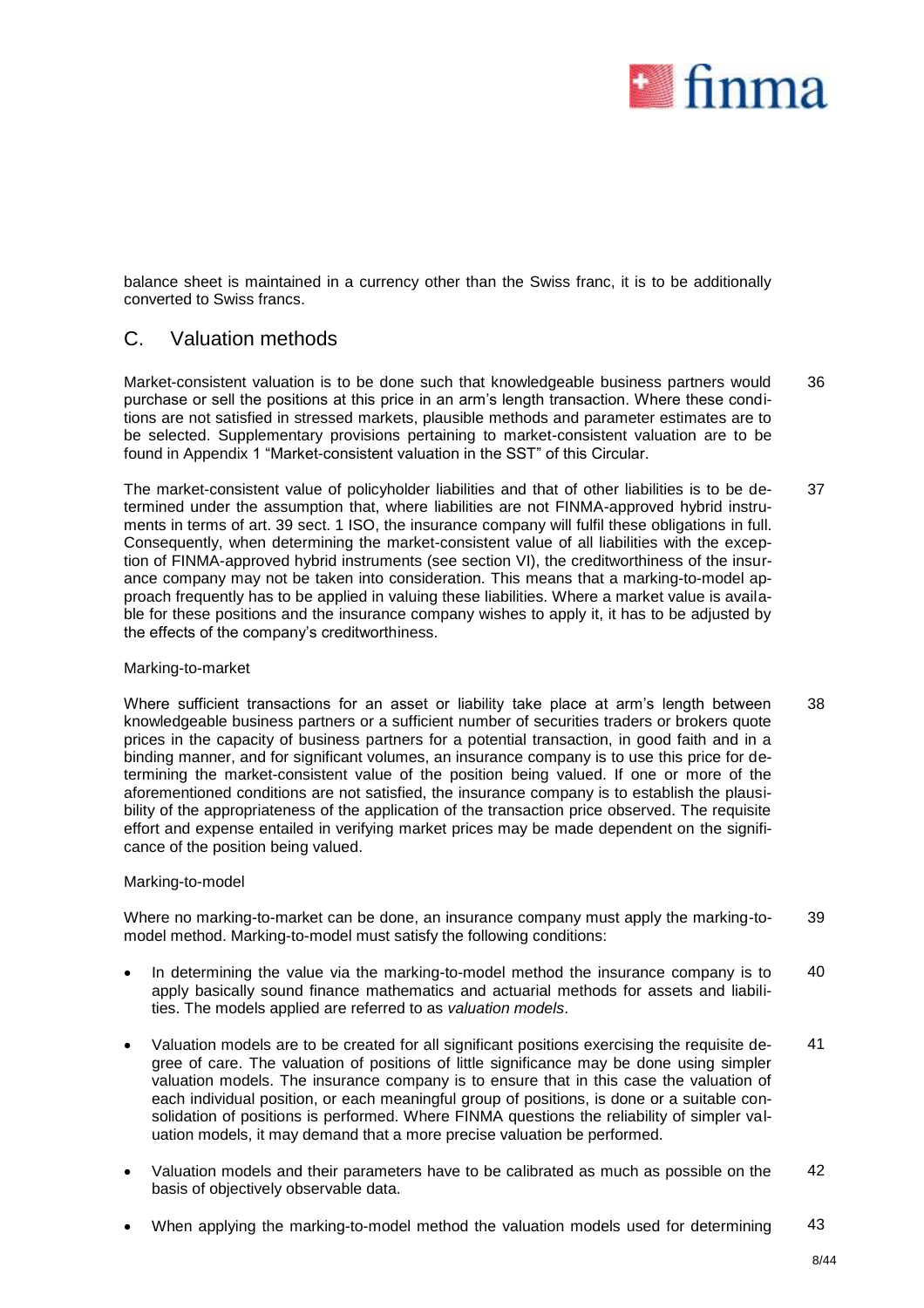

market-consistent values have to be sufficiently documented.

- Where the basis for determining the market-consistent value of insurance liabilities constitutes a discounted best estimate, it must be supplemented by the risk margin so that if technical liabilities are settled, the capital costs incurred in the process of using the company's own funds are covered. 44
- Where the market-consistent value of insurance liabilities can be determined directly and without having to resort to the indirect method of a discounted best estimate,<sup>1</sup> it need not be subdivided into the discounted best estimate and the risk margin. No risk margin needs to be determined for these technical liabilities. 45
- The value of liabilities that are not FINMA-approved hybrid instruments in terms of art. 39 sect. 1 ISO is to be determined by appropriately applying the counterparty risk-free yield curve (see Appendix 1 "Market-consistent valuation in the SST").<sup>2</sup> 46
- In lieu of the risk-free yield curves issued by FINMA in the most commonly used currencies, insurance companies may use counterparty risk-free yield curves they have computed themselves. The method used for computing these yield curves is to be submitted to FINMA in a suitable form for approval. Where an insurance company employs its own counterparty risk-free yield curves in lieu of the risk-free yield curves issued by FINMA, it is to provide a side-by-side comparison of the yield curves calculated by it and those issued by FINMA. The insurance company is to perform a calculation or make an estimate of the difference between the present value of expected payment flows from liabilities based on the use of its own yield curves vs. the present value of expected payment flows from liabilities based on the yield curves issued by FINMA. Where there are significant valuation differences due to the insurance company using its own yield curves, FINMA reserves the right to apply a discount to the RBC. 47

# **VI. Risk-bearing capital**

*Risk-bearing capital* is the sum of the core capital and the supplementary capital, to the extent that the supplementary capital is eligible for inclusion. 48

*Notes:*

*The risk margin is thus a component of the core capital. However, it is not explicitly calculated for the purpose of determining the core capital since the market-consistent value of the insurance liabilities is the result of the best estimate and the risk margin for the most part. Consequently, the core capital is determined as the assets at their market-consistent value minus the best estimate of the insurance liabilities and the other debt at its market-consistent value in the context of this Circular.*

<sup>1</sup> 1 An example of a method leading directly to a market-consistent value of insurance liabilities is a replicating portfolio.

<sup>2</sup> FINMA makes counterparty risk-free yield curves available in the most commonly used currencies (CHF, EUR, USD, JPY) as per 1 January and 1 July of every year. Where FINMA requests that an insurer perform the SST at intervals of under one year, it will make available counterparty risk-free yield curves in the most commonly used currencies. Where other yield curves are required, the insurer is responsible for calculating them itself.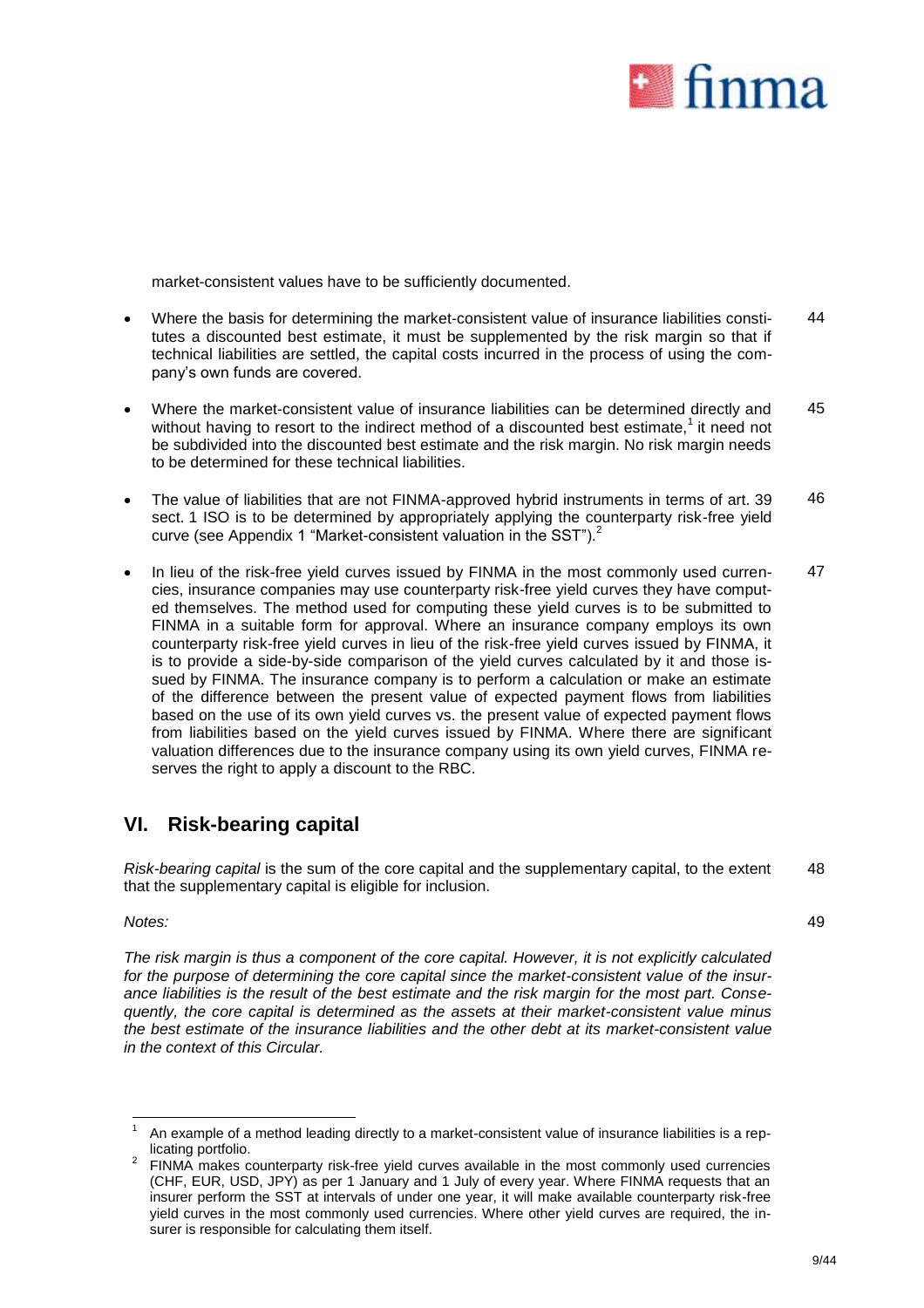

50



Figure 1: Illustration of risk-bearing capital (RBC)

*The expected shortfall of the change in the RBC also determines the amount of the TC, i.e. the TC is gauged such that the expected shortfall of the change in the RBC during one year is larger than or equal to the risk margin. Consequently, the TC is comprised of two parts, i.e. (1) the one-year risk capital as the expected shortfall of the change in the RBC over one year and (2) the risk margin.*  51

*The risk margin as a component of the RBC is defined in art. 41 sect. 4 ISO as the sum of the present values of the capital costs of the RBC including the costs of cover in a settlement situation, totalled over all future years. Being part of the RBC, the risk margin itself does not cause any additional capital costs to be incurred. The present values of the capital costs of the RBC are therefore identical to the present values of the capital costs of the one-year risk capital. The TC is thus higher than the one-year risk capital by the amount of the risk margin.* 52

The upper and lower supplementary capital may be eligible for inclusion in the RBC up to the limits specified in art. 47 sect. 2 ISO. The supplementary capital may be included up to a maximum of 100% of the core capital. The exception to this is the lower supplementary capital pursuant to art. 49 sect. 2 ISO, which according to art. 47 sect. 2 ISO — and subject to the conditions of art. 49 sect. 3 ISO —, is eligible up to a maximum of 50% of the core capital. 53

FINMA-approved hybrid instruments pursuant to art. 39 sect. 1 ISO are to be included at their market values, taking into account the insurance company's creditworthiness. When valuing them, it is immaterial whether the hybrid instruments can be included in the core capital on the basis of their limits as specified in art. 39 sect. 2 ISO. As a consequence, the procedure for valuing approved hybrid instruments differs from that followed for liabilities that do not constitute approved hybrid instruments. 54

### *Notes:*

55

*This procedure for valuing hybrid instruments prevents an insurance company from possibly having to immediately show a high loss when issuing the instruments. Taking into consideration or disregarding own credit has no impact on the RBC, at least as far as hybrid instruments that are eligible for inclusion as part of the RBC are concerned.*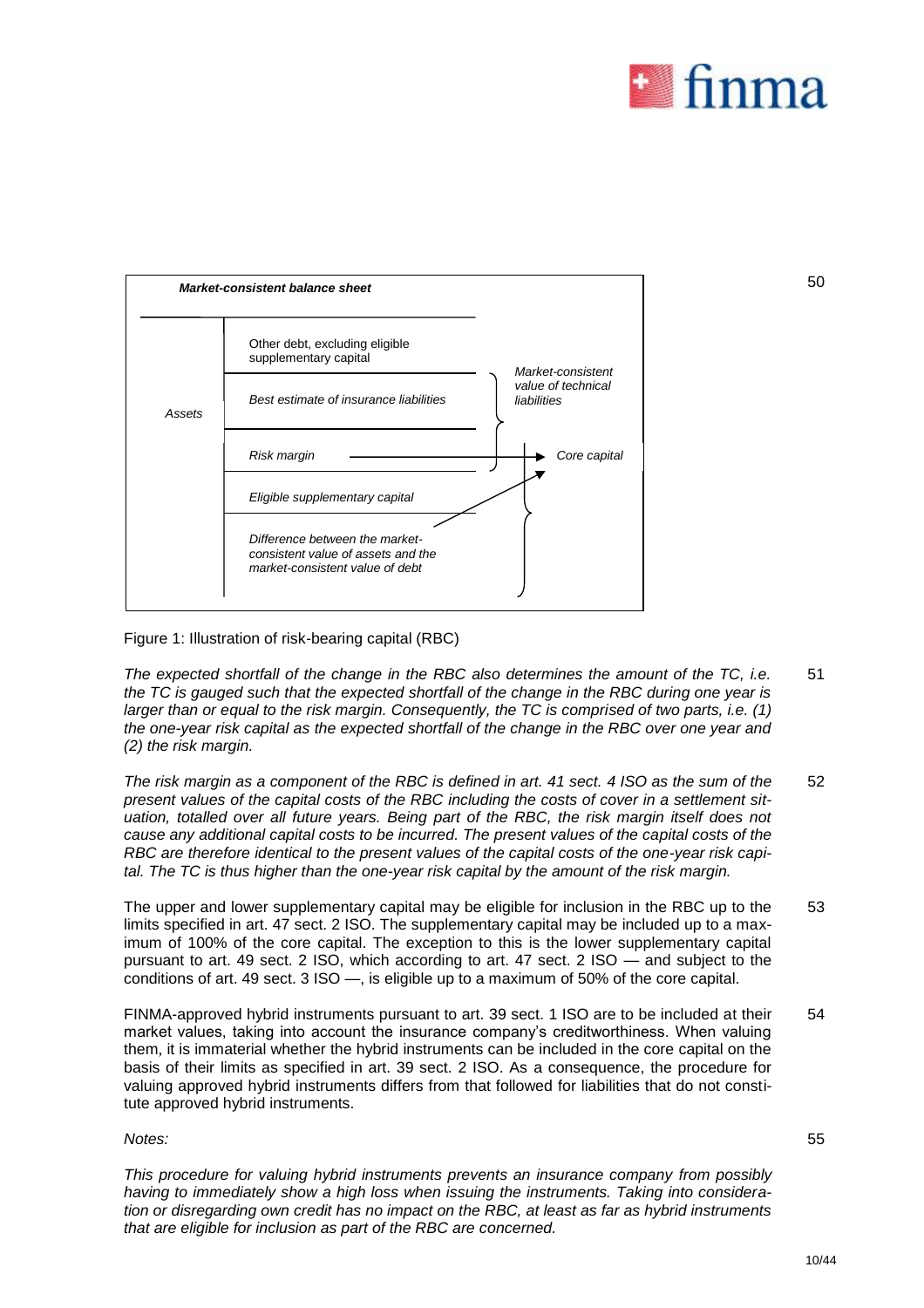

*Taking received guarantees into account in the SST impacts the RBC as well as the TC. As a general rule, where an insurance company is sufficiently capitalised and modelling is appropriate, the present value of received guarantees is relatively small and the effect of modelling on the TC is substantial as well as risk-mitigating.*  56

## **VII. Risk margin**

Pursuant to art. 41 sect. 4 ISO, the *risk margin* is the cost of capital to cover the risk-bearing capital to be made available for covering insurance liabilities over their lifetime. 57

A more detailed definition is given below for the purpose of determining the risk margin in practice. 58

*Notes:*

59

61

*Purpose of the risk margin: Pursuant to art. 42 sect. 4 ISO, the market-consistent value of the insurance liabilities is the result of adding the discounted best estimate and the risk margin.*

For the cash flows from insurance liabilities for which the market-consistent value cannot be determined directly, an insurance company is to proceed as follows: For each future year during the entire expected duration of settlement of the insurance liabilities, an ancillary SST is to be performed and the one-year risk capital determined. Like the current SST, the method employed in the ancillary SSTs to be conducted is to extend to determining the present market, insurance and credit risk in applying the best estimate of the insurance liabilities and evaluating and aggregating the relevant SST scenarios. 60

### *Notes:*

*Assuming that the market-consistent value of hedgeable risks is already completely included in the best estimate of liabilities, the determination of the one-year risk capital is based solely on the non-hedgeable risks.*

In determining the risk margin, companies are to apply the same parameters and assumptions as when determining the insurance liabilities, this pertaining to the following assumptions in particular: 62

- assumptions pertaining to one's own business policies,
- assumptions pertaining to settling one's own portfolio,
- assumptions pertaining to diversification in one's own portfolio,
- assumptions pertaining to one's own expense risk,
- assumptions pertaining to client behaviour.

### *Notes:*

*It would not be acceptable to FINMA if, for example,*

- *the lapse rate assumptions applied in the best estimate were not used and a client behaviour involving a deviating cancellation behaviour was used instead,*
- *in departing from the assumptions made in determining the best estimate, a different business policy was assumed, e.g. a change in the exercise of potential management options,*

63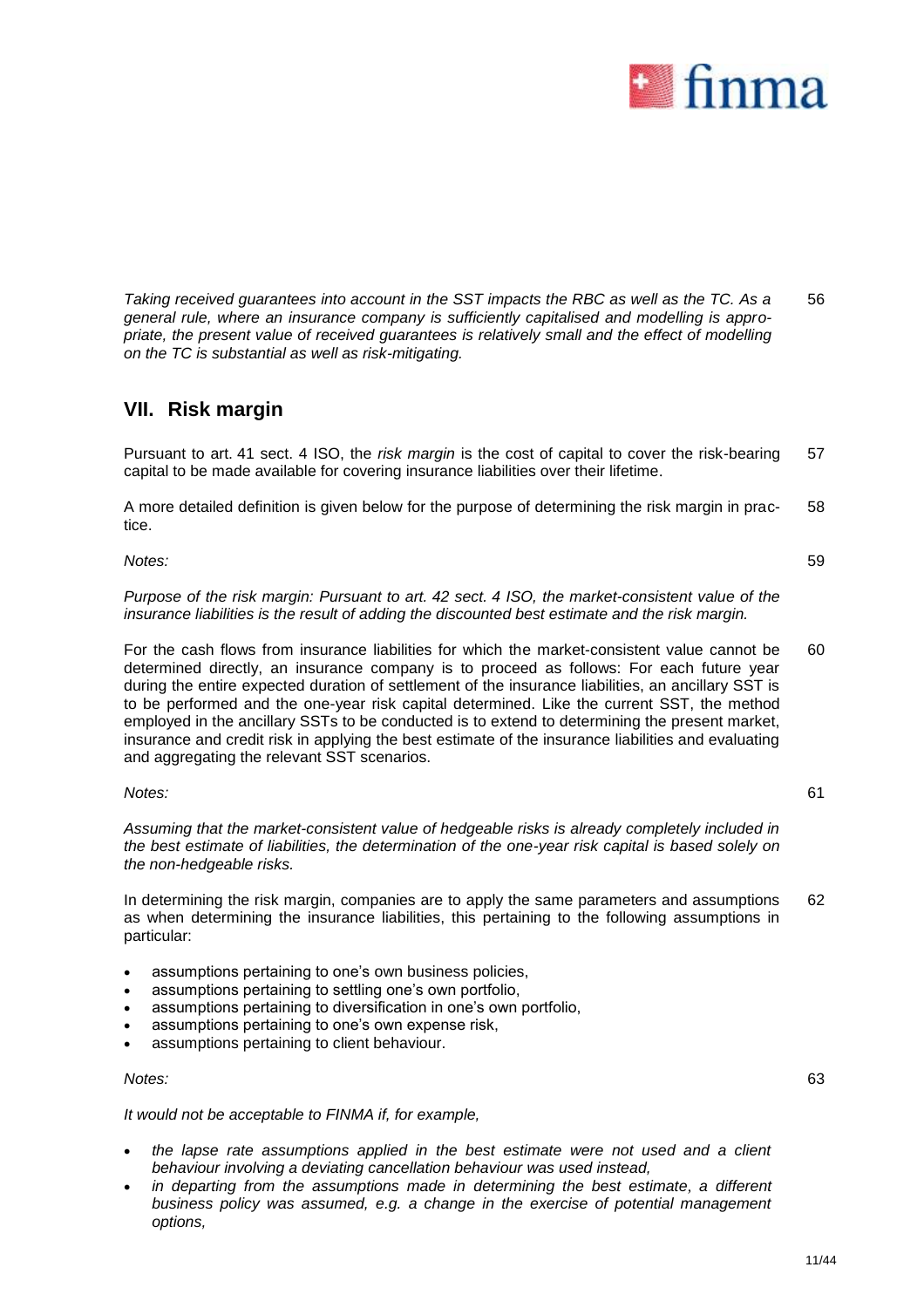

instead of engaging in diversification in one's own portfolio, a different method of *diversification involving a hypothetical portfolio was employed.*

*FINMA attaches substantial value to consistency between determining the best estimate and the risk margin. Therefore, the assumptions pertaining to the risk margin are to follow those made for the best estimate. If, for example, when determining the best estimate assumptions are based on a specific lapse rate or on a retention rate of ten years in the occupational pension business under the second pillar, these same assumptions must also be applied when determining the risk margin.* 64

Determining the cost of capital / risk margin: The ancillary SSTs to be performed result in a one-year risk capital for each future year during the entire expected duration of settlement of the insurance liabilities. According to the principle of materiality, an insurance company may dispense with conducting an ancillary SST for each future year during the entire expected duration of settlement and determine the one-year risk capital in each case using proxies. The approximation methods are to be justified to FINMA and described in detail in the SST report. 65

The future one-year capital costs result from multiplying the one-year risk capital by the yield over the counterparty risk-free yield curve determined in the calibration test (section IX). The future one-year capital costs are to be discounted as of the reporting date of the current SST using a counterparty risk-free yield curve. The sum of these present values results in the risk margin. 66

# **VIII. Target capital**

## A. General remarks

In the SST, insurance companies are to use a suitable risk model for determining the TC. Either the standard model specified by FINMA or an internal model is to be used. An internal model is to be used whenever the standard model is not able to appropriately model all the relevant risks of an insurance company. 67

A risk model is considered to be suitable where it suffices the requirements of this Circular. 68

Until further notice it is assumed that the standard credit risk model is suitable for all insurance companies in terms of this Circular although it does not satisfy the calibration test. 69

An insurance company must cover the TC by way of sufficient RBC no later than as of the elapse of the transition period as provided for in art. 216 sect. 4 lett. d ISO. Where this prerequisite is not satisfied at this time, FINMA will initiate the requisite action. Intervention thresholds and possible actions are established in Appendix 4 "Intervention thresholds". 70

An insurance company must determine the TC and RBC at least once a year and report the findings of this analysis to FINMA. 71

Groups must determine the TC and the RBC for their individual insurance company members or clusters and other relevant figures at the beginning of each half year. 72

Where circumstances warrant, insurance companies are to also conduct an intra-year SST if requested to do so by FINMA (see section XIV.B). 73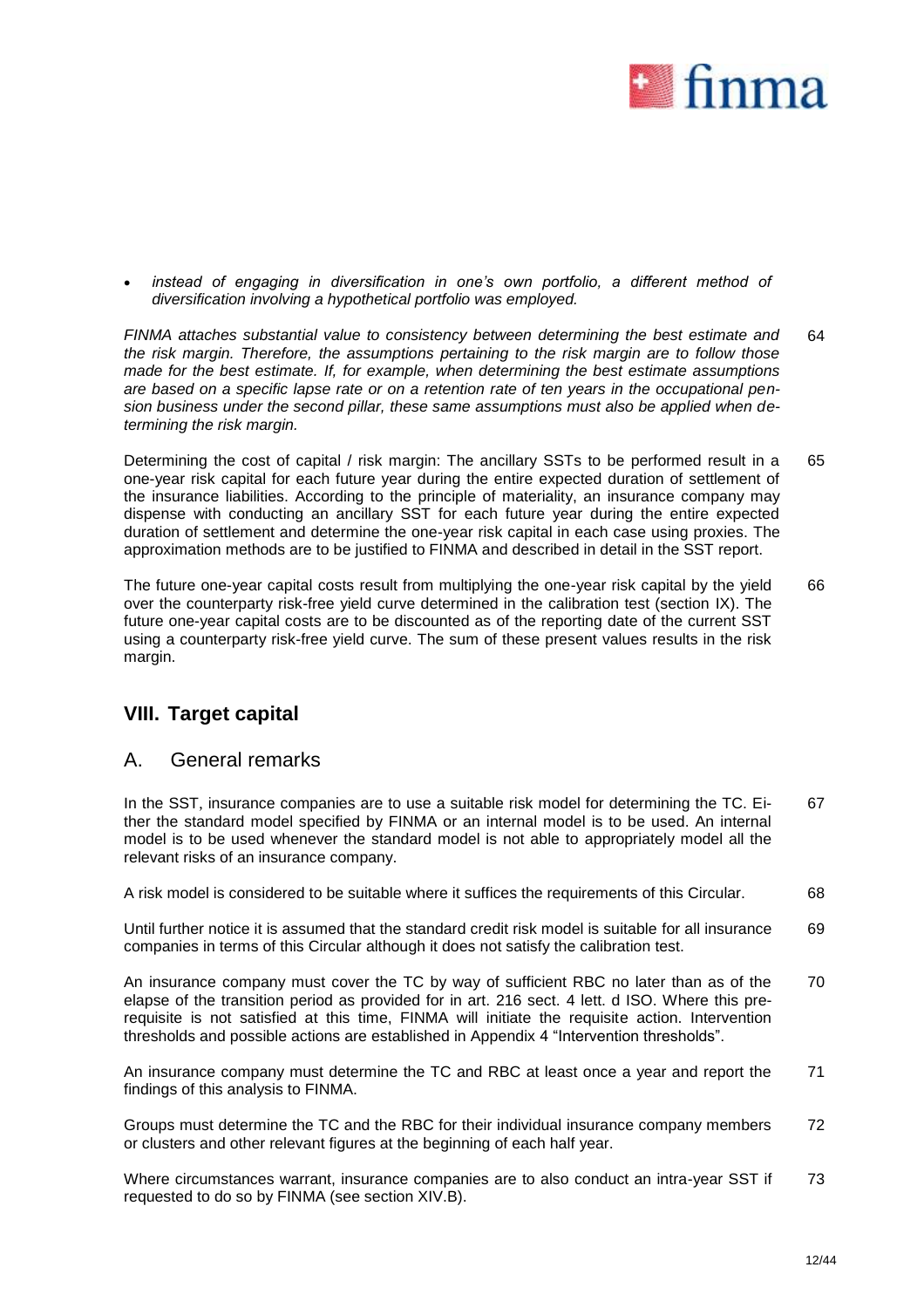

74

### *Notes:*

*In art. 41 sect. 1 ISO, only the standard case of the SST calculation is mentioned with regard to the one-year projection period. The one-year projection period also applies to any intra-year calculations.*

*In art. 41, the ISO also specifies the reporting date as of which the calculation must be performed. As a general rule, the reporting date is 1 January of every year. The items as of 1 January are frequently identical to those of the year-end balance sheet as per 31 December of the previous year. Consequently, for valuation and risk assessment purposes the items reported as of 31 December can be used, adjusted for any material changes such as portfolio transfers.* 75

# B. Group modelling

Applying a suitable risk model to groups necessitates modelling their individual legal entities, however several legal entities can be grouped to form a cluster, this being subject to certain conditions. 76

Further elements relating to modelling groups are given in Appendix 2 "Group model". 77

# C. Risk-generating positions

In determining the TC an insurance company must take into consideration the relevant risks of all positions that are integral components of a market-consistent balance sheet. In particular, an insurance company must also include in an appropriate manner the risks of options, guarantees and other contingent liabilities and corresponding rights. 78

# D. Risk categories

An insurance company is to include at minimum the following risks in the risk model, insofar as they are relevant: 79

| 1. Insurance risks              | 80 |
|---------------------------------|----|
| Non-life insurance<br>$\bullet$ | 81 |
| Settlement risk<br>$\bullet$    |    |

- Risk of new claims
- Accumulation risks

The parameter and random risk must be modelled for new claim risks as well as the settlement risk, albeit not necessarily separately.

- Life insurance
	- **Mortality**
	- Longevity

82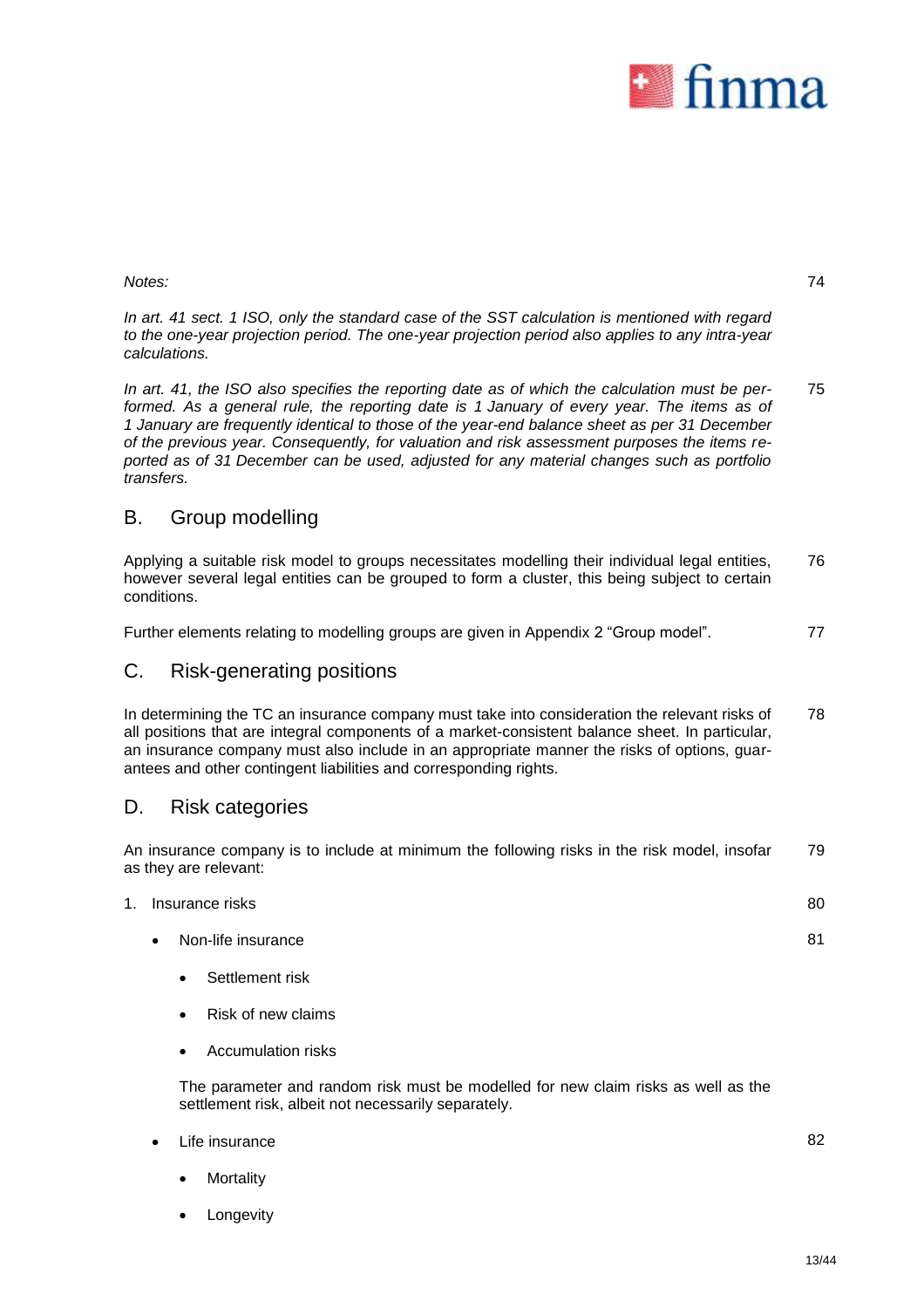

- Disability/morbidity
- Recovery
- Expenses
- Lapse and other options
- Accumulation risks

The risk model must also take into account the parameter risk as well as the random risk.

Health insurance

83

84

85

The risk model must also take into account the parameter risk as well as the random risk. It must distinguish between group daily sickness benefit insurance coverage in the event of loss of income and other health insurance business.

In determining the insurance risk, an insurance company must establish appropriate classes. When using internal models it may suitably select classes deviating from those specified by FINMA in the standard model.

As a general principle, risks must be determined on a gross basis for all lines of business. The impact of reinsurance has to be modelled separately. In so doing, credit risk vis-à-vis reinsurers is to be taken into account in particular. Upon application by an insurance company, FINMA will permit determination to be done on a net basis where the insurance risks can be appropriately modelled as a result, and the counterparty risk resulting from the reinsurance contract is recognised and taken into account in modelling.

### 2. Market risks

- Interest rate risks
- Spread risks
- Foreign exchange risks

### *Notes:*

*Insurance companies are basically free in their selection of reporting currency when preparing a market-consistent balance sheet. It must be borne in mind that the free choice of reporting currency may have an effect on the currency against which the foreign exchange risk is measured. The currency should be selected such that it takes into account the focus of the company's present and planned business activities, mismatching of assets and liabilities in various currencies, and potential fluctuations in the value of positions.*

*In addition, a suitable currency basket can in principle be designated for the RBC, for*  which mismatches and thus a foreign exchange position then result from the actual net *currency positions. In the standard model this basket consists entirely of Swiss francs.* 86

Real estate risks 87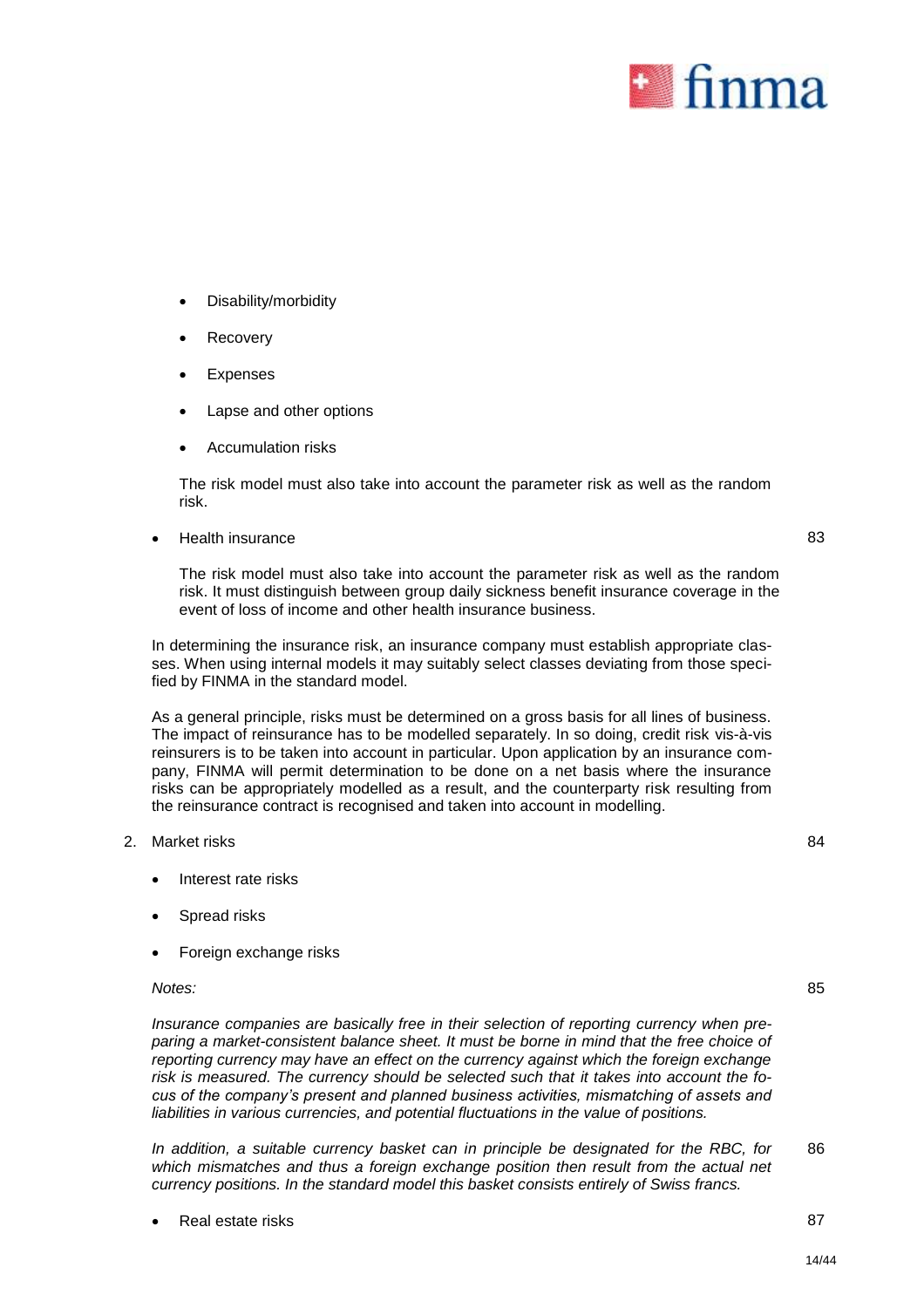

- Equity exposures
- Risks associated with alternative investments (private equity, hedge funds, commodities, etc.)
- Risks resulting from changes in volatilities and correlations
- Risks resulting from holdings in or loans to group members are to be modelled so that the specific volatilities of these investments and their dependence on fluctuations in value are taken into account in the risk model along with the insurance company's other risks.

#### *Notes:*

88

90

*As a general rule, the main share of investments and insurance liabilities are exposed to market risks, e.g. with regard to the interest-rate risk and, as applicable, the foreign exchange risk. In life insurance, technical liabilities are frequently subject to a complex interest-rate and share-price risk on account of embedded options and guarantees.*

3. Credit risks 89

*Credit risk* pertains to modelling the risk posed by the complete or partial default or change in creditworthiness or rating of an obligor of an insurance company with regard to its liabilities. In modelling the credit risk, the insurance company must take into account all positions exhibiting a counterparty risk. Reference is made here to the relevant documents published by FINMA and the Basel Committee, on which Appendix 3 "Credit risk in the standard model" is based. The following are affected: claims on third parties, e.g. from bonds and loans, and in particular claims on reinsurers, clients, brokers and agents as well as counterparties in derivative and securitisation positions. Positions that in the context of the international standard approach (SA-BIS) in the Capital Adequacy Ordinance (CAO; SR 952.03) and FINMA Circ. 08/19 "Credit risks — banks" lead to a deduction from capital and thus to a risk weighting of 1,250% in the standard credit risk model in the context of the SST are not to be taken into account in the market risk insofar as the credit risk is determined using the standard credit risk model.

Where an insurance company uses an internal model for capturing credit risks, it is to take into account the default and migration risk in modelling. 91

4. Other risk types 92

*Notes:*

93

*a) Operational risks: To date insurance companies have captured and assessed operational risks on their own responsibility and periodically discussed the findings of this assessment with FINMA. At the current time, no quantitative consideration of operational risks is generally required in the SST unless an insurance company were to be expressly requested by FINMA to do this for serious reasons. Operational risks are to be appropriately taken into account in risk management. FINMA is currently looking into further developing the SST for the purpose of a systematic, quantitative assessment of operational risks.*

*b) Liquidity risks can be captured in a solvency assessment system only in part. They* 94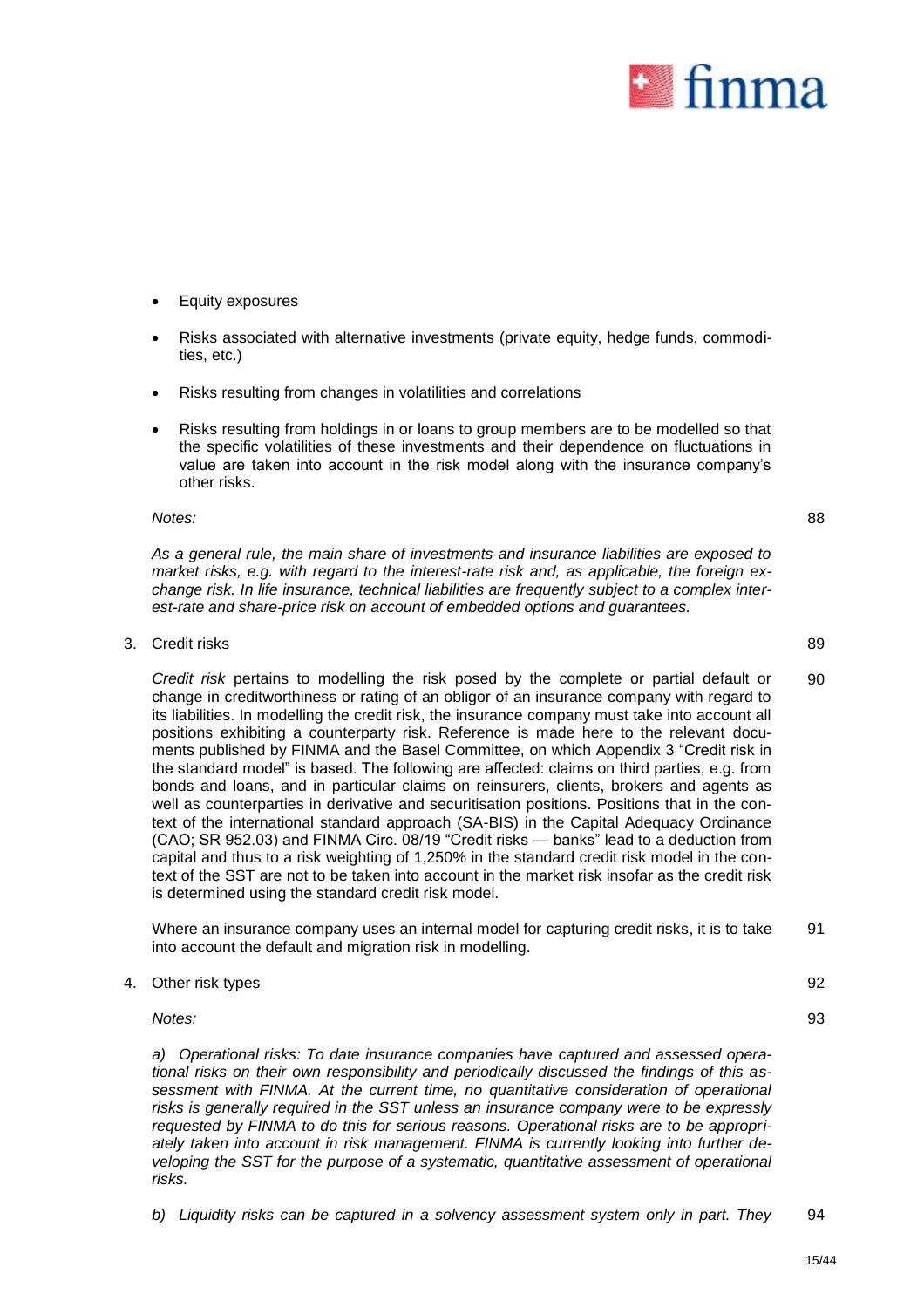

*have to be taken into account in a company's qualitative risk management.* 

*c) Risk concentrations are frequently not duly taken into account in an analytical risk model. That is why they are discussed separately in the* Scenarios *section. In addition, it has to be ensured that this risk is recognised and assessed in risk management and action is taken as needed to prevent or hedge against material risks or accumulations of risk.*  95

*d) Model risk: Apart from parameter risk in the insurance risk, there has been no quantitative recognition of the model risk in the SST to date unless an insurance company has been explicitly requested by FINMA to do this for serious reasons. Since a model risk can never be completely precluded, it must be taken into account in risk management. It has to be ensured in particular that the impact of any model shortcomings are recognised. Among other things, this presupposes the monitoring of exposures and the establishment of limits, also on a nominal basis.* 96

### E. Scenarios

- In addition to the scenarios specified by FINMA, an insurance company is to define ones of its own that take its own individual risk situation into account. The scenarios are to be appropriately documented and reviewed on an annual basis. Valuation of the relevant positions is to be done in the scenarios applying a revaluation. In exceptional cases valuations can be approximated on the basis of sensitivities, for example, provided that no material misstatements are caused as a result. The results of the scenarios are to be analysed and taken into account in risk management. 97
- An insurance company is to analyse in particular whether and to what extent the model used understates the probability of extreme events due to its specification. Where this is the case, the insurance company is to define and evaluate appropriate scenarios and take them into account in determining its TC. 98
- An insurance company is to analyse in particular whether and to what extent the model used understates the impact of risk concentrations on capital requirements. An understatement of this type occurs, for example, where in a potentially solvency-threatening exposure vis-à-vis a counterparty the model is based solely on the probability of default suggested by the counterparty's rating. Where this is the case, specific scenarios are to be defined and evaluated and taken into account in determining the TC. 99

### F. Applicability of the standard model and internal models

In determining the TC, an insurance company is to employ a risk model that reflects its relevant risks in a suitable manner. FINMA provides a standard model that can be used as a modelling approach for determining the TC. Groups and reinsurance companies must develop an internal model, save for individually approved exceptions. 100

Where the standard model is employed, the parameters used have to be adjusted by an insurance company where their correspondence to the insurance company's specific risk situation is insufficient. The adjustments are to be documented. They are to be justified to FINMA in a comprehensible manner and will be approved by FINMA provided that they are appropriate. 101

In addition, upon application with FINMA and approval by same, an insurance company may 102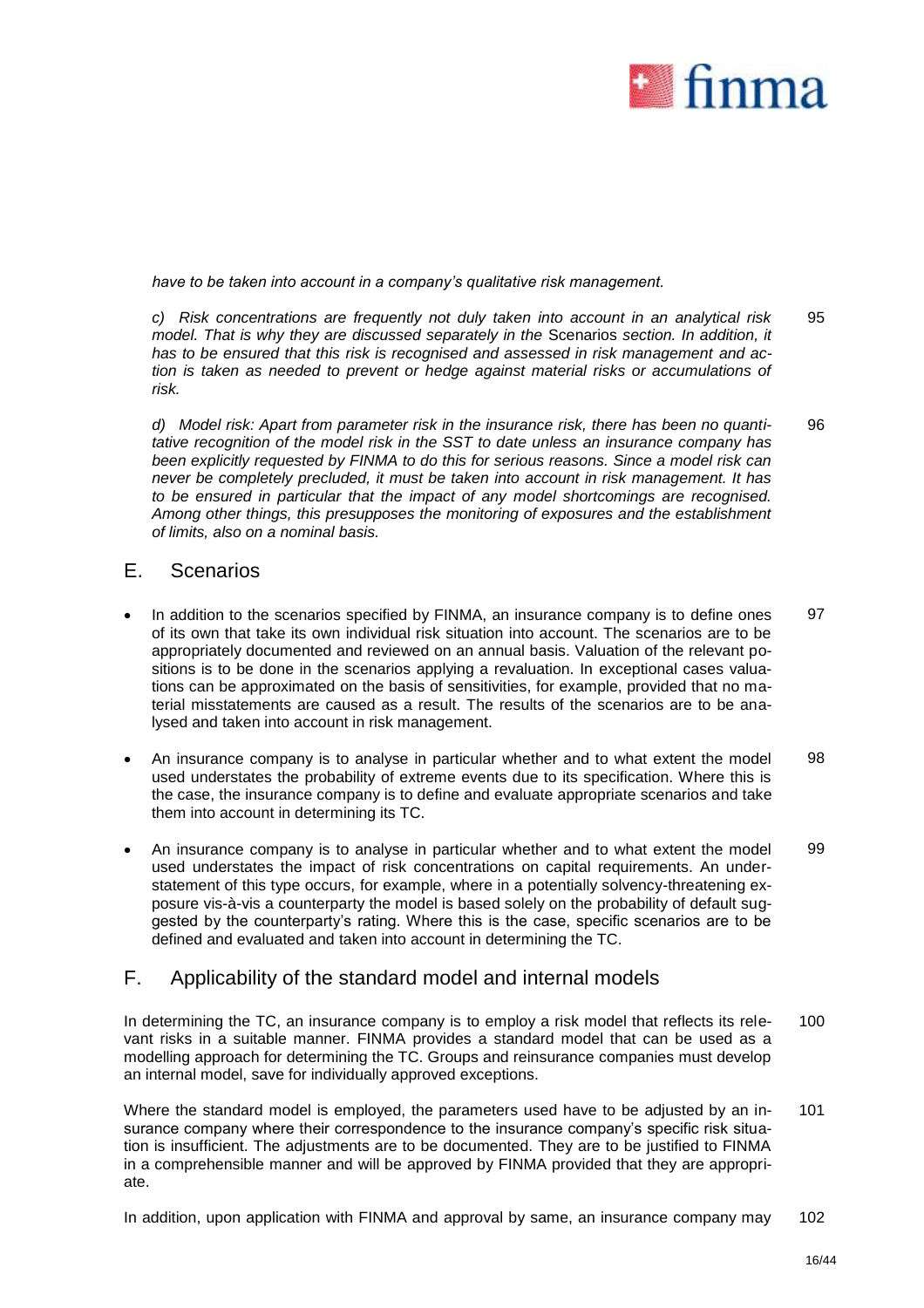

employ partial or complete internal models in lieu of the standard model where they satisfy the regulatory requirements of the ISA, ISO and this Circular and thus are suitable for gauging the company's relevant risks in terms of the SST. The application for approval of an internal model must be signed by a member of the board of directors or a member of senior management.

Where an insurance company is unable to develop an internal model for its relevant risks employing reasonable effort and expense due to its structure and where the standard model is not suitable for the relevant risks, FINMA may establish a capital add-on, which releases the insurance company from its obligation to completely model the risks not reflected in the standard model. FINMA will determine the capital add-on applying a prudent estimate made using suitable methods with a view to protecting policyholders, the estimate being reviewed annually. The insurance company must show that it is able to sufficiently monitor and control these risks also without the benefit of a quantitative measurement of the risks not reflected in the standard model. FINMA will regularly examine the appropriateness of the estimate and the methods for managing non-modelled risks. It will also regularly examine whether changes result that make the effort and expense entailed in the development of an internal model seem imperative. 103

## G. Standard model

Where an insurance company employs the standard model published by FINMA for determining its TC, it is to submit the standard model based on its data to FINMA together with the SST report. 104

Where the parameters of the standard model used by an insurance company have been modified to such an extent that FINMA is no longer in a position during the annual review process to assess the appropriateness of the approach employed, FINMA may employ the review mechanisms used by it when approving internal models. 105

The template and the explanatory documents are updated by FINMA at least once a year and are made available in a timely manner. 106

### *Notes:*

*FINMA makes a number of aids available on its website for applying the standard model, i.e. a template and various explanatory documents, instructions for using the template and documenting the changes to parameters in addition to other commentaries. FINMA will announce any material changes to the model structure six months prior to the SST filing date at the latest.* 

*FINMA will adapt the standard model itself from time to time, and the parameters used in the standard model at intervals of one year in keeping with ongoing new findings.* 108

### H. Internal models

The general requirements to be satisfied by risk models pursuant to section VIII.A to VIII.E also apply to the use of internal models. 109

### **a) Approval prerequisites and approval**

The approval of an internal model constitutes a release of the internal model by FINMA for the purpose of regulatory use of same. The approval of an internal model does not release the in-110

107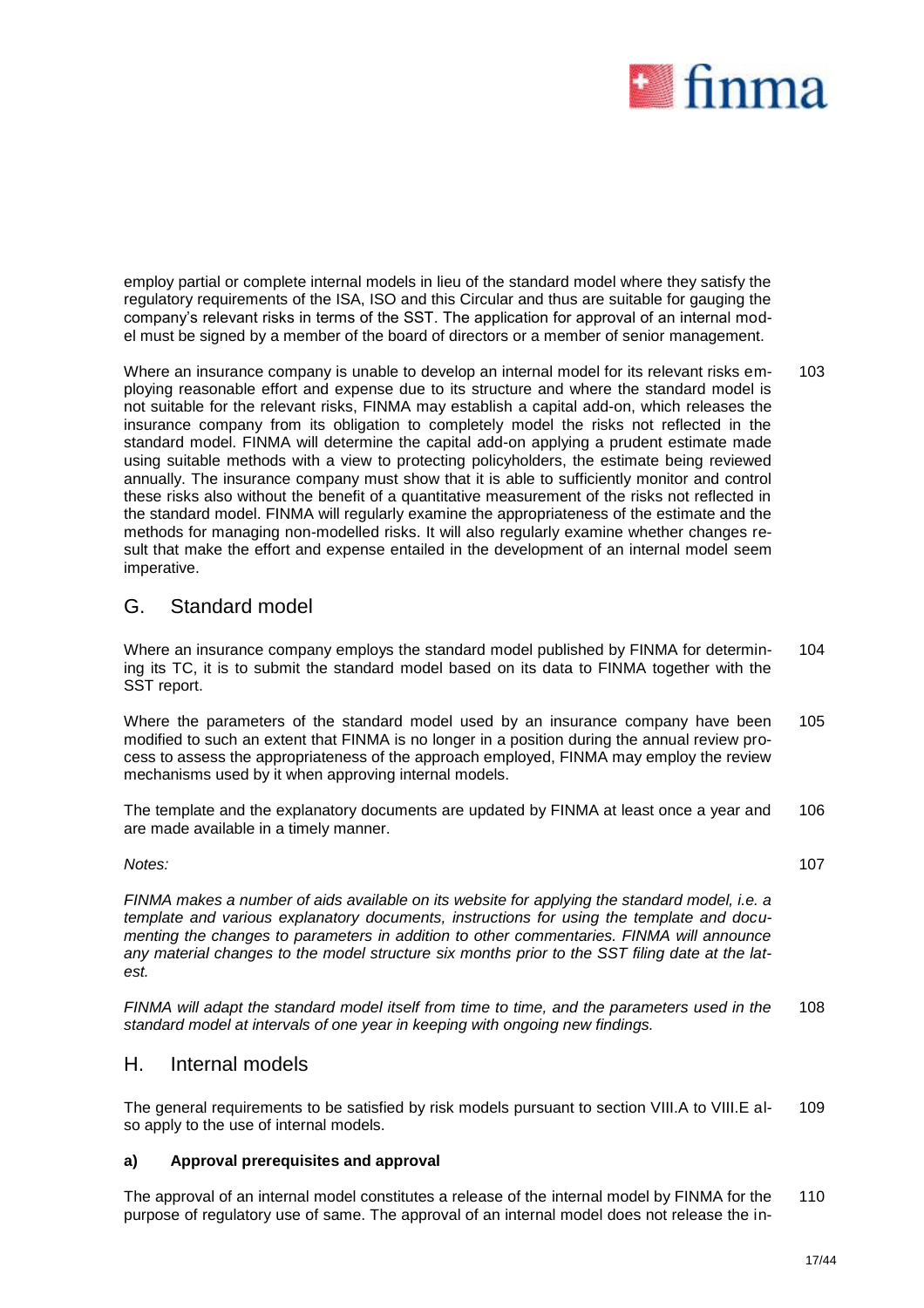

surance company from its obligation to verify the suitability and appropriateness of the model at regular intervals.

Upon application, FINMA will issue approval where the requirements specified in this Circular regarding the following are satisfied: 111

- methodology and parameters,
- qualitative aspects and organisation, and, in particular, governance,
- implementation and
- documentation of the internal model

Applying the definition of materiality given in section IV of this Circular, FINMA will ascertain whether the simplified assumptions used in modelling are appropriate in an insurance company and are in agreement with the circumstances of that insurance company. 112

Approval can be made contingent upon specific conditions. The insurance company may use the internal model for which final approval has not yet been issued for the duration of the review process for regulatory purposes unless advised otherwise by FINMA. 113

### *Notes:*

*In considering the application for approval of an internal model submitted by an insurance company FINMA bases its decision on the documentation submitted by the company, on-site reviews and the documentation requested in the process, as well as on the findings of reviews conducted by it or reviews it has had conducted by third parties. FINMA may also consult the assessments of qualified independent experts as well as foreign regulatory authorities.* 

### **b) Methodology and parameter test**

Insurance companies must comply with the requirements in this section pertaining to methodology and parameters: 115

### *aa) General remarks*

The internal model must pass the calibration test pursuant to section IX of this Circular and, in addition, the methodology and parameter test. The following items in particular must be satisfied for the methodology and parameter test: 116

- An insurance company must model the significant positions pursuant this Circular and take into account the relevant risks as specified in this Circular. To this end it must show the risks to which it is exposed and which relevant risks result from the individual positions and their interaction. 117
- Generally speaking, unknown parameters such as the value of a risk factor, a position, a financial instrument or the RBC at the end of the year are to be modelled by random variables. The risk model is to establish in particular the common distribution function of these risk factors, define the functional dependence between the risk factors and the positions and/or the financial instruments, and enable the probability distribution function of the loss of RBC during the year to be determined. 118

114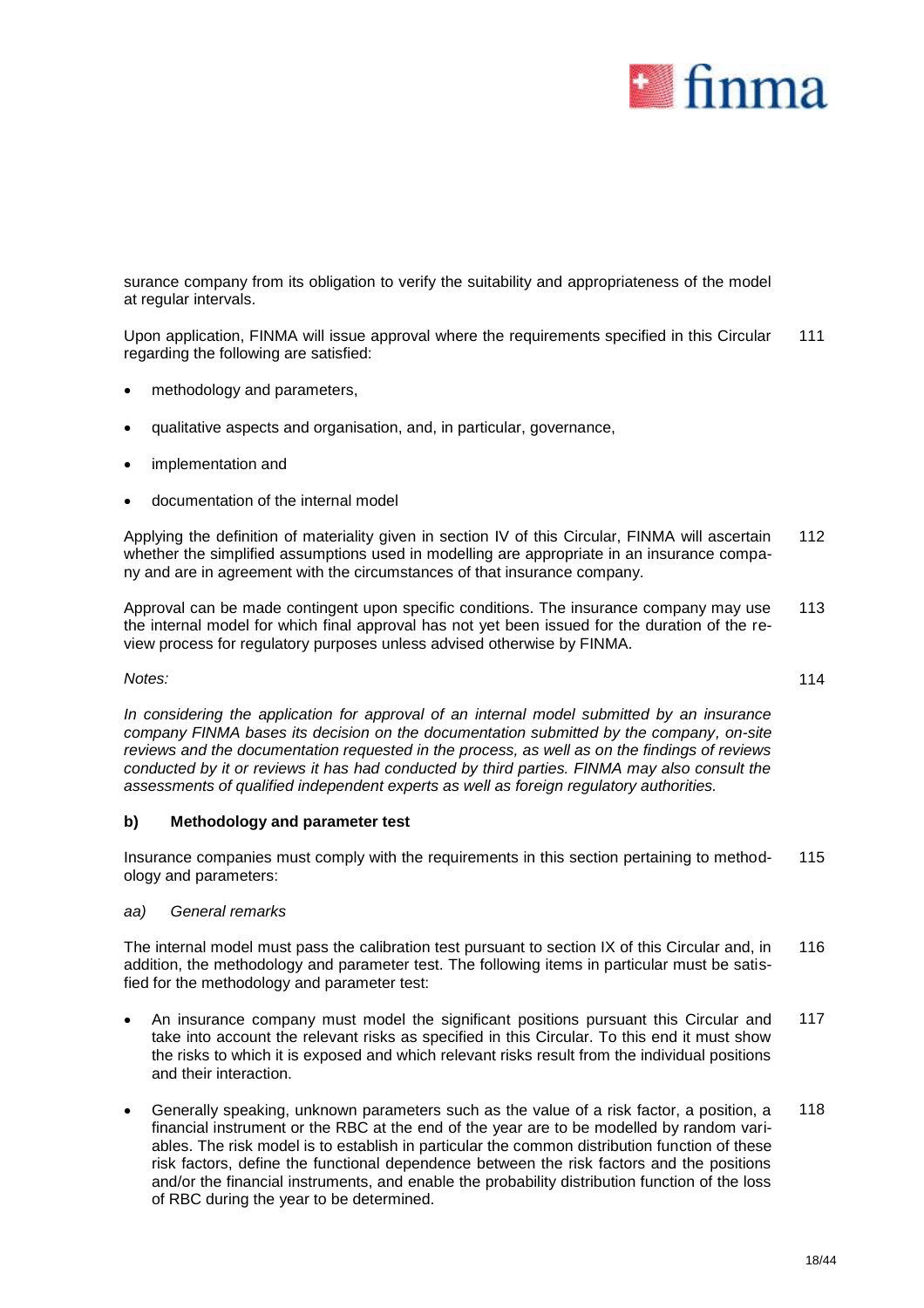

- The methods for determining the probability distribution of loss of RBC have to be based on sound actuarial and finance mathematics methods. The choice of the common distribution function of the risk factors and the calibration of this distribution function have to be based on realistic, credible assumptions. The modelling of dependencies between the risk factors has to be taken into account. Simplifications can be performed as provided for in sections IV and VIII.H.b)bb) of this Circular. 119
- The change in the market-consistent valuation of assets and liabilities in relation to the risk factors has to be comprehensible. 120
- The risk factors and estimation methods used for their distribution parameters must be shown. 121
- When modelling is done in sub-modules, the aggregation of the sub-modules or the results from the sub-modules are to be explained. 122
- Where possible and appropriate, the model parameters are to be determined applying sound statistical estimation methods. The data used must be complete, correct and timely. Where too little in the way of relevant data is available, expert opinions may also be consulted. FINMA may demand that an insurance company apply more prudent parameters, where the parameters used previously are not sufficiently suitable for modelling risks. The dataset used and the parameters derived from it must be verified at least once a year prior to computing the SST, taking into account materiality, and be updated as needed. 123

### *bb) Simplifications and omissions*

- Where an insurance company employs simplifications with regard to the requirements of section VIII.H.b)aa), it must show in particular that the internal model being simplified leads to sound and, in cases of doubt, prudent capital requirements. Where simplified internal models are used, the consideration of dependencies or diversification effects is generally characterised by a certain room for interpretation. The insurance company is to show that the quantification of the diversification effects is sound and prudent. 124
- Simplifications and omissions applied in risk quantification may be used by an insurance company provided that they satisfy the materiality criteria pursuant to section IV of this Circular. FINMA may prohibit the use of simplifications and omissions or make them contingent upon conditions in cases in which their use would result in the insurance company's risk situation becoming non-transparent. 125

### **c) Modifications to the model and changes in the risk profile**

An insurance company must submit to FINMA any and all material changes to models for approval and report any material changes in the risk structure of its business immediately upon being detected. It must submit the associated documentation in which the changes have been marked. In the case of material changes to models, their impact on the calculation of risk is to be tested and documented. 126

FINMA will approve material changes to models, provided that the requirements pertaining to internal models are satisfied. 127

In addition, FINMA will verify on a regular basis whether general advances in modelling methods have been taken into account in an internal model. If necessary, FINMA may require that the internal model be adapted in line with the state of the art. 128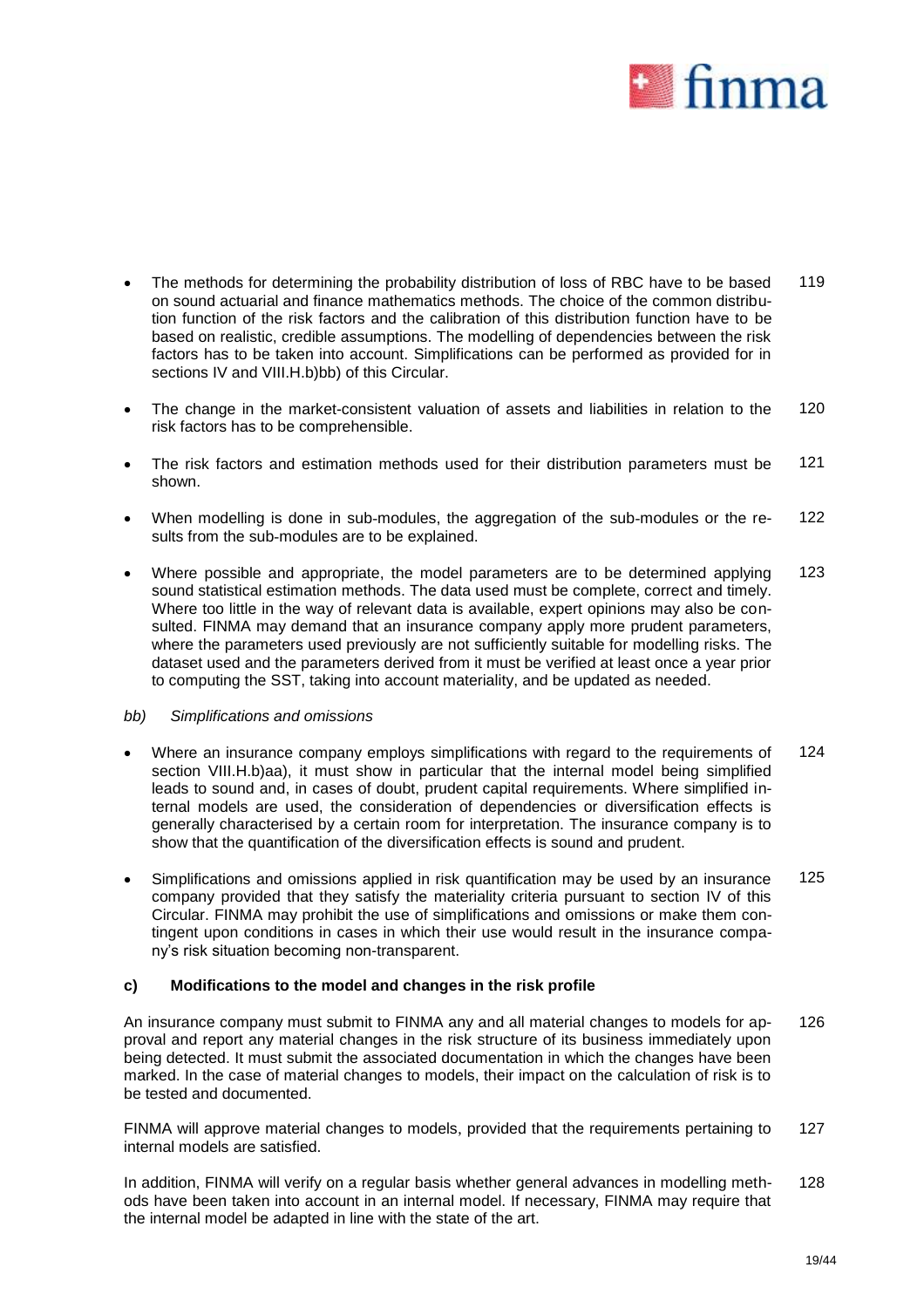

An insurance company may not replace an approved internal model with the standard model unless it has submitted sufficient justification for this to FINMA and FINMA has approved said replacement. 129

### **d) Documentation of internal models**

An insurance company must supply to FINMA a documentation of the various modules of the internal model and the interactions between these modules. The documentation must be selfcontained. It should enable a knowledgeable third party to ascertain in a reasonable amount of time whether the regulatory requirements for approval of the internal model are satisfied. 130

The documentation must explain the methodology (theories and assumptions) on which the internal model is based and its implementation within the insurance company. It must describe the limitations and weaknesses of the internal model. The documentation must indicate which positions and financial instruments or which risks have not been taken into account. 131

The documentation must delineate the empirical basis of the internal model. In particular, it must describe the manner in which the model parameters were estimated, and the datasets and other information sources used in the process. 132

The documentation must show whether the insurance company, based on its own assessment, is in line with the calibration test as well as with the methodology and parameter test. 133

The documentation must show the manner in which the data quality and, in particular, the quality of information pertaining to positions and exposures is ensured. 134

To assess the internal model, FINMA may demand that an insurance company evaluate certain predefined scenarios and consider shocks applied to certain parameters. 135

### **e) Modular assessment of internal models**

FINMA will publish on its website a review concept for the approval of internal models. The review is conducted in the form of a modular risk-oriented system assessment. As a consequence, a model may be approved in part. This is the case, for example, where the assessment has been completed only for part of the review areas or for individual modules. FINMA may commission third parties with mandates to this effect. 136

### **f) Provisional use of non-reviewed internal models**

Internal models for which an insurance company has made application and has sufficiently documented prior to the entry into force of this Circular, may be used on a provisional basis until they have been issued legally binding approval, unless the company is advised otherwise by FINMA. 137

### **g) Imposition of a capital add-on until a model is approved**

FINMA may demand that an insurance company that has been called upon to develop a suitable internal model apply an appropriate capital add-on until the internal model has received approval. 138

FINMA will establish the capital add-on with the aid of an estimate, the estimate being reviewed on an annual basis. FINMA will establish the amount of the capital add-on in a prudent 139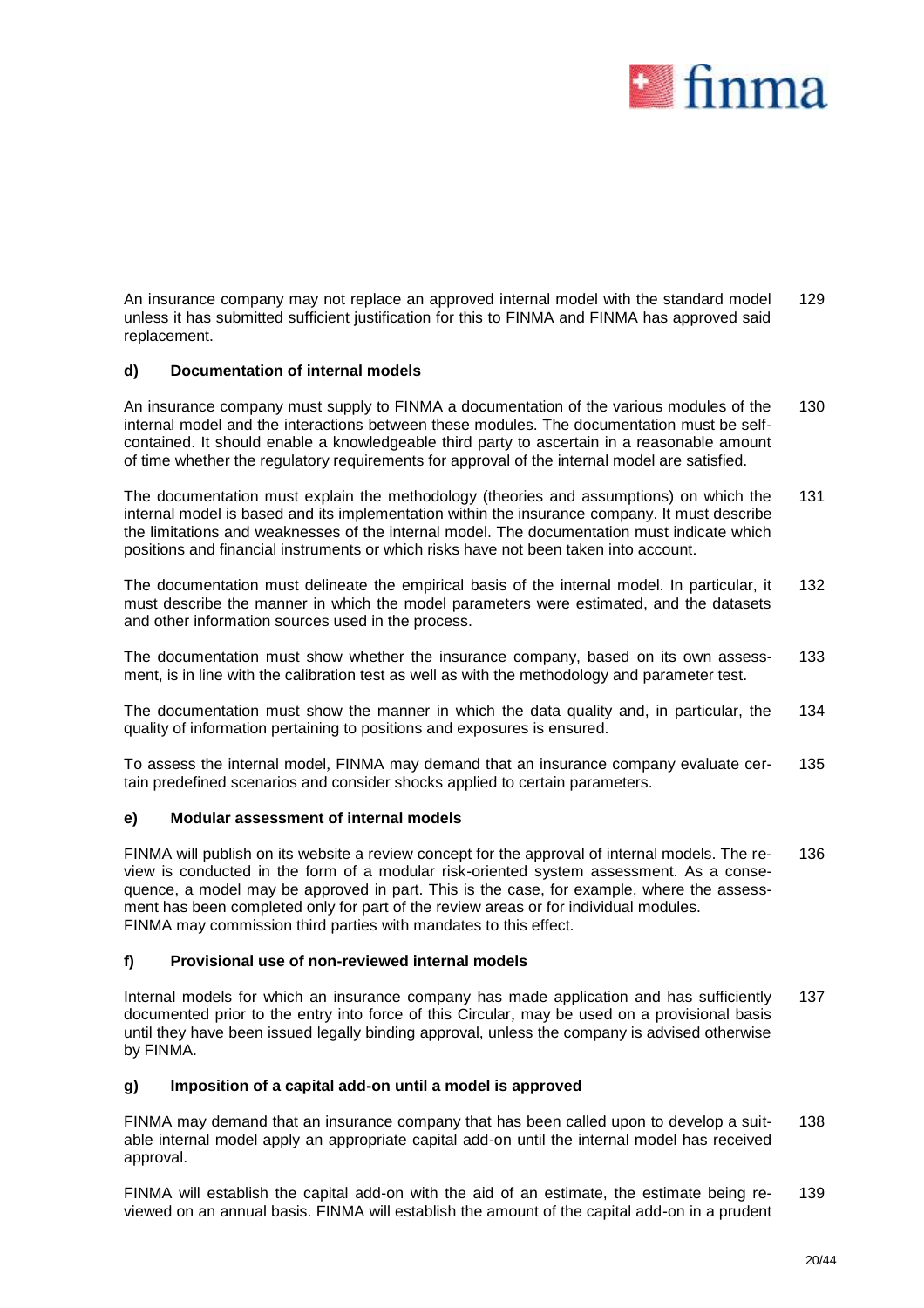

manner.

## **IX. Calibration test**

The calibration test establishes a minimum framework to which insurance companies must adhere in employing risk models and performing valuation in a market-consistent balance sheet. It comprises the following: 140

- Measure of risk: The relevant measure of risk is formed by the expected shortfall of the change in the RBC in terms of Annex 2 to the ISO and section II of this Circular with a confidence level of 99% and a time horizon of one year. 141
- Yield: The yield over the counterparty risk-free yield curve for determining the risk margin is published on the FINMA website. 142
- Yield curves: The counterparty risk-free yield curves specified in the standard model or the independently determined counterparty risk-free yield curves as provided for in section V.C of this Circular are to be used for valuation in a market-consistent balance sheet in the context of the SST, where yield curves are required for valuation in the respective currency. Valuation employing these counterparty risk-free yield curves is to be done irrespective of how the interest risk is modelled. 143

# **X. Qualitative and organisational requirements**

## A. Responsibilities of the governing bodies of a company or group

The responsibility for employing a suitable risk model lies with a company's board of directors. Where the standard model is not used, the board may delegate responsibility for the development of an internal model and the implementation and continued use thereof to senior management. 144

In groups, the governing bodies of the company designated pursuant to art. 191 sect. 3 ISO are to ensure that the provisions of section X of this Circular are accordingly implemented within the company managing the group from Switzerland. 145

### B. Use test

In the use test an insurance company is to ensure that it applies the risk model in a suitable manner. 146

An insurance company must ensure that the exposure limits established at the company level are consistent with the risk model. 147

Senior management and the board of directors must have a sufficient understanding of the risk model, its outputs and its limitations in order to be able to gauge the implications of the risk model with regard to an insurance company's risk management and capital requirements. They must know and take into account the results of the risk model in their decision-making. 148

In justified cases, e.g. in cases in which FINMA requires the use of an internal model by an in- 149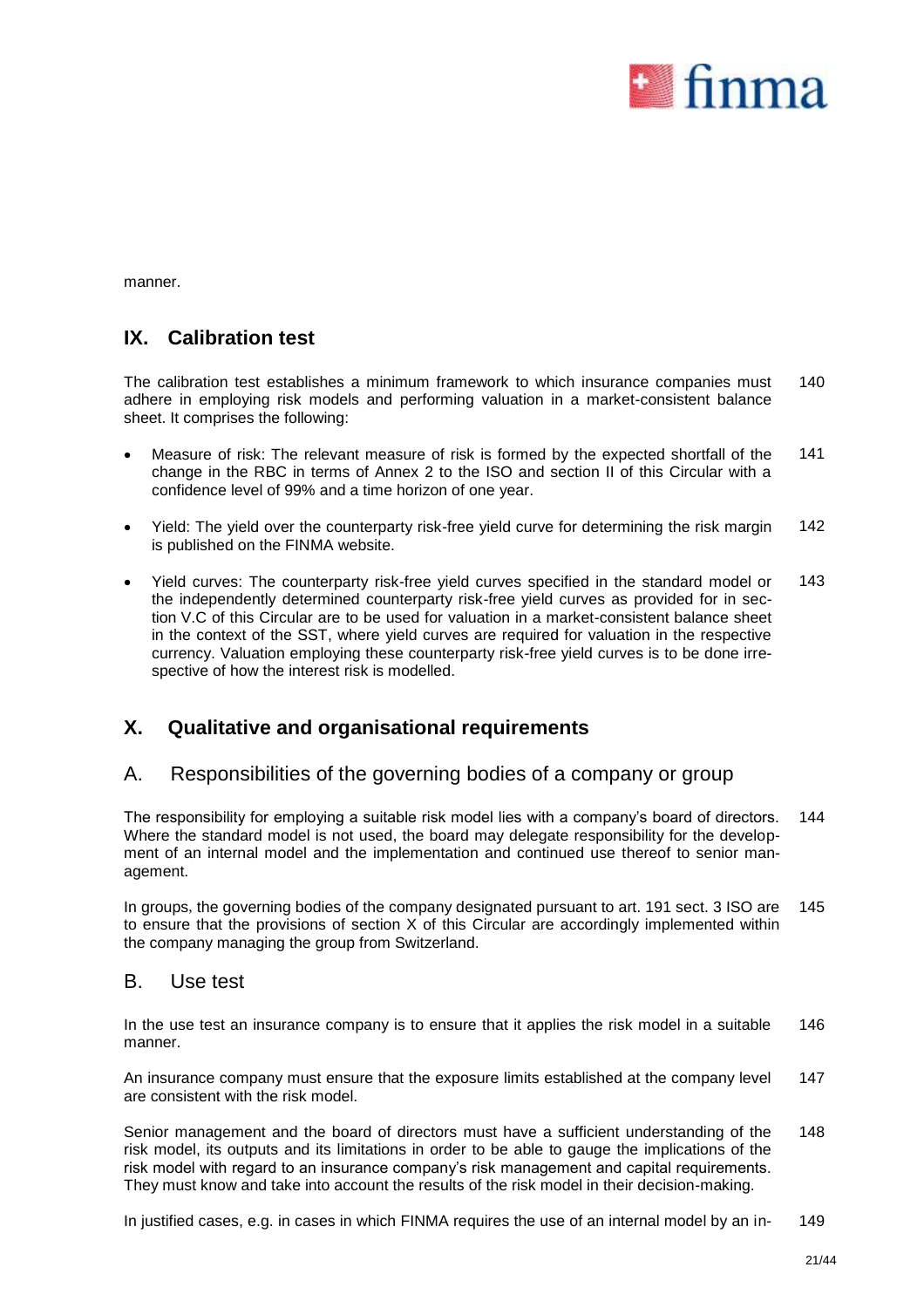

surance company, it may grant the company a suitable period within which to embed the risk model in the company's processes.

*Notes:*

150

*When an internal model is used in many applications within an insurance company, FINMA has compelling evidence that the insurance company has an inherent interest in the quality and maintenance of the internal model. This may impact FINMA's assessment effort and expense in its risk-oriented approach.* 

### C. Validation on a regular basis

An insurance company must ensure that adherence to the regulatory requirements of the SST is reviewed in regular intervals and that the findings of this review are made known to the board of directors or senior management. Adherence to regulatory requirements is to be validated in particular when preparing the annual SST report. 151

An insurance company is to examine the following in particular:

152

- the suitability and appropriateness of the risk model employed and the company's individual scenarios
- compliance with qualitative and organisational requirements
- requirements applicable to implementation

Where the risk model of an insurance company changes or where methodological shortcomings are detected, the insurance company must adapt the risk and valuation model accordingly or employ an internal model. 153

# **XI. Requirements applicable to implementation**

An insurance company must have documented, internally validated and internally approved methods that ensure that all transactions and contractual agreements are recorded in a complete, correct and timely manner, and are processed for the purpose of valuation and risk measurement. 154

An insurance company must ensure the physical security of data keeping to a sufficient extent. 155

The implementation risks posed by the SST are to also be taken into account in the internal control system. 156

# **XII. SST report**

### A. Frequency

Pursuant to art. 53 ISO, insurance companies must submit a report (SST report) every year on the calculation of the TC and RBC. This report is to be signed by senior management and 157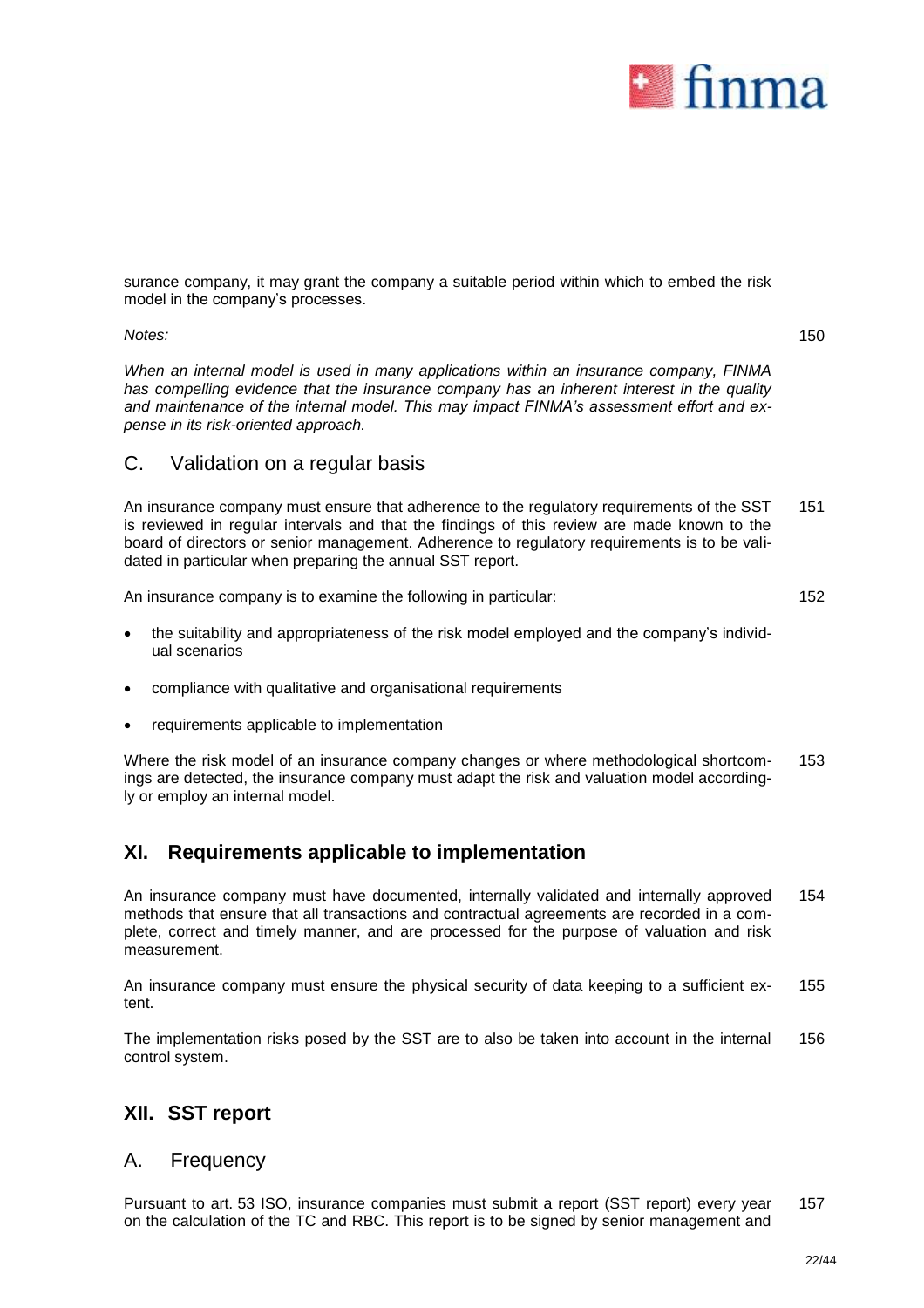

filed with FINMA. Starting in the financial year 2011, the results of the SST must be submitted to FINMA no later than 30 April of every year. FINMA will establish a transition plan. In the plan, the filing deadlines will be brought forward in a staggered manner from the end of July to the end of April and be announced at least six months in advance.

Where FINMA demands that the SST<sup>3</sup> be performed for periods of less than one year, it will announce the filing deadline. 158

Pursuant to art. 202 ISO groups must prepare an SST report on a six-monthly basis. FINMA will synchronise these filing dates with filing dates for the legal entities belonging to the same group and publish them in a timely manner. 159

### B. General remarks

Pursuant to art. 53 sect. 2 ISO, the SST report must contain all relevant information required to understand the calculation of the TC and RBC and to assess an insurance company's risk situation. 160

The SST report must enable FINMA to understand the insurance company's risk situation. 161

The following items at minimum are to be shown and explained in the SST report: 162

- The application of the methods in determining the market-consistent values or the best estimate for all items in the market-consistent balance sheet. Using a suitable analysis, the insurance company must show what positions are not material. The simplified valuation methods and consolidations used for these positions are to be shown. 163
- The elements of the RBC, consisting of the core capital and the supplementary capital 164
- Showing the data input in the relevant risk models for determining the market, credit, life, non-life and health insurance risks as well as modelling the capital and risk transfer instruments 165

| $\bullet$ | The scenarios specified by FINMA and those defined by the insurance company itself | 166 |
|-----------|------------------------------------------------------------------------------------|-----|
| $\bullet$ | Determination of the risk margin                                                   | 167 |
| $\bullet$ | The TC                                                                             | 168 |
| $\bullet$ | Concentration/accumulation risks                                                   | 169 |
| $\bullet$ | Passive reinsurance                                                                | 170 |
| $\bullet$ | Other relevant risks                                                               | 171 |
|           |                                                                                    |     |

 Departures from the standard model: Where the standard model is used, deviations from sub-elements of the standard model are to be documented and an appropriate justification included. They are to be shown in a comprehensible manner so that they can be approved on this basis. 172

 $\frac{1}{3}$ See section XIV.B.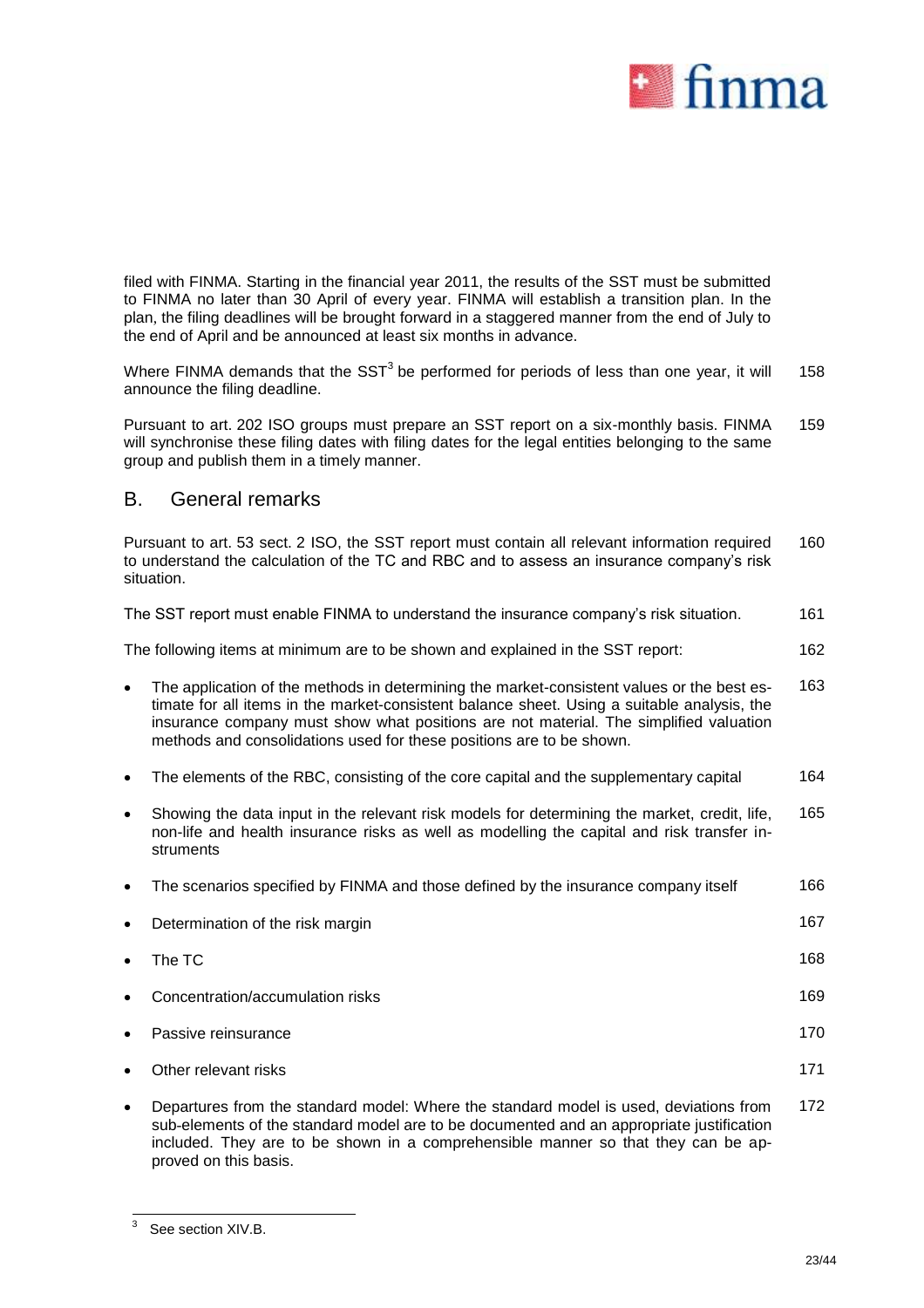

If necessary, FINMA may specify further information elements and make notification of them to insurance companies in a suitable manner. 173

## C. Review of the SST report

Where an insurance company uses a suitable risk model in a correct manner, FINMA will issue confirmation in writing within six months of the filing date of the SST report that the insurance company, in the opinion of FINMA, does not require any additional RBC on the basis of this documentation, provided that the requirements pursuant to art. 41 ff. ISO are satisfied. This confirmation may be subject to certain conditions. 174

Where the internal model used is an internal model that has been submitted to FINMA and approved by same, an insurance company is to prepare the SST report so that it is shown which changes have been made to the internal model and why and to what extent the risk structure has changed as compared to the circumstances in effect at the time the internal model was approved. 175

Where there are material weaknesses in the SST calculations, FINMA may request in writing that an insurance company submit a corrected recalculation within a reasonable period of time and, if necessary, clarify the report. Where these weaknesses cannot be remedied within a reasonable period of time, FINMA may impose a prudently calculated capital add-on and take further action to ensure solvency as may prove necessary. Where required to protect policyholders, FINMA will immediately impose a capital add-on in the event of material weaknesses and/or initiate further action. 176

Should FINMA come to the conclusion that confirmation of the SST report must be ruled out, it will order that suitable measures be taken to correct the SST report. These measures may be accompanied by imposing an add-on to the TC and/or a discount on the RBC. 177

Where there are material weaknesses, e.g. gross errors in the application of the standard model, obvious serious errors in the application of an internal model, or serious departures from the requirements to be satisfied by internal models, the SST shall be deemed to have not been satisfied. In such cases the TC and RBC will be assessed and decreed by FINMA. 178

# **XIII. Data to be submitted**

FINMA imposes the following minimum requirements on the data to be submitted with the SST report as a component of the SST: 179

- Where the SST standard model is used for calculation of the SST, the SST template is to be completed and submitted to FINMA. 180
- Where the SST calculation is not based on the standard model at all or only in part, the template is to either not be completed at all or only in part. In this case, the set of fundamental SST data is to be submitted together with the portions of the SST template used, if any. 181

In addition to this minimum requirement, FINMA may request that additional data be submitted in an individual case. 182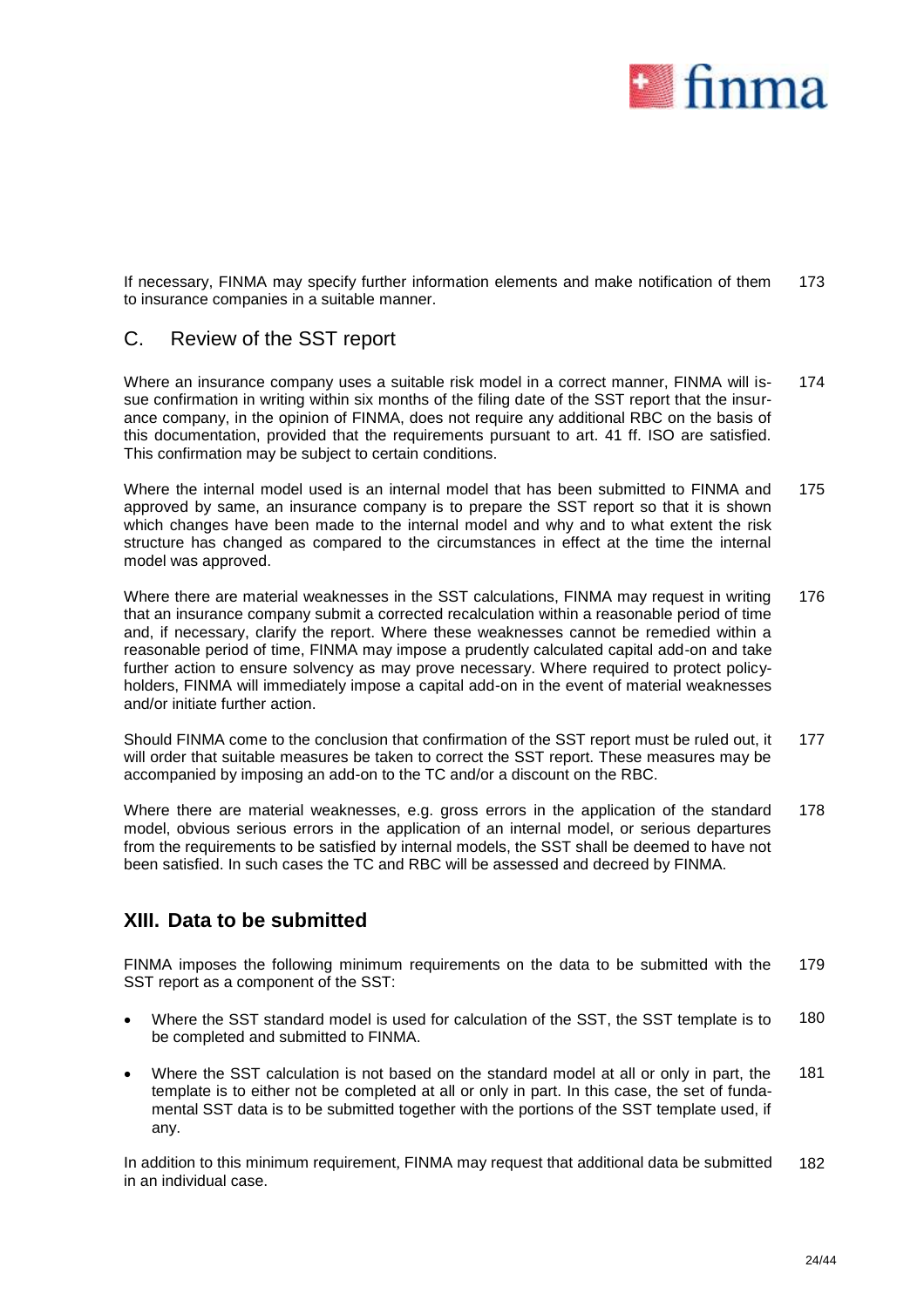

# **XIV. Reporting significant events**

## A. Losses subject to reporting

An insurance company must report to FINMA any aggregate losses over the threshold values defined below in terms of a market-consistent view of the entire economic balance sheet. Where events become known that may have led to corresponding losses, an estimate of these losses is to be reported immediately. A recalculated estimate of the RBC is to be filed within two weeks of any such losses becoming known. Reportable losses in terms of this provision are: 183

- SST ratio in excess of 150%: Losses amounting to one third or more of the RBC last calculated for the SST or the recalculated RBC subsequent to a reportable loss. 184
- SST ratio of between 100% and 150%: Losses amounting to 20% or more of the RBC last calculated for the SST or the recalculated RBC subsequent to a reportable loss. 185
- Losses resulting in an SST ratio of 100% or less. 186

 As soon as the SST ratio falls below 100%, whether at the beginning of the year or in the course of the year as the result of the updated estimate thereof where extraordinary losses are incurred: Losses amounting to 10% of the RBC or its sub-annual estimate. 187

Subsequent to a reportable loss, an insurance company is to re-estimate the TC, if necessary applying a simplified approach. The reporting date for this is generally speaking the same day as of which a re-estimate of the RBC is done. 188

Estimates may be limited to the impacts of relevant determinant factors that lead to a change in the RBC or TC. This also means that no re-estimate needs to be made of inherently nonrelevant discriminating components as of 1 January in the calculation of the target capital. A description of the simplifications is to be given to FINMA.

## B. Significant changes in the risk profile

An insurance company is to notify FINMA immediately of any significant changes in its risk situation as provided for in art. 51 sect. 2 ISO. At minimum, significant changes in the risk situation are present where there is a change in the TC of 20% or more since the last calculation. 189

FINMA will decide whether a re-estimate of the RBC and/or TC must be made. FINMA will establish the relevant reporting date in consultation with the insurance company. 190

The simplification principles as described in section XIV.A shall apply to re-estimates. 191

# **XV. Test phase**

The rules contained in sections XIV.A and XIV.B take effect as of 1 January 2010. The period until 1 January 2010 shall constitute a test phase during which, in the aforementioned cases, simplified estimates of the RBC and TC are to be submitted as applicable. 192

The rules contained in section XII.C, first paragraph, pertaining to confirmation by FINMA go 193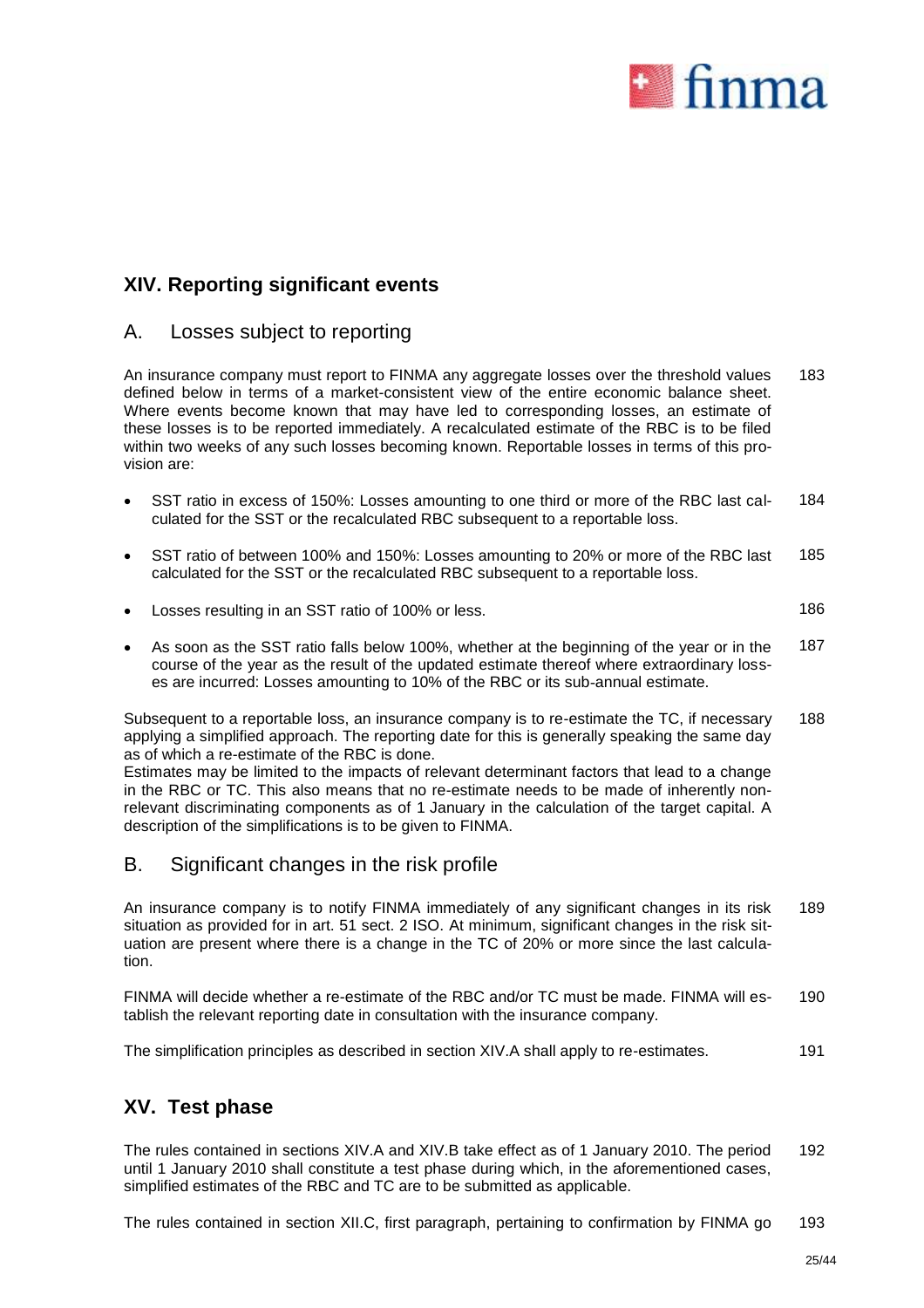

into effect as of 1 January 2011.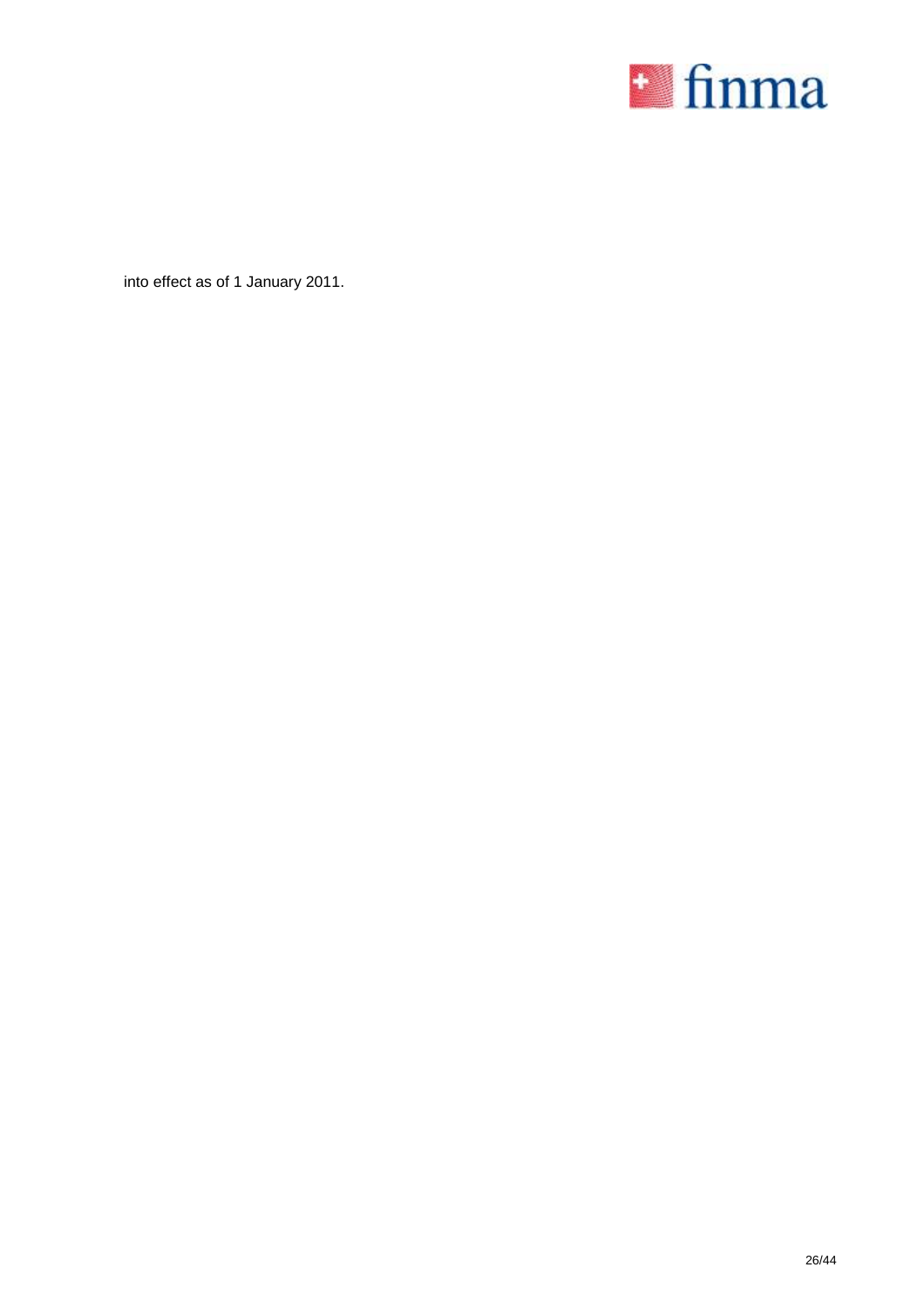

# **Market-consistent valuation in the SST**

# **I. Principles of market-consistent valuation**

The principles pertaining to market-consistent valuation are to be found in Annex 3 to the ISO and in this Circular. Essentially, a distinction is made between the application of market values (marking to market) vs. valuation model values (marking to model). Where model values are used, FINMA may consult independent third parties to verify the procedures followed at the insurance company's expense. 1

The obligation to apply market-consistent values as described in this Circular constitutes an overarching autonomous principle. IFRS valuations may be used where they are in line with this principle. FINMA will publish on its website a list, updated from time to time, of the balance sheet items and categories for which the IFRS values generally do not conform to this principle; IFRS valuation may also be inappropriate in other cases. 2

Appropriate valuation methods from a present-day perspective are given below for selected balance sheet items; the focus here is on positions for which no market values can be established on a regular basis. Where market values exist, preference is to be given to them for the respective positions. The listing in section II and III is not designed to prevent insurance companies from also applying demonstrably better methods for these positions. 3

# **II. Market-consistent valuation of assets**

## A. Loans including mortgage loans with variable and fixed interest rates

Principles are given below for the valuation of loans with variable and fixed interest rates and mortgage loans to be dealt with in a similar manner. 4

### **a) Risk-adjusted interest rate**

*Risk-adjusted interest rate* pertains to the nominal interest rate corrected by the risk premium. The risk premium takes into account in particular the general risk aversion of the market, the time to maturity of the claim, its liquidity and seniority, the debtor's credit rating, and the existence and quality of any potential collateral instruments. 5

### **b) Loans and mortgage loans with fixed interest rates**

An insurance company is to discount cash flows from loans and mortgage loans with fixed interest rates using risk-adjusted interest rates. As a simplification, risk-adjusted interest rates can be determined on a portfolio basis for portfolios of similar mortgages. 6

### **c) Loans and mortgage loans with variable interest rates**

An insurance company is to value loans including mortgage loans with variable interest rates using methods commonly applied in financial mathematics to loans with variable interest rates. 7

*Notes:*

8

*The following impacts value: as well as the effect of the change in interest rate since the last*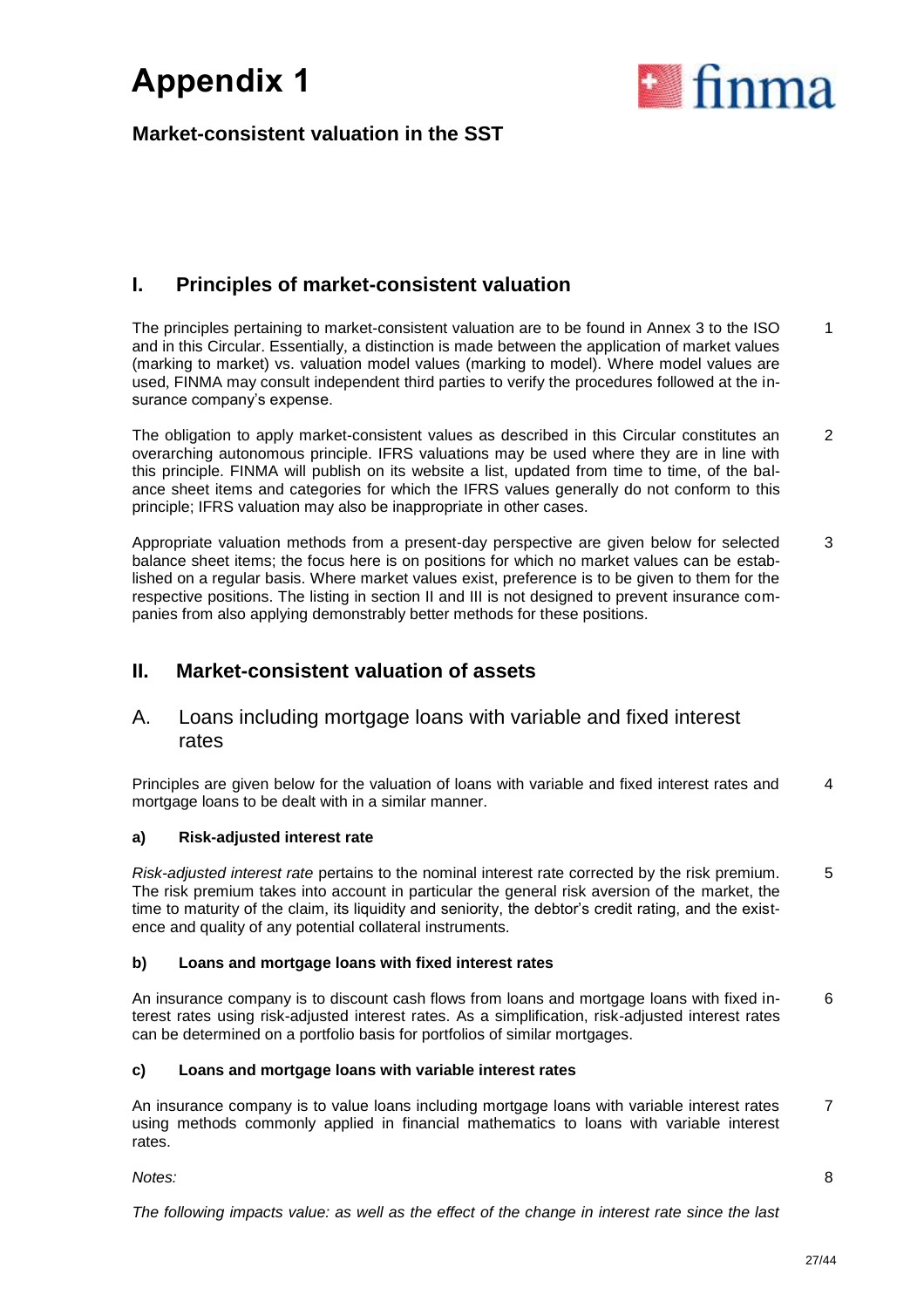

# **Market-consistent valuation in the SST**

*interest fixing, the effect of the change in spread (risk premium) in particular for a product with otherwise comparable characteristics (residual time to maturity, reference interest rate, seniority, etc.). No such product exists in most cases, so that the current spread has to be estimated.* 

### **d) Mortgage collateral**

An insurance company must determine the value of mortgage collateral, including the pledged items, on the basis of the market value. The market value of mortgage collateral is to be reviewed by the insurance company periodically (every 10 years at minimum). The periodicity and the assessment method are to be in line with criteria specified and documented by the insurance company according to property type. 9

*Notes:*

10

*A hedonic valuation method can be used where the data quality and the valuation model used permit the real estate property to be valued in a reliable manner.* 

### **e) Intra-group loans and receivables**

Intra-group loans are also to be valued by an insurance company using the marking-to-model approach based on risk-adjusted interest rates. 11

### B. Real estate

### **a) Principles applicable to the valuation of real estate**

An insurance company is to value all real estate properties, both developed and undeveloped, every year. The principle of individual valuation is to be applied. 12

Various valuation methods are illustrated in the following sections. 13

Pursuant to FINMA Circ. 08/18 "Investment guideline – insurers", the value of all real estate property is to be subjected to a complete individual assessment by an expert property valuator, whether internally or externally, at least every 10 years (in terms of a review of the marketconsistent value, including viewing on site), whereby assessment may be done in a staggered manner. In so doing it must be ensured that in each of these reviews the corresponding certificate of title is obtained and included in the file on the property. The same applies to obtaining an extract from the register of contaminated sites pursuant to art. 32c sect. 2 of the Federal Environmental Protection Act. 14

### **b) Valuation methods for real estate**

Common methods for obtaining a market-consistent valuation of real estate property are: the discounted-cash flow (DCF) method, the income approach (*Ertragswertverfahren*), and the hedonic method. The DCF method and the capitalised value method are explained in more detail in the Appendix to FINMA Circ. 08/18 "Investment guideline – insurers"; the hedonic method is explained further in this Appendix. Other methods may also be used provided that they result in a market-consistent value. 15

An insurance company is to inform FINMA about the valuation model or method it uses. It is to document how the value-determining factors were established. 16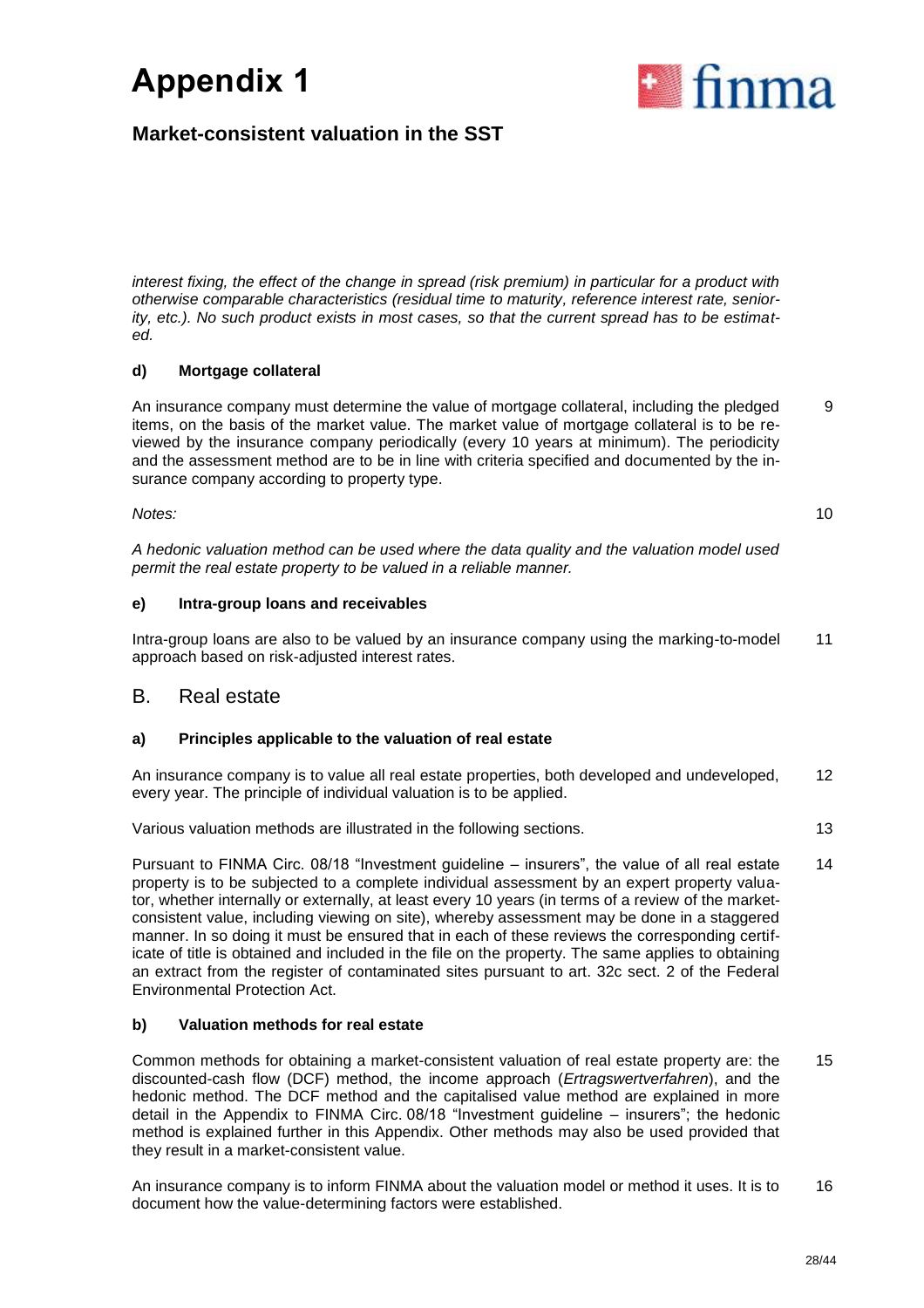

17

# **Market-consistent valuation in the SST**

*Notes:*

### *Hedonic valuation method*

*The hedonic valuation method is based on the characteristics of the real estate property (size, micro and macro location, age, quality of construction, etc.).*

*It is appropriate only for real estate property positions for which a sufficiently good data pool exists, thus ensuring a high valuation quality. In Switzerland, the data situation in particular of many commercial real estate properties and properties located in many rural areas is insufficient.*  18

## C. Participations

accounted for in full in the risk model.

Where present and of sufficient quality, the market value of the respective company is to be used for participations. 19 In most cases no observable market value is available for valuation purposes for participations that are not listed or for which the trading volume of their shares is very small. In these cases the market-consistent value of a company is therefore to be determined on the basis of a valuation model (marking-to-model method), based on the following valuation approaches, for example: 20

| $\bullet$ | Value of an insurance participation =<br>Core capital (pursuant to art. 48 ISO) minus the risk margin                                                                                                                                                                                                                                                                                                                                                                                                                                                                                                                                                                                                                                                                                                 | 21 |
|-----------|-------------------------------------------------------------------------------------------------------------------------------------------------------------------------------------------------------------------------------------------------------------------------------------------------------------------------------------------------------------------------------------------------------------------------------------------------------------------------------------------------------------------------------------------------------------------------------------------------------------------------------------------------------------------------------------------------------------------------------------------------------------------------------------------------------|----|
| $\bullet$ | Value of a holding that is not an insurance company =<br>Net asset value (NAV) at the market-consistent value excluding intangible assets                                                                                                                                                                                                                                                                                                                                                                                                                                                                                                                                                                                                                                                             | 22 |
| Notes:    |                                                                                                                                                                                                                                                                                                                                                                                                                                                                                                                                                                                                                                                                                                                                                                                                       | 23 |
|           | FINMA is cognisant of the fact that in applying the above valuation method to an insurance<br>participation not all debt of the holding is valued in a market-consistent manner.                                                                                                                                                                                                                                                                                                                                                                                                                                                                                                                                                                                                                      |    |
| $\bullet$ | The following in particular occur when applying art. 3 sect. 2 of Annex 3 of the ISO:<br>Liabilities are also valued to the exclusion of a company's own counterparty risk.<br>Future discretionary bonuses to policyholders and corporate taxes are not taken into ac-<br>count in the valuation of liabilities.                                                                                                                                                                                                                                                                                                                                                                                                                                                                                     | 24 |
|           | As such, it represents a simplification that is, however, consistent with the valuation of a com-<br>pany's own liabilities and the treatment of subsidiaries and affiliates in the group model.                                                                                                                                                                                                                                                                                                                                                                                                                                                                                                                                                                                                      | 25 |
|           | FINMA has the option of requiring a market-consistent valuation of a participation that does<br>not employ the above simplification. This is the case in particular where significant hidden<br>losses are present that would otherwise lead to an overstatement of the participation's value.<br>An insurance company is free to value the liabilities of an insurance participation in a market-<br>consistent manner, without taking the restrictions of Annex 3 of the ISO into account. It must<br>be ensured that risk modelling is consistent with the respective valuation method selected.<br>Upon application to FINMA, a company may include intangible assets in calculating the NAV<br>of a participation. When doing this, it must show that the volatility of the intangible assets is | 26 |

Here the value of a participation is generally speaking not negative per se due to a partner's 27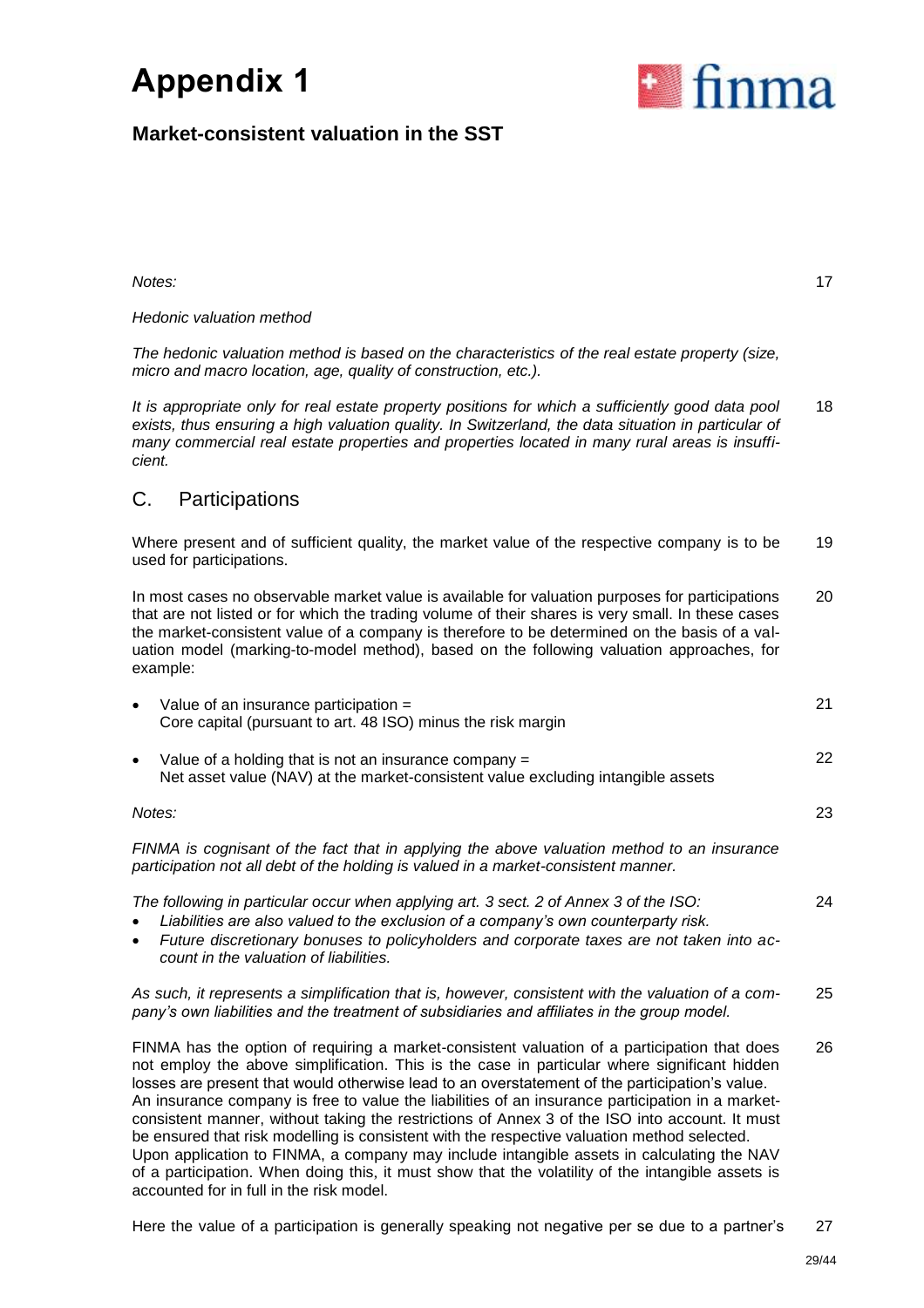# **Market-consistent valuation in the SST**

limited liability. In practice, risk transfer instruments like informal guarantees and repercussions for the participation owner's own reputation can result in the holding owner compensating negative values of the holding by making capital injections. Any re-margining obligations of the parent company vis-à-vis the subsidiary, however, are not taken into account unless they are legally binding (see section III.C.d) of this Appendix).

Own shares (shares of the parent company that are held by the holding company) must be deducted from the NAV.

Upon application with FINMA, a different valuation is also possible in special cases (e.g. for service companies).

*Notes:*

*Where a re-margining obligation exists, it not only affects valuation but also reduces the subsidiary's target capital while increasing the parent company's target capital.* 

*In a company in which there is an expectation of profitable new business, the value obtained in this manner contains a discount since the value of the future business is not taken into account. This treatment is consistent with the circumstance that (a company's own) intangible assets must be deducted when computing the risk-bearing capital.*

## D. Received guaranties and sureties

The market-consistent valuation of received guarantees and sureties by an insurance company means that the expected value as well as a risk premium have to be taken into account. The assessability of guarantees and sureties presupposes that they are legally binding and enforceable. In assessing the enforceability of these guarantees and sureties the characteristics of the respective applicable law (i.e. private law, bankruptcy law and supervisory law) must be taken into consideration. Where this is called into question, FINMA may request that an independent expert legal opinion be prepared when guarantees and sureties are material. 29

*Notes:*

*A valuation approach looks like this, for example: Value of guarantee/surety corresponds to the expected value of the service rendered including capital costs saved by the recipient (risk margin). This approach is consistent with the valuation of a reinsurance cover received. As a rule, guarantees and sureties exhibit a stronger impact on the TC than on the RBC.*

The probability of default of the guarantor / surety issuer is to be taken into account in the valuation. 31

## E. Hedging transactions

Hedging transactions may as a general rule not be offset by an insurance company against a transaction being hedged. 32

Assets and liabilities may be offset against one another by an insurance company where transactions are offset against an identical matching position and the counterparty risk can be precluded by a stock exchange or other mechanisms. In this case, offset positions need not be itemised. 33

# a finma

28

30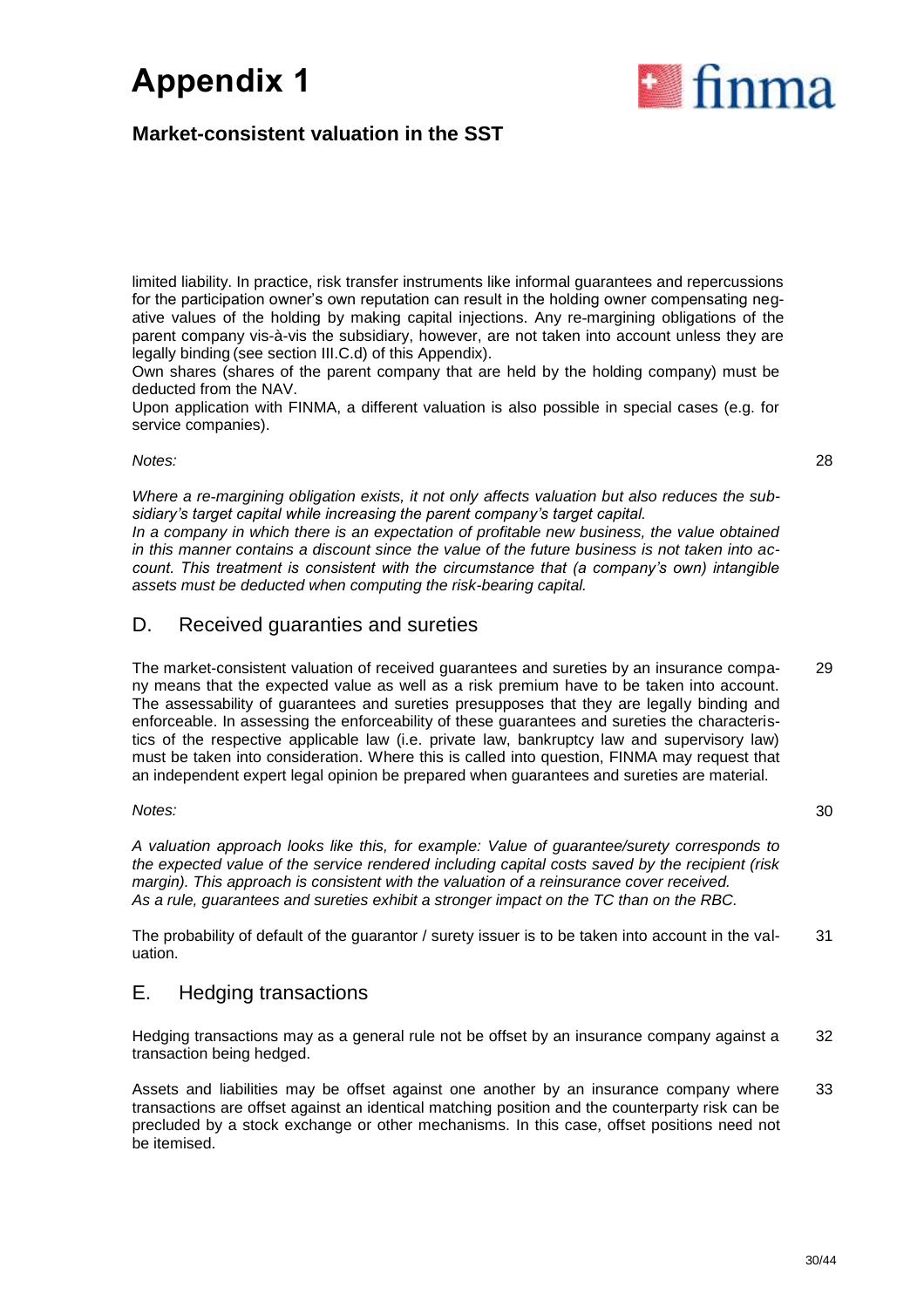

35

# **Market-consistent valuation in the SST**

# **III. Market-consistent valuation of liabilities**

## A. Own credit

When determining the market-consistent value of liabilities that are not FINMA-approved hybrid instruments in terms of art. 39 sect. 1 ISO, the obligor's creditworthiness is not relevant. 34

*Notes:*

*This rule constitutes a departure from the market value principle, with valuation performed according to this rule also being designated as "market-consistent valuation" for the sake of simplicity.*

*This rule means that a marking-to-model approach frequently has to be applied in valuing these liabilities. Otherwise a market value, where available, has to be adjusted for the effects of the company's own credit on the market value. One consequence of this is that the value of loans is higher than their nominal value at the time they are taken out. Nevertheless FINMA uses the designation of "market-consistent" since this valuation is to be distinguished from the valuation rules of other accounting standards (e.g. nominal value); all the valuation parameters applied, with the exception of the own credit spread, are selected in a market-consistent manner.* 36

# B. Market-consistent valuation of insurance liabilities

The rules of art. 3 of the Annex 3 to the ISO and the relevant passages of this Circular shall apply. The content of the *Technical Document on the Swiss Solvency Test* is of an explanatory nature. 37

## C. Market-consistent valuation of non-insurance liabilities

### **a) Fixed and variable interest rate liabilities**

The rules of section II.A of this Appendix shall apply, with the exception that the counterparty risk-free interest rate and not the risk-adjusted interest rate must be applied in valuation. 38

Where a quoted market price is available, an insurance company must either correct it by the effect of the risk premium or perform a valuation taking appropriate account of the counterparty risk-free yield curve, e.g. discounting the cash flows. In variable interest rate liabilities with a fixed (minimum) time to maturity, the risk premium is to be set to zero. 39

### **b) Provisions for employee pension benefits**

When valuing provisions for employee pension benefits, an insurance company is to use the same valuation principles as for insurance liabilities (completeness, principle of best estimate, up-to-dateness, and transparency). 40

### **c) Deferred tax liabilities**

Deferred tax liabilities are not to be valued, as provided for in sect. 3(2)(a.)(4) of Annex 3 to the ISO. 41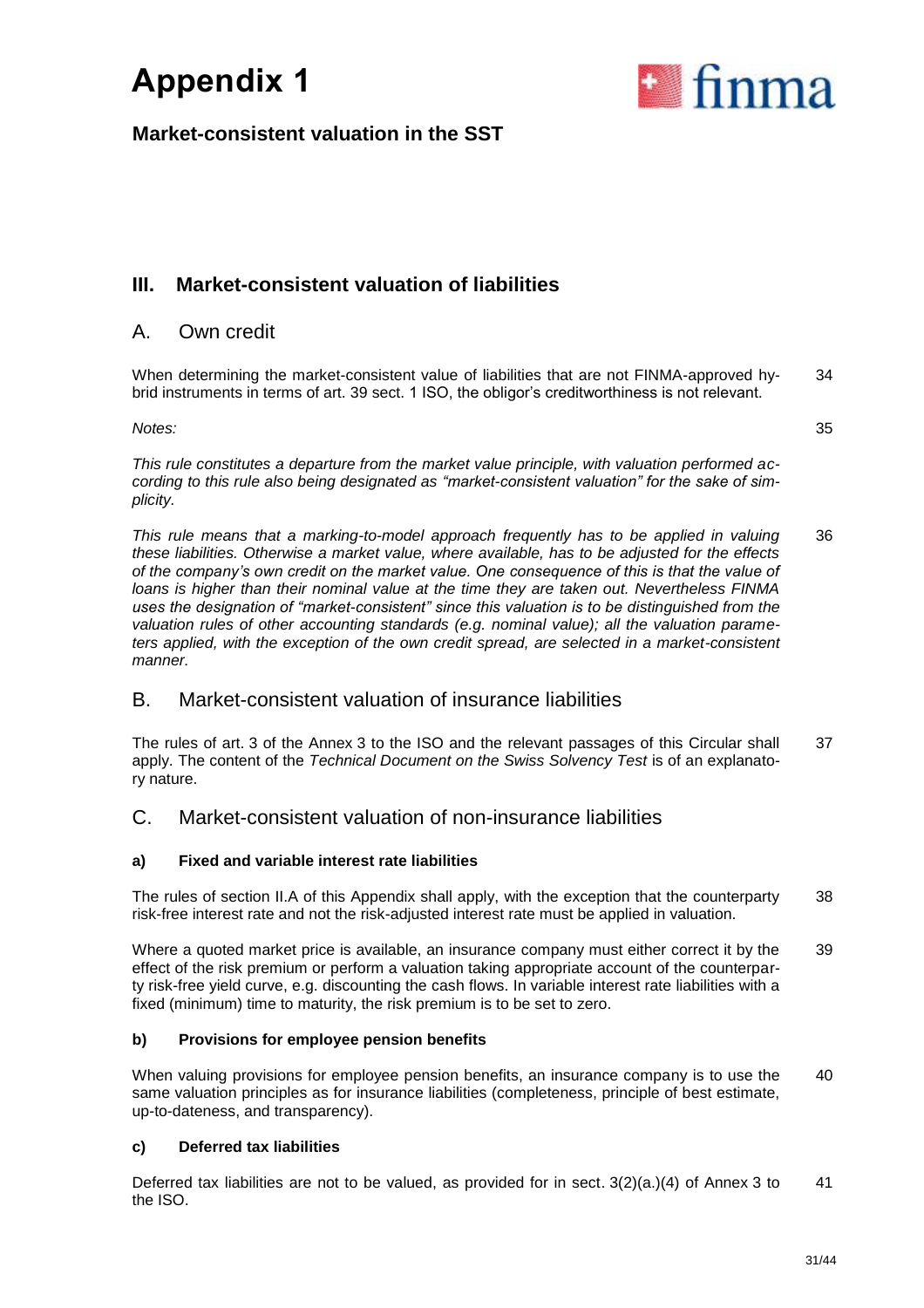

# **Market-consistent valuation in the SST**

### **d) Issued guaranties and sureties**

Unlike in many accounting standards, there are no off-balance sheet items in a marketconsistent balance sheet. All guarantees and sureties and comparable instruments are to be valued by an insurance company in a market-consistent manner. In so doing the expected value of services rendered (disregarding a potential default of the guarantor) and, in particular, the fluctuation in value thereof are to be taken into account. 42

### **e) Hybrid capital**

Instruments satisfying the requirements of hybrid instruments pursuant to art. 39 sect. 1 ISO are to be assessed at their market-consistent value, taking into account the spreads based on the company's own creditworthiness. 43

*Notes:*

*In contrast to the valuation of insurance liabilities, changes in spreads due to one's own creditworthiness with regard to hybrid instruments in the supplementary capital do not have any effect on the amount of the RBC as long as the supplementary capital limits are not reached. Changes in spreads only cause a shift in the subdivision between core capital and supplementary capital.*

*Hybrid instruments satisfying the requirements of art. 39 sect. 1 ISO that, however, are not eligible due to the restrictions specified in art. 47 sect. 2 ISO are to be valued taking into account the spreads based on one's own creditworthiness. This ensures that an instrument is valued in a uniform manner irrespective of whether it belongs to the RBC. Applying this valuation also means that raising capital using instruments assumed by FINMA to potentially protect policyholders, thus possibly causing an immediate reduction in the RBC, is avoided.* 45

44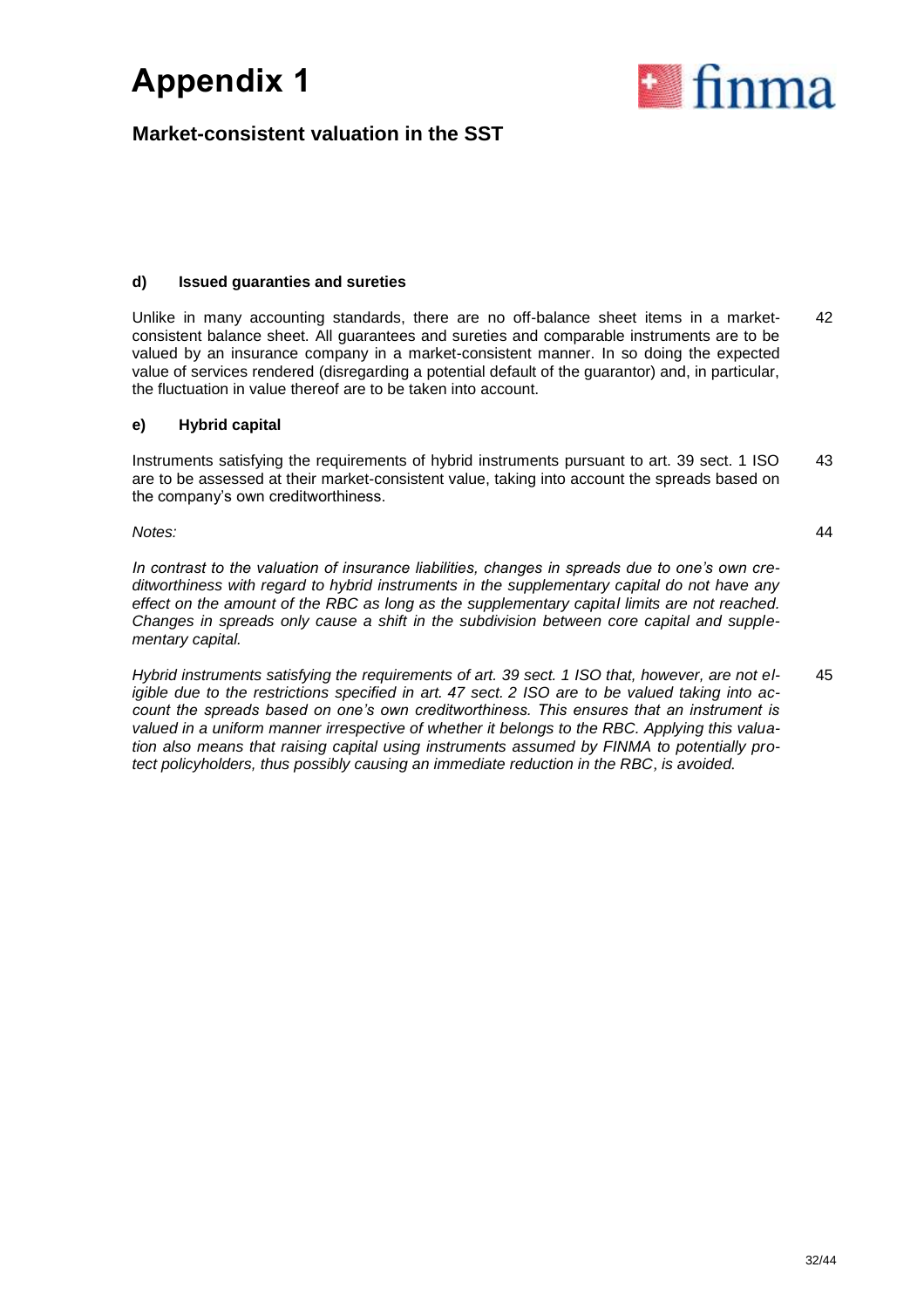

**Group model**

# **I. Introduction**

Groups utilise their structure to take advantage of capital efficiency and operational efficiencies. As a consequence, a risk may be posed to policyholders as well as to the financial stability of the group. 1

Groups must comply with the statutory requirements pertaining to group solvency in addition to the provisions of the ISA, the ISO and this Circular, to which the individual insurance companies belonging to the group must comply. This Appendix sets out the requirements to be satisfied by the form and structure of group models; their assessment and the resulting measures are discussed as well. 2

Two approaches are currently used at the international level to model all the relevant risks of groups: 3

The first approach models the risks of a group on a consolidated basis as if the group were a single legal entity ("consolidated group modelling"). As a consequence, the lead supervisor can determine whether the group satisfies capital adequacy requirements as based on its external liabilities. In so doing, intra-group liabilities are not modelled as it is implicitly assumed that assets are freely transferable within the group. 4

The second approach is based on modelling the risks of the individual legal entities of a group, possibly forming a cluster, and thus models the relations between these units in addition to the external relations ("granular group modelling"). In this second method uniform rules are applied to assess the risks of the assets and liabilities of the individual legal entities, in addition to the risks resulting from the relations within the group. This second method enables FINMA, in its capacity of lead supervisor of the group, to determine whether any risk potential is posed to policyholders and the financial stability of the group by individual parts of the group itself for other parts of the group or for the group as a whole, and whether the individual parts of the group aid the others as needed or whether other risk-mitigating measures are available. 5

In the SST it is assumed that granular group modelling is applied, with consolidated group modelling additionally being permitted upon application by the group with FINMA or being requested by FINMA. The "group SST" is based on granular group modelling, which can be supplemented by consolidated group modelling. 6

# **II. Basic fundamentals**

Pursuant to art. 69 and 77 ISA, FINMA establishes the capital adequacy requirements for the entire group. In addition, art. 201 and art. 204 ISO stipulate that groups must use a suitable internal model for determining and quantifying all relevant risks. 7

As well as the statutory provisions of the ISO, this Circular and its Appendices are also of relevance for the group SST. The following are not relevant: 8

- Sections VIII.E, X.B, XI und XIV of this Circular.
- Appendix 4: "Intervention thresholds"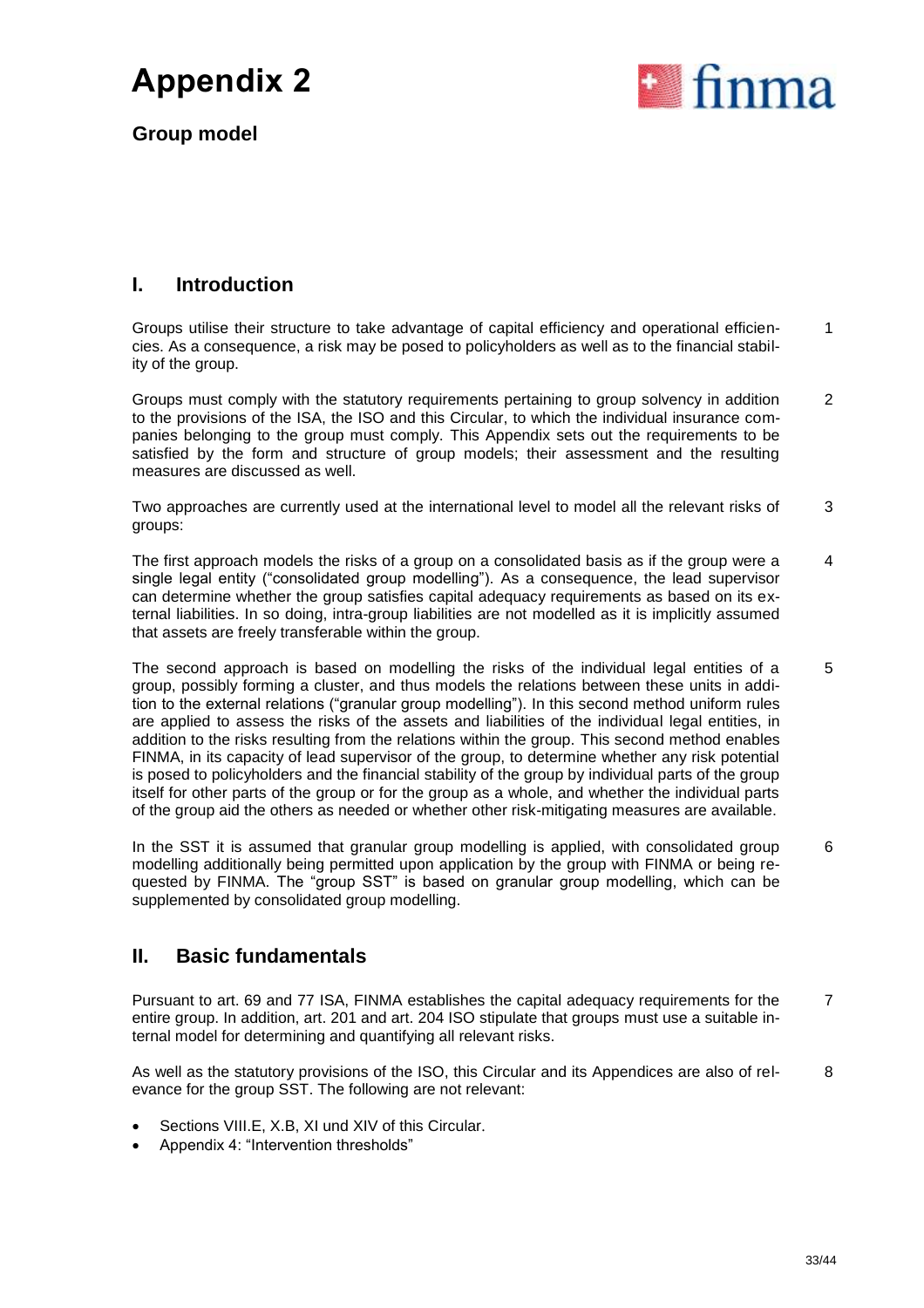**Group model**



## A. General remarks

Granular modelling consists of a market-consistent valuation of all assets and liabilities of all the legal entities belonging to the respective group and modelling all the relevant risks of these individual legal entities. This also includes all capital and risk transfer instruments between the respective units complying with the requirements set out below. This is without prejudice to the simplifications pursuant to section III.B of this Appendix.

The valuation and risk modelling methods must conform to the procedures to be followed for individual companies subject to Swiss regulatory supervision. In particular, valuation is to be done in a market-consistent manner. When determining the risk margin, diversification effects in the granular group model may be taken into account only within clusters (cf. section III.B.b)). The capital and risk transfer instruments taken into account in the model must be specified and their modelling documented. 10

### *Notes:*

*Since capital and risk transfer instruments like loans, guarantees, reinsurance contracts and other instruments are frequently employed among the legal entities of a group, correctly modelling these instruments and their impact on the RBC and TC of the individual legal entities in line with the valuation and risk modelling principles of the SST are of particular significance.*

### *Examples:* 12

*A hybrid loan of one group member to another group member is to be taken into account as an asset by the lender with regard to its repayment entitlement. The risk that this finance instrument carries impacts the lender's target capital in accordance with the underlying risk posed by the recipient of the loan. Where the conditions of the ISO are satisfied by the hybrid loan and the limits pertaining to supplementary capital have not been exhausted, the loan is to be included in the loan recipient's RBC. A participation between two group members has a similar effect.*

*As well as effects in the market-consistent balance sheet, an intra-group reinsurance contract generally also leads to an increase in the reinsurer's TC and a decrease in the cedent's TC. A guarantee has a similar effect.* 13

In the SST only capital and risk transfer instruments that are legally binding and enforceable may be considered in intra-group relations. In assessing the enforceability of these capital and risk transfer instruments the characteristics of the respective applicable law (i.e. private law, bankruptcy law and supervisory law) must be considered and shown by way of independent expert legal opinions should FINMA so request. 14

### *Notes:*

*Since the group SST only considers legally binding instruments, non-binding statements made by the governing bodies of a group member and a group member's strategic significance are not modelled in the quantitative model.*

As a general rule, each legal entity of a group specifies an RBC and determines its TC applying the granular group model and taking into account the group structure. Omissions and sim-16



11

9

15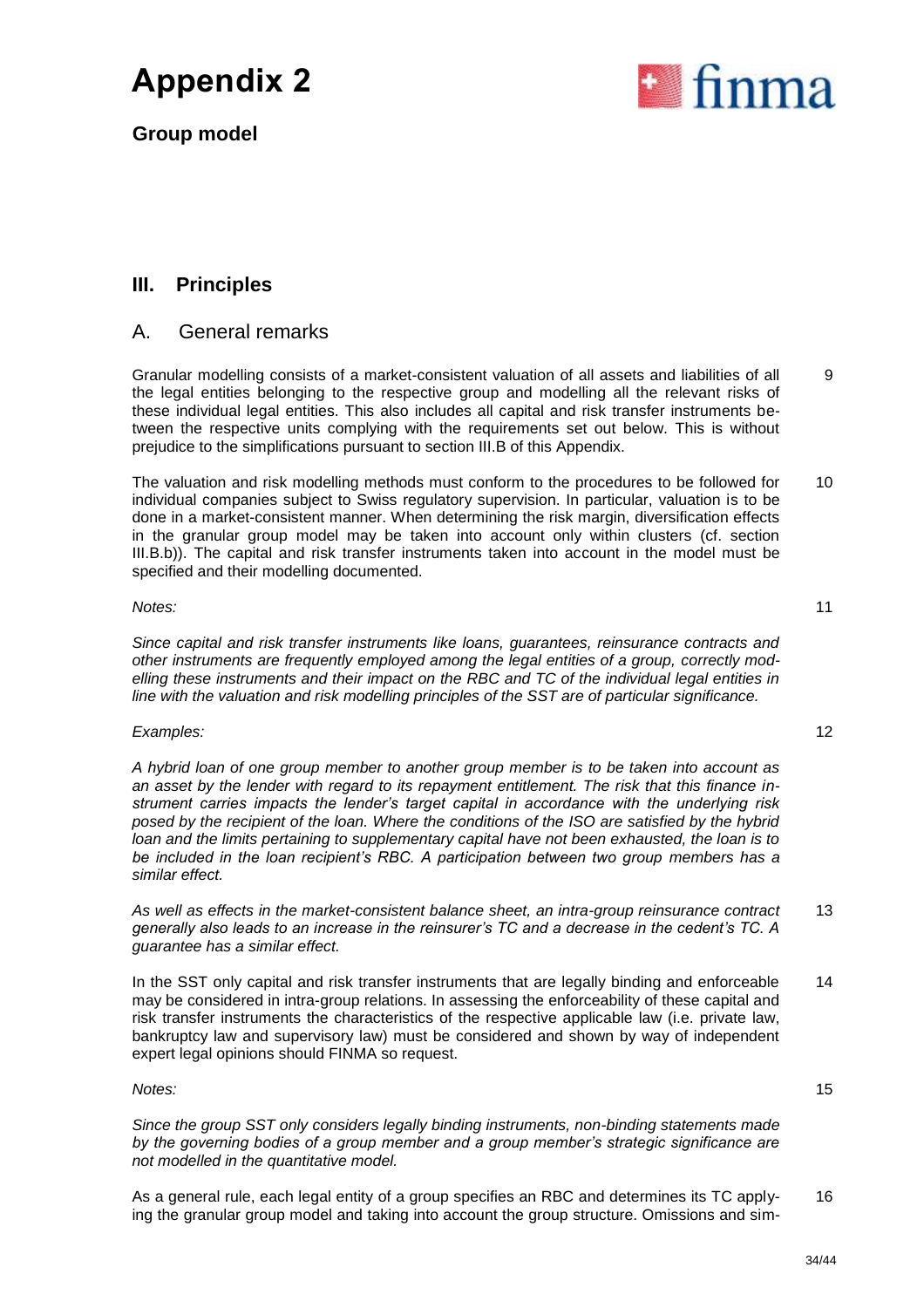



plifications in terms of section III.B of this Appendix may not be performed unless the overall effect of disregarding and simplifying positions and risks results in a relative change of no more than 20% in the SST ratio of each legal entity.

FINMA is to be notified for each legal entity at minimum of the RBC and its components, the balance sheet total of the market-consistent balance sheet, the amount of capital investments and the TC. Where FINMA requires additional/other data, it will announce this in a timely manner in the document entitled *List of Fundamental SST Data*, available on the FINMA website. 17

### B. Permissible simplifications

### **a) General remarks**

Upon receiving a reasoned application, FINMA will permit insignificant legal entities to be disregarded in the granular group model. In this case, only the significant legal entities are to be included in the granular group model. 18

### **b) Clusters**

Upon receiving a reasoned application, FINMA will approve the grouping of several legal entities into a hypothetical unit, referred to below as "clusters", for the purpose of risk modelling. Clusters are necessarily smaller than the entire group. FINMA will permit this simplification where, for example, the group structure is so complex that correctly modelling all legal entities would entail a disproportionate amount of effort. Clusters are to be generally formed in a meaningful manner in line with the group's participation structure. The assumptions pertaining to the fungibility of capital within a cluster must be explained. FINMA examines whether the assumptions documented are realistic and whether these assumptions provide for sufficient fungibility of capital within the cluster. The capital and risk transfer instruments between clusters must be reflected in the model. 19

*Notes:*

*Forming clusters leads to the assumption of implicitly complete fungibility of capital within a cluster and a higher degree of diversification than in the sum of the individual units. These ef*fects must be taken into account in the choice of cluster composition. Making a good selection *in clustering enables biases from the aforementioned effects to be minimised.* 

Clusters are to be modelled on the basis of partial consolidation. 21

### **c) Symmetric valuation**

Upon receiving a reasoned request, FINMA may permit symmetric valuation where no significant biases occur as a result. This means that companies that have liabilities toward other group members of the same group are to value these liabilities in the group SST and the SST for individual legal entities, disregarding the creditworthiness of the counterparty. 22

*Notes:*

*In valuing liabilities that are not eligible hybrid instruments in terms of art. 39 sect. 1 ISO, one's own creditworthiness may not be taken into account as a general rule. The result of this is that in exchanging rights and obligations among group members, a company that shows an obligation as a liability reports a higher absolute value in return, as compared to the company*  20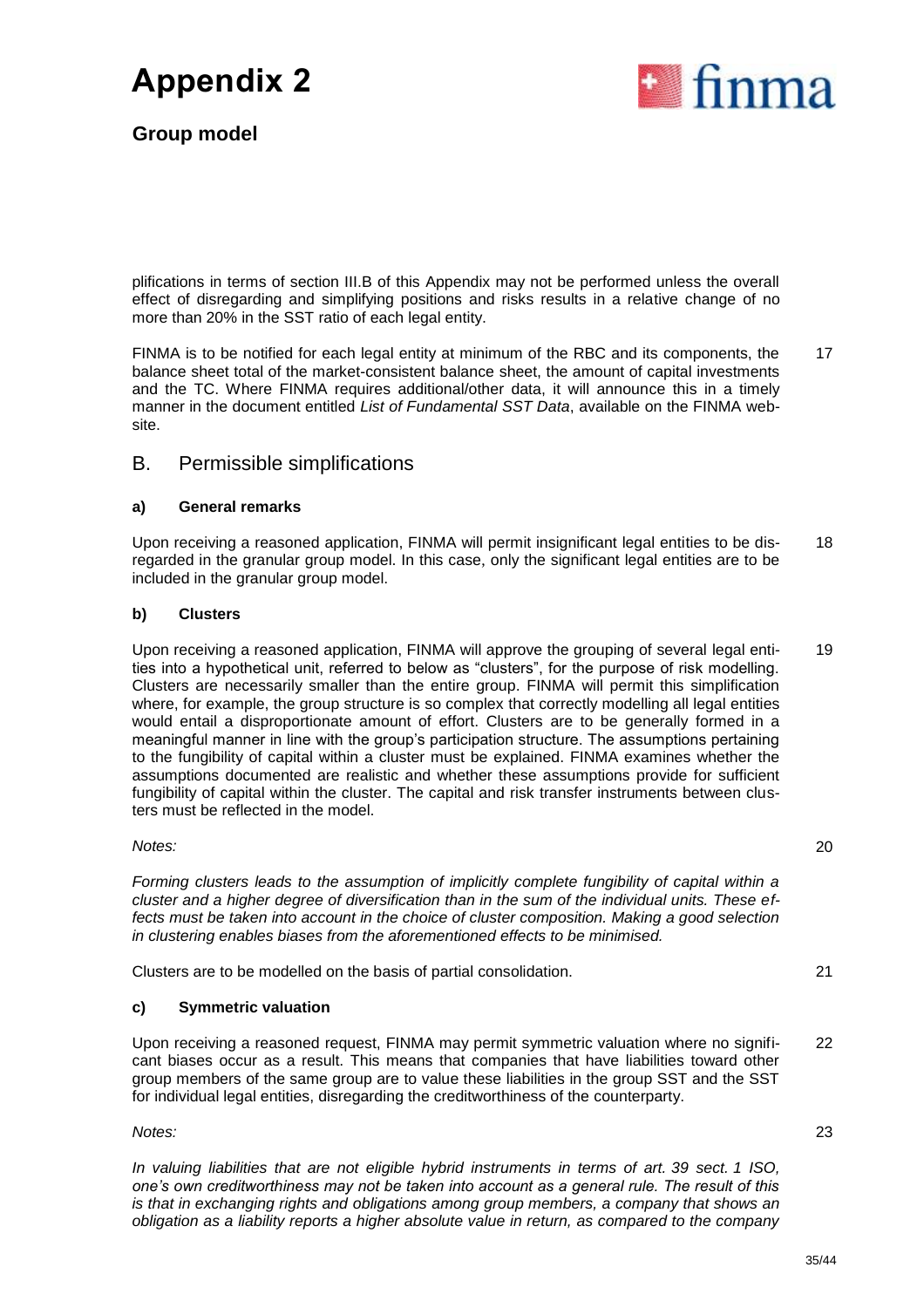

**Group model**

*that shows this instrument as an asset. This asymmetrical treatment of rights and obligations may result in disproportionate effort and expense for groups.*

# **IV. Assessment of group solvency**

a) The requirements of the group SST are satisfied where all legal entities or clusters show an SST ratio of over 100% in the granular group model. 24

b) A group may make application to additionally prepare a consolidated group model. This can also be requested by FINMA. 25

Where a consolidated group model is prepared, the group must show that an SST ratio of no less than 100% is achieved on the basis of the consolidated group model. The requirements of the group SST are satisfied in this case as well. 26

*Notes:*

27

*Due to the granular group model, the group SST does not result in a single SST ratio but rather in a multiplicity of SST quotients, to which the consolidated SST ratio is added as applicable. Determining group solvency on the basis of a consolidated group model constitutes another approach for determining the RBC and TC based on the granular group model of the legal entities or clusters.*

# **V. Risk management of groups**

Each group must show how its group model is embedded in risk management so as to safeguard the financial stability of the group and the interests of policyholders. 28

Where individual significant legal entities or clusters of a group show an SST ratio of less than 100% and where a risk is posed to the group's financial stability or the interests of policyholders, the group is to show in its risk management which actions are being taken to ensure the group's financial stability and safeguard the interests of policyholders. These actions may consist of reducing risks, transferring excess fungible capital or taking other suitable precautions. In so doing, particular attention is to be accorded to liquidity and the transferability of assets within the group. 29

# **VI. Action taken by FINMA**

Based on information gained in the group SST, FINMA may initiate action to create an appropriate balance between the group's risks and available capital. Among other things, these actions may extend to reducing risks or having additional capital made available. 30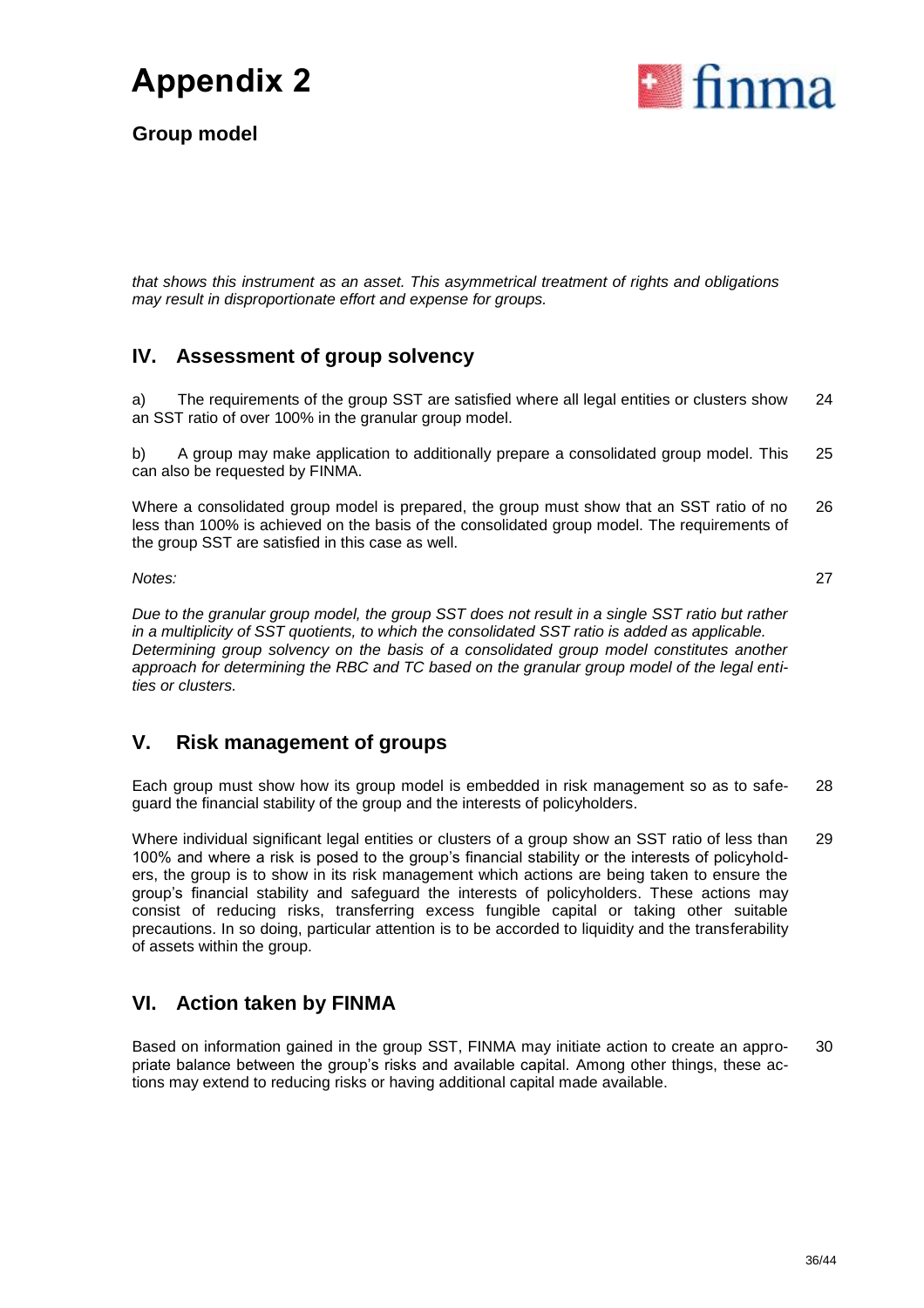

**Credit risk in the standard model**

# **I. Introduction**

In art. 43 sect. 2 ISO, FINMA is mandated to provide a consistent standard model for all insurance companies for the purpose quantifying financial risks. "Financial risks" is understood to pertain to market and credit risks. 1

This Appendix defines in detail the standard model for credit risks — referred to below as the "standard credit risk model" — in the context of the SST. 2

# **II. Basic fundamentals**

The standard credit risk model is based, subject to the provisions of section III, on the CAO and FINMA Circ. 08/19 "Credit risks — banks". 3

The CAO and FINMA Circ. 08/19 "Credit risks — banks" implement the revised framework agreement pertaining to the International Convergence of Capital Measurement and Capital Standards of the Basel Committee on Banking Supervision of June 2006 and pertaining to the Global Regulatory Framework for more Resilient Banks and Banking Systems of June 2011 (referred to below as "Framework") into national law. The rules of the Framework shall apply where rules established by the CAO and FINMA Circ. 08/19 "Credit risks — banks" should prove insufficient. The CAO, FINMA Circ. 08/19 "Credit risks — banks" and the Framework together are referred to below as the "Basel III foundation documents". 4\*

FINMA additionally provides a booklet containing concise instructions of the procedures to be followed for key positions in the standard credit risk model (referred to below as "brief guide") and a template (referred to below as "Basel III template"). 5

# **III. Modifications with regard to the SST**

## A. General remarks

In addition to setting out the credit risk capital requirements, the Basel III foundation documents also set out the market risk capital requirements, non-counterparty risks and operational risks. They also set out the definition of capital. 6

FINMA's standard credit risk model of the SST pertains exclusively to those parts of the aforementioned documents that govern credit risk. The provisions in the Basel III foundation documents have been modified for the SST in the sections below. In addition, ongoing modifications to the Basel III foundation documents may give rise to modifications to this Appendix as well. 7

## B. Market-consistent values

The standard credit risk model of FINMA does not apply the risk weights for credit and counterparty risk-carrying positions to balance sheet items derived using accounting principles but rather to market-consistent values in terms of Appendix 1 "Market-consistent valuation in the SST" of this Circular. 8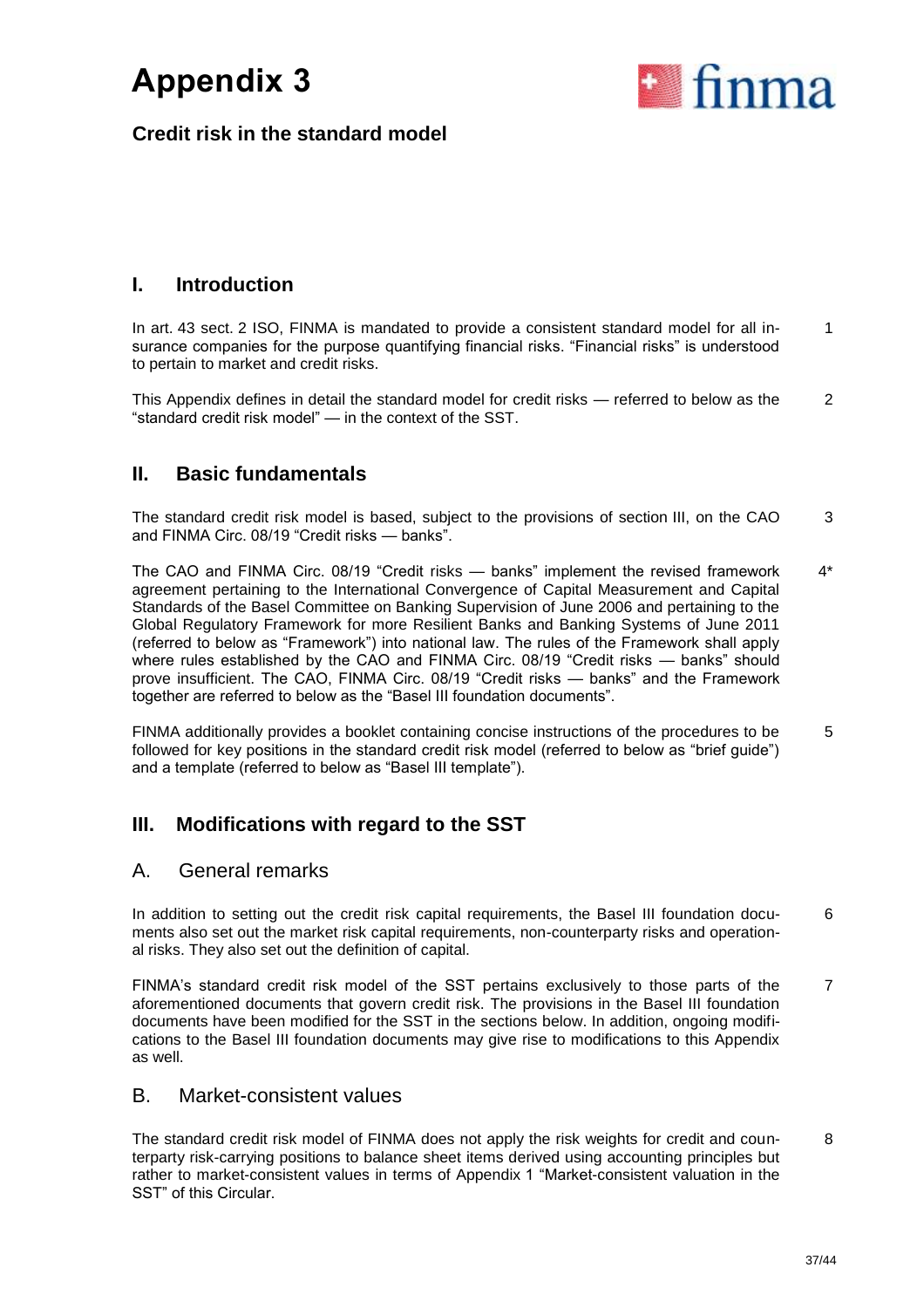

# **Credit risk in the standard model**

Where the application of market-consistent values for certain positions is not practicable on the basis of the brief guide and the Basel III foundation documents, an insurance company is to contact FINMA for the purpose of obtaining approval for an alternative. 9

## C. Capital deduction

Positions for which a capital deduction is provided in the Basel III foundation documents, with the exception of art. 32 lett. f CAO, are to be assigned a risk weight of 1,250% in the standard credit risk model. This corresponds in the SST to complete coverage using risk-bearing capital. 10

## D. Shares and participations

Individual credit risks that result from equity securities positions are generally not to be taken into account since the risks of the shares in the respective company are modelled as a whole for the most part. Credit risks in terms of this section are to therefore be included in the standard credit risk model where an insurance company decomposes the company from which is has equity securities into its underlying risks and models the equity securities on the basis of these underlying risks. 11

## E. Collective investment schemes

In the standard credit risk model, hedge funds are not collective investment schemes in terms of the CAO. Wherever possible, collective investment schemes are to be decomposed into their component parts, which are then to be taken into account in the credit risk model. 12

## F. Passive reinsurance and retrocession

Passive reinsurance and retrocession are risk mitigation forms that give rise to a counterparty risk. 13

Existing amounts due from reinsurance contracts are to be underpinned by their risk-weighted market value like ordinary receivables. 14

In the standard credit risk model, the expected value of payments from future claims already covered by existing reinsurance contracts is viewed as a receivable from the reinsurer, which is to be considered a risk-weighted asset. This approach is to be applied by an insurance company irrespective of whether the expected value of the payments from future claims is actually shown as an asset or whether it reduces the TC. 15

The aforementioned approach may result in a relevant understatement of risk where the occurrence of the insured event might be closely tied to default by the reinsurer. In such cases FINMA reserves the right to specify that another procedure be applied. 16

## G. Pledged life insurance policies

In addition to the collateral listed in the Basel III foundation documents like life insurance policies with a surrender value, a pledged life insurance policy is eligible as security up to the surrender value at maximum. Where the obligor is also the issuer of the policy, the portion of the claim secured by the policy in this manner is to be given a risk weight of 0%. 17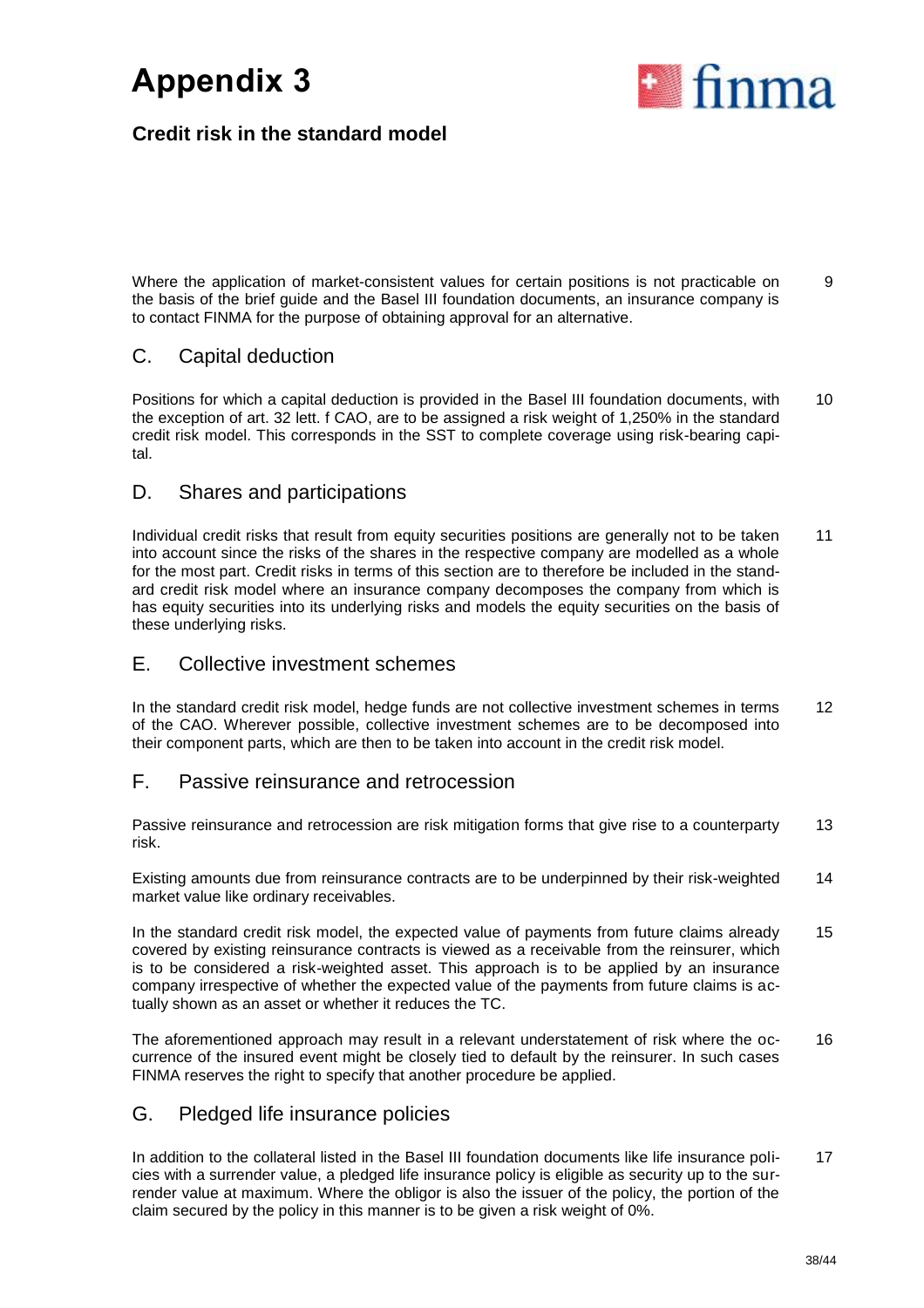

**Credit risk in the standard model**



H. Multipliers

Abrogated 18<sup>\*</sup>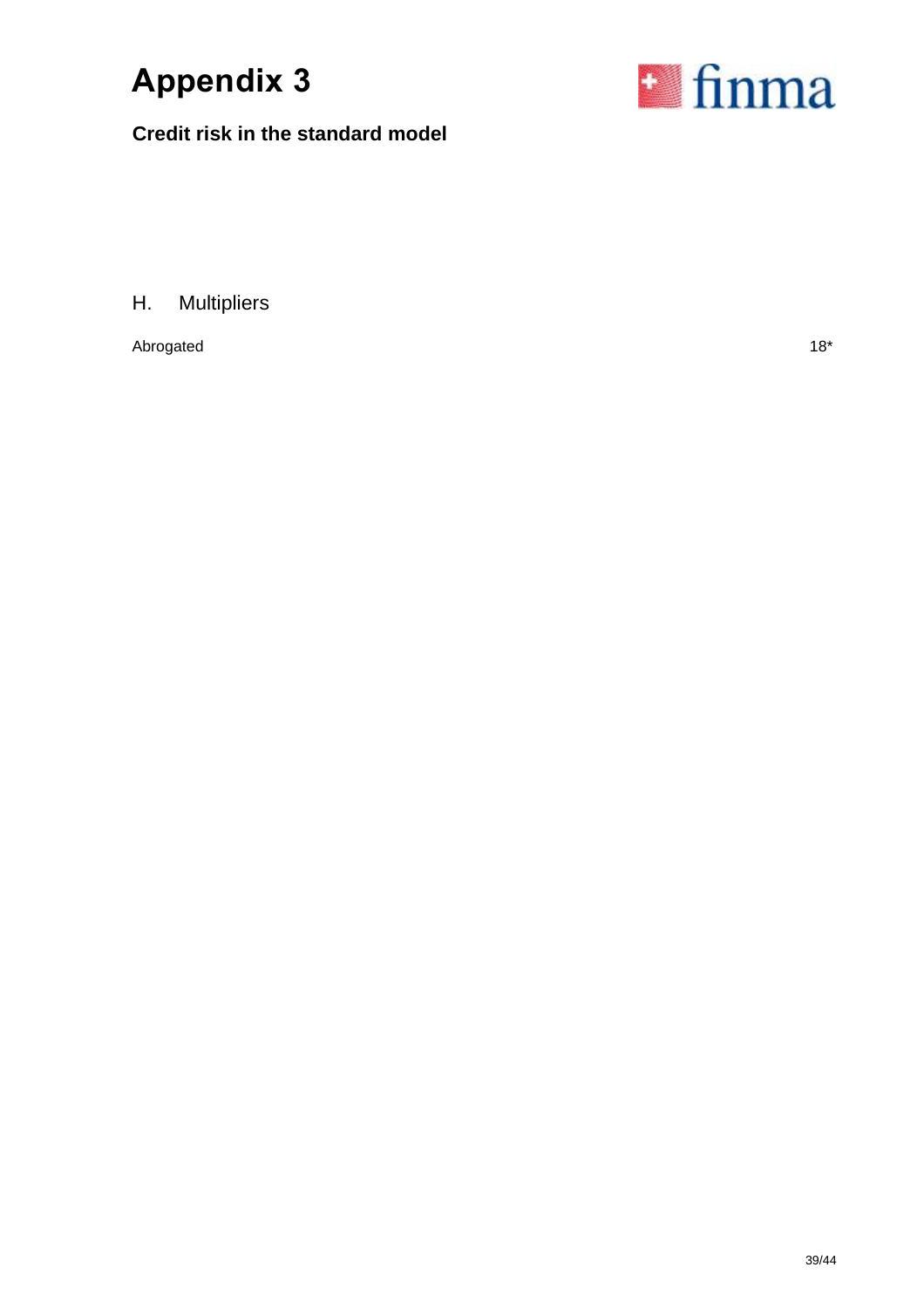

**Intervention thresholds**

# **I. Introduction**

This Appendix sets out the actions that FINMA may initiate according to various thresholds where an insurance company does not satisfy the solvency requirements of the SST. 1

This Appendix restricts itself to actions with regard to individual legal entities. Actions pertaining to groups are dealt with in Appendix 2 "Group model". 2

# **II. Basic fundamentals**

Where an insurance company does not satisfy the solvency requirements of the SST, according to art. 46 ISA (i.e. art. 46 sect. 1 lett. d ISA) FINMA is obligated to procure information pursuant to art. 29 FINMASA and art. 47 ISA and/or to initiate protective measures as provided for in art. 51 ISA. 3

# **III. Threshold values**

FINMA defines three thresholds based on the SST ratio. The thresholds are established as follows: 4

- Threshold 1 represents the solvency requirement of the SST. It is reached when the RBC is equal to the TC. This corresponds to an SST ratio of 100% and thus a confidence level of 99%. 5
- Threshold 2 is reached when the RBC is equal to 80% of the TC. 6
- Threshold 3 is reached when the RBC is equal to 33% of the TC. **7**

Where the RBC of an insurance company is above threshold 1, it is in the *green zone*. Where the RBC of an insurance company is between threshold 1 and threshold 2, it is in the *yellow zone*. Where an insurance company's RBC is between threshold 2 and threshold 3, it is in the *orange zone*. Where the RBC is below threshold 3, the company is in the *red zone*. 8

The target amounts of the various thresholds are established in the assessment of the SST report and are binding until the assessment of the next SST report is concluded. In justified cases, e.g. in the event of extraordinary losses, FINMA may order that an insurance company perform a sub-annual assessment of the RBC and, as applicable, a re-estimate of the TC. FINMA will then classify the insurance company on a sub-annual basis as being in the green, yellow, orange or red zone and adjust, as necessary, the target amounts of the various thresholds. 9

# **IV. Actions taken**

### A. General remarks

The content and extent of the protective actions taken by FINMA pursuant to the list (nonexhaustive) in art. 51 ISA are in keeping with the solvency situation in general, and the extent 10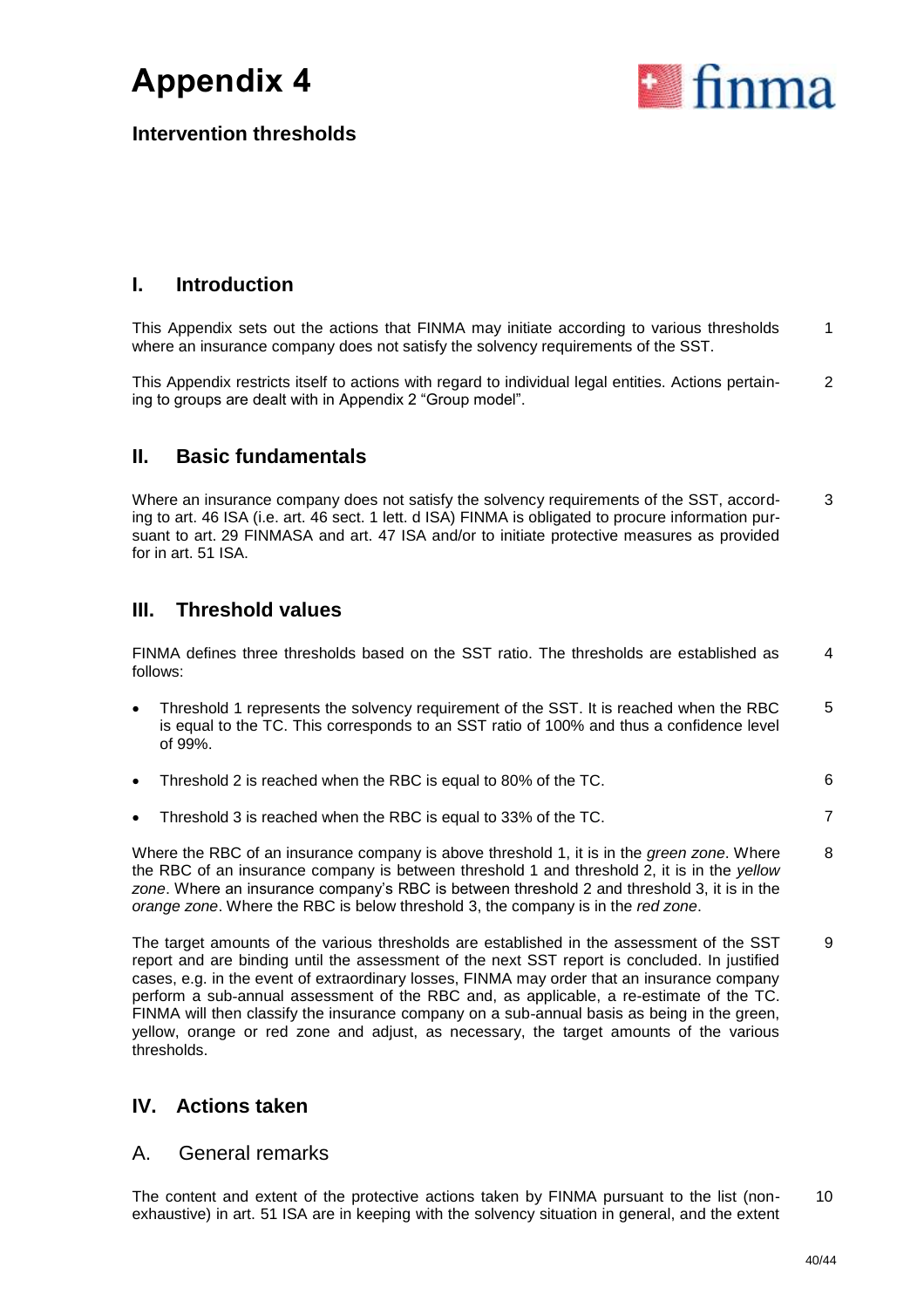

## **Intervention thresholds**

to which the threshold values defined above are not met in particular.

All transactions directly resulting in the SST ratio falling below any of the aforementioned thresholds are subject to approval. 11

### **Important notice:**

12

**The actions described below are to be understood as general guidelines. As such, they do not obligate FINMA to initiate a specific action — except where they are formulated below as being obligatory — nor do they enable a third party to invoke them in the sense of a legal entitlement that a specific action will be initiated. It is also possible that, depending on an insurance company's respective actual situation, other actions outside of the SST — whether more or less far-reaching — also need to be initiated than those allocatable to a specific area.** 

### B. Actions initiated in the green zone

Where an insurance company is in the green zone, FINMA will initiate no action based on the company's SST solvency situation. 13

## C. Actions initiated in the yellow zone

Where an insurance company is in the yellow zone, an increased risk is posed to the interests of policyholders due to the company's solvency situation. In such a situation, FINMA will intensify the risk dialogue with the insurance company with the objective of mitigating the risk posed to policyholders. 14

### **a) Causal analysis and action plan**

FINMA will additionally order that an insurance company in the yellow zone perform an analysis of the causes resulting in the RBC dropping below the threshold value. In such an event, it will request that the insurance company submit an action plan based on realistic assumptions, said action plan to be submitted as a rule within two months of the underfunding being detected. The action plan — subject to approval by FINMA — shall establish in a binding manner the content and timing of the actions to improve solvency. The action plan is to be prepared so that the green zone is generally achieved within three years upon notification by FINMA. 15\*

The action plan must include the following at minimum:

- Immediate steps to improve the SST ratio (e.g. capital increase, risk reduction, taking out of reinsurance). If necessary, these actions are to be implemented prior to submitting the action plan. 16
- A strategy for improving the SST ratio in the medium term 17
- A list of key long-term individual measures as a component of this strategy 18
- A timetable for implementing these measures 19
	-
- A budget plan calculation, projected balance sheet with a forecast horizon of no less than four quarters as from the completion of the restructuring plan. 20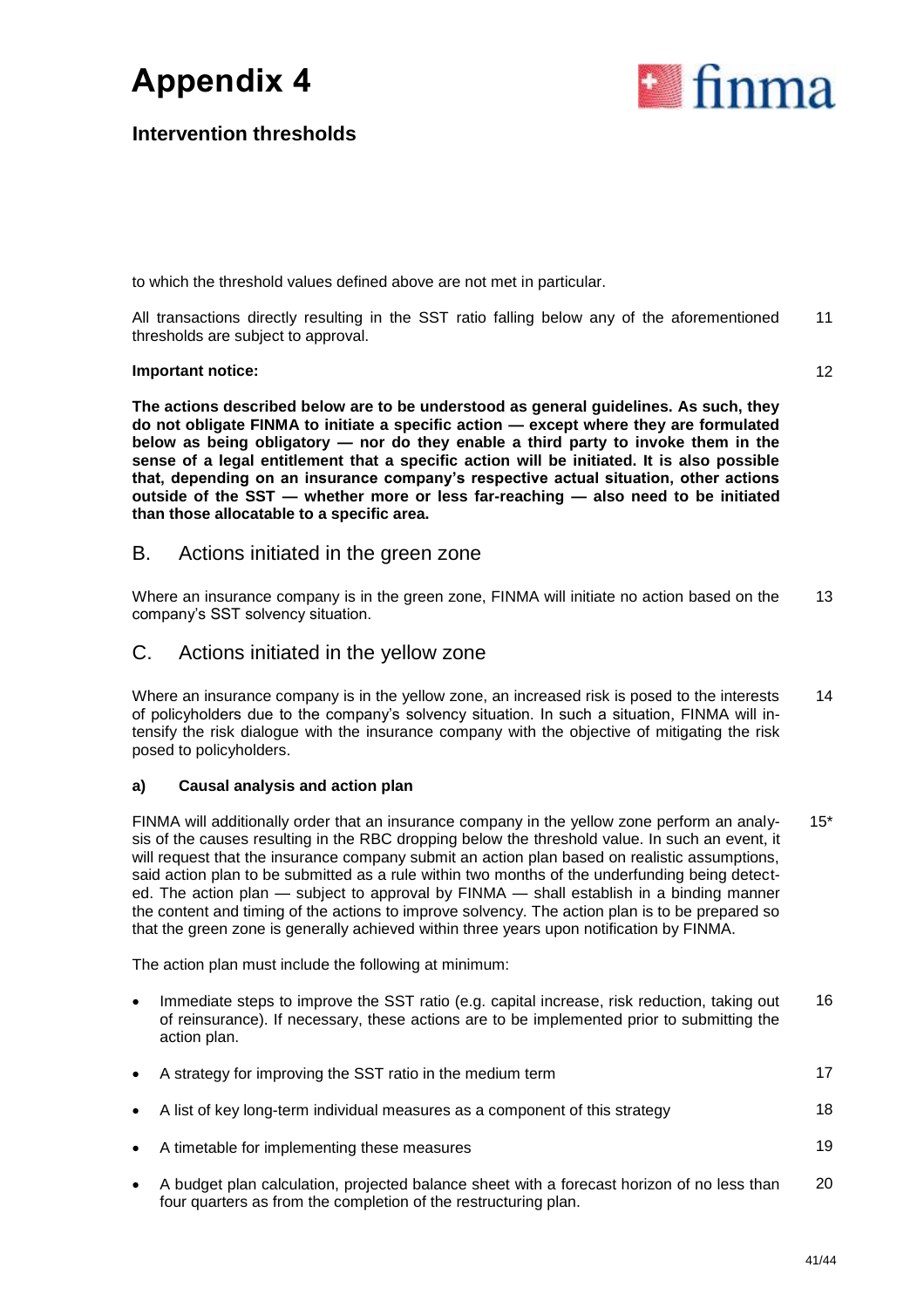

# **Intervention thresholds**

FINMA will perform verifications of adherence to the action plan on a regular basis. Where the action plan is not adhered to, FINMA reserves the right to initiate further measures as provided for in art. 51 ISA. 21

### **b) Approval requirement pertaining to certain transactions**

Resolutions passed by a company leading to dividend payments, capital repayments, voluntary repayments of the company's own loans, intra-group transactions including the issuing of guarantees as well as the distribution of with-profit bonuses to policyholders and similar transactions must be submitted to FINMA in advance for its approval. 22

### **c) Other possible actions**

FINMA may order further measures, taking the insurance company's situation into account, i.e. 23

- Have audits conducted by external experts to verify the valuation in terms of the marketconsistent balance sheet or the appropriateness of the procedure followed in determining the TC. 24
- Demand that key indicators also be observed intra-year and reported to FINMA. 25
- Order that supplementary scenario analyses be conducted that enable the effectiveness of the restructuring measures in the specified timeframe to be reviewed under various assumptions pertaining to the development of the risk factors. 26

The aforementioned measures do not release an insurance company from complying with its obligations under company law, where the attending requirements are satisfied (in particular art. 725 of the Code of Obligations). 27

# D. Actions initiated in the orange zone

Where an insurance company is in the orange zone, FINMA may initiate further actions in addition to the actions detailed in section IV.C of this Appendix and/or, as applicable, tighten the measures enacted under section IV.C of this Appendix. The omission of dividend payments is mandatory. 28\*

### **a) Restructuring plan**

An insurance company must prepare a restructuring plan, within two months, that returns the insurance company to the yellow zone within two years as a rule upon notification by FINMA and following that to the green zone within a further three years as a rule upon notification by FINMA. 29\*

The restructuring plan must contain the elements specified in IV.C.a) of this Appendix at minimum. The forecast horizon for the budget plan calculation and the projected balance sheet must amount to no less than six half-year periods as from the completion of the restructuring plan. The restructuring plan must also show which of the insurance company's risks will be immediately reduced by which methods. The impact is to be determined of various scenarios — including negative ones — on the effectiveness of the restructuring plan. 30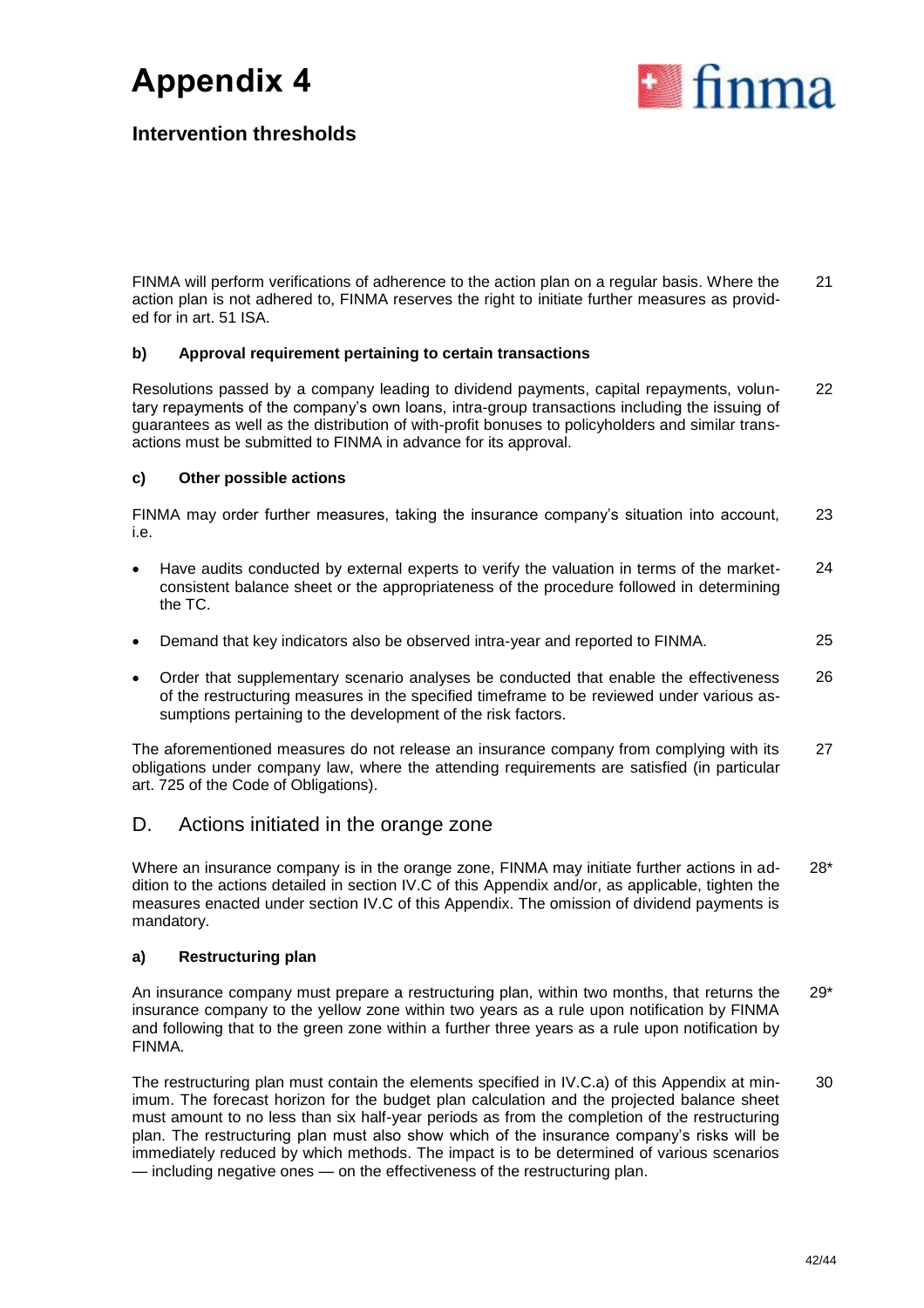

# **Intervention thresholds**

### **b) Other possible interventions**

Where the aforementioned interventions do not suffice by themselves to remedy the company's lacking solvency, FINMA will initiate further measures. To this end, FINMA may do the following in particular: 31

|           | Order that an extraordinary liquidity plan be prepared.                                                                                                                                                                                                                                                                                                                                                                        | 32    |
|-----------|--------------------------------------------------------------------------------------------------------------------------------------------------------------------------------------------------------------------------------------------------------------------------------------------------------------------------------------------------------------------------------------------------------------------------------|-------|
| $\bullet$ | Make particularly risky new business and renewals subject to approval.                                                                                                                                                                                                                                                                                                                                                         | 33    |
|           | Prohibit new and renewal business                                                                                                                                                                                                                                                                                                                                                                                              | 34    |
| $\bullet$ | Prohibit risky and complex transactions where it is not ensured that they serve to improve<br>the SST ratio.                                                                                                                                                                                                                                                                                                                   | 35    |
| $\bullet$ | Have an insurance company carry out organisational changes and have more in-depth<br>controls, monitoring, reporting and audits performed by way of internal audit.                                                                                                                                                                                                                                                            | 36    |
| Е.        | Actions initiated in the red zone                                                                                                                                                                                                                                                                                                                                                                                              |       |
|           | When reaching the red zone an insurance company must take immediate steps $-$ in addition<br>to steps in the yellow or orange zones - to protect policyholders. It has to be apparent to<br>FINMA within a short period of time whether the actions initiated by the insurance company<br>are likely to lead to success. The following actions in particular may be appropriate for an in-<br>surance company in the red zone: | $37*$ |
|           | Immediate increase of the RBC or reduction of the TC                                                                                                                                                                                                                                                                                                                                                                           | 38    |
|           | Voluntary transfer of the entire insurance portfolio                                                                                                                                                                                                                                                                                                                                                                           | 39    |
| $\bullet$ | Partial transfer of the insurance portfolio, resulting in the SST ratio being out of the red<br>zone subsequent to the transaction.                                                                                                                                                                                                                                                                                            | 40    |
|           | Where it is not possible for an insurance company to initiate suitable measures and where the<br>measures ordered by FINMA also do not result in success in the short term, FINMA will re-<br>voke the insurance company's licence.                                                                                                                                                                                            | 41    |

### *Notes:*

42

*FINMA may not tolerate an insurance company being in the red zone. This results in FINMA only being able to permit or initiate urgent measures to improve the situation of the policyholders. For example, continuing operation with the objective of operating at a profit and thus gradually improving the solvency situation by retaining profits, for example, is not an acceptable alternative when a company is in the red zone.* 

# F. Cooperation of management

Where the responsible governing bodies do not carry out the measures ordered by FINMA when in the yellow, orange or red zone so that a continued risk to the interests of policyholders is prevented, FINMA will demand that the respective persons be dismissed as provided for in art. 51 sect. 2 lett. f ISA. Where the responsible governing bodies do not comply, FINMA will initiate measures as provided for in art. 51 sect. 2 lett. c ISA. 43